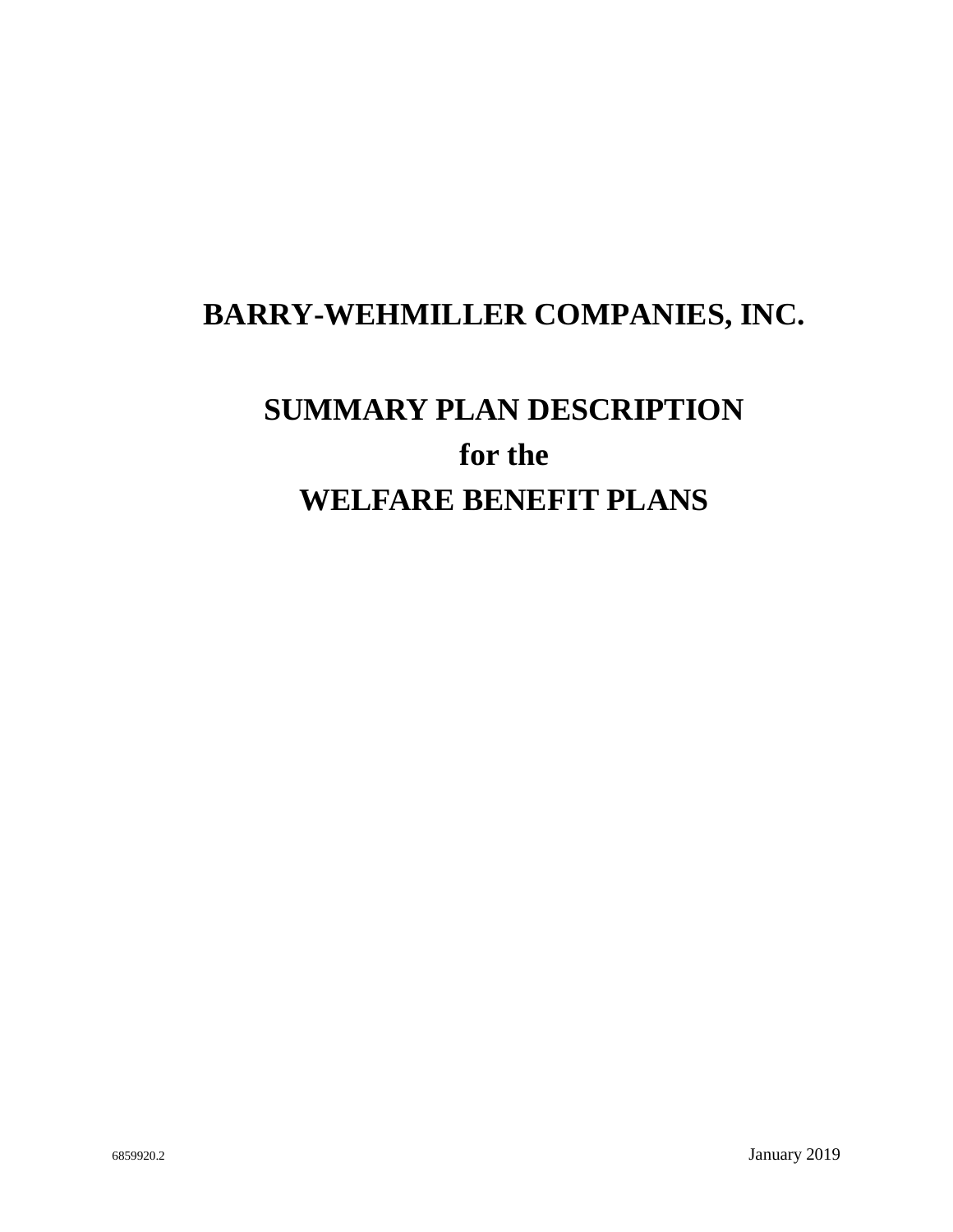## **Contents**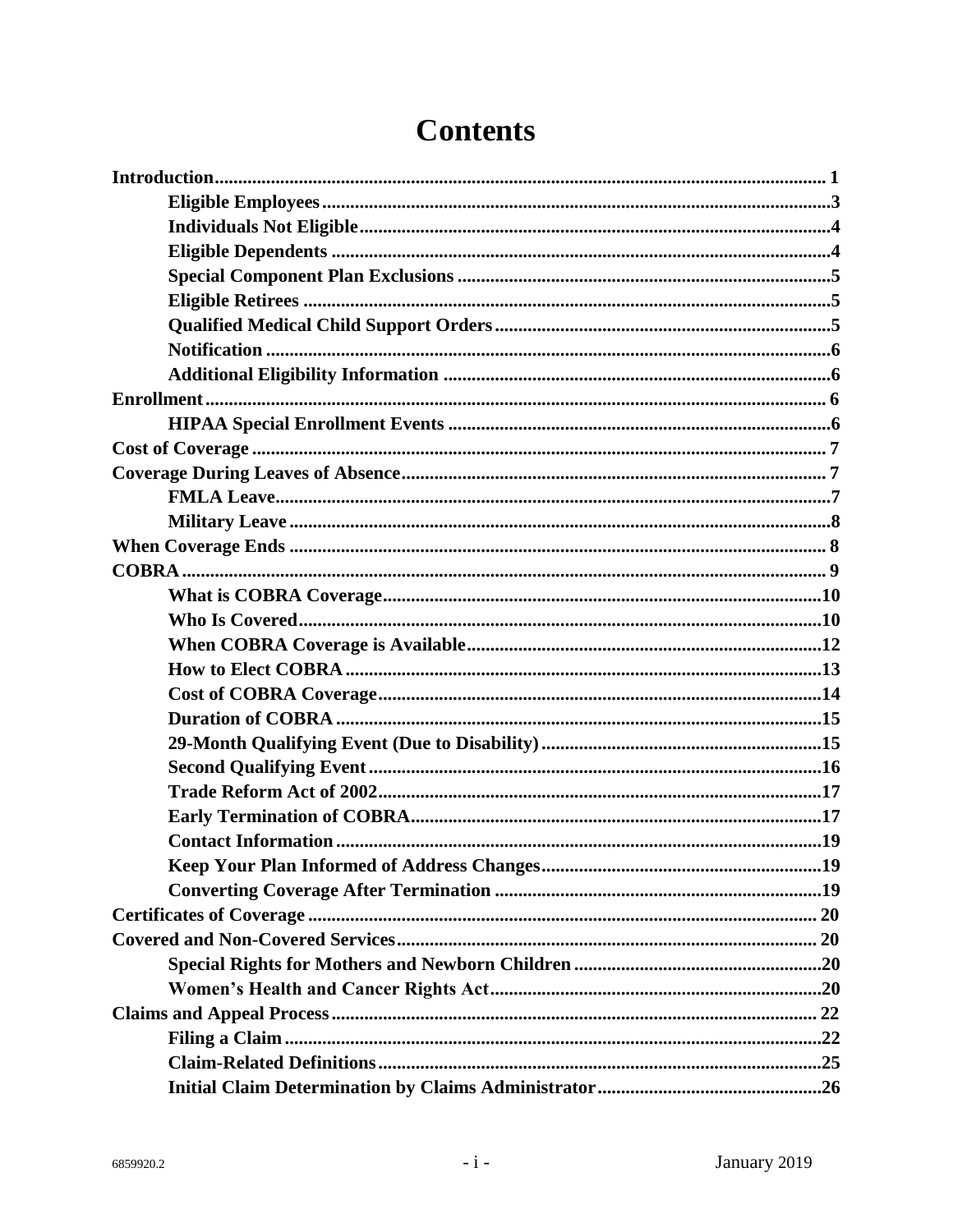| Appealing an Adverse Benefit Determination Issued by a Claims       |  |
|---------------------------------------------------------------------|--|
|                                                                     |  |
|                                                                     |  |
| Timeframes for Appeal of Adverse Benefit Determination Issued by a  |  |
|                                                                     |  |
|                                                                     |  |
| Requests for Eligibility Determinations by the Plan Administrator33 |  |
|                                                                     |  |
|                                                                     |  |
|                                                                     |  |
|                                                                     |  |
|                                                                     |  |
|                                                                     |  |
|                                                                     |  |
|                                                                     |  |
|                                                                     |  |
|                                                                     |  |
|                                                                     |  |
|                                                                     |  |
|                                                                     |  |
|                                                                     |  |
|                                                                     |  |
|                                                                     |  |
|                                                                     |  |
|                                                                     |  |
|                                                                     |  |
| Appendix D — Right Choice Wellness Center, Sheboygan, Wisconsin 51  |  |
|                                                                     |  |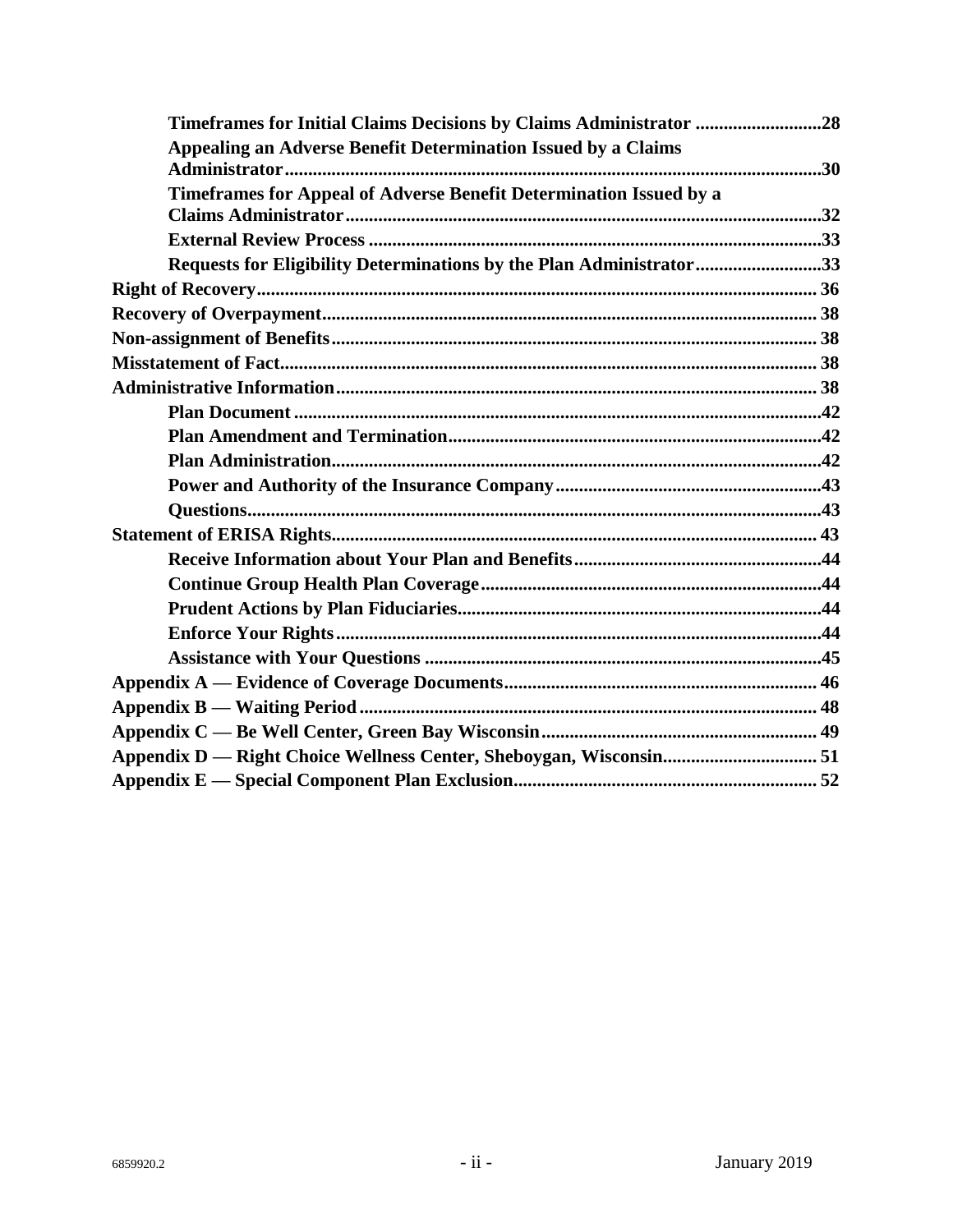## <span id="page-3-0"></span>**Introduction**

This summary, together with the booklets, summaries, certificates and evidence of coverage documents listed in Appendix A (collectively, "EOCs"), is intended to serve as the Summary Plan Description ("SPD") required by the Employee Retirement Income Security Act of 1974 ("ERISA") for welfare benefit plans.

The SPD describes the following welfare benefit plans sponsored by Barry-Wehmiller Companies, Inc. (the "Sponsor") for eligible employees of the Sponsor and its affiliates (the "Employer") and their eligible dependents:

- Barry-Wehmiller Companies, Inc. Medical Plan
- Barry-Wehmiller Companies, Inc. Dental Plan
- Barry-Wehmiller Companies, Inc. Vision Plan
- Barry-Wehmiller Companies, Inc. Short-Term Disability ("STD") Plan
- Barry-Wehmiller Companies, Inc. Long-Term Disability ("LTD") Plan
- Barry-Wehmiller Companies, Inc. Life Insurance Plan
- Barry-Wehmiller Companies, Inc. Accidental Death and Dismemberment ("AD&D") Insurance Plan
- Barry-Wehmiller Companies, Inc. Flexible Spending Account ("FSA") under the Barry-Wehmiller Companies, Inc. Cafeteria Plan
- Barry-Wehmiller Companies, Inc. Employee Assistance Plan ("EAP")
- Barry-Wehmiller Companies, Inc. Business Travel Accident Plan
- Barry-Wehmiller Companies, Inc. Medical Plan for Puerto Rico
- Barry-Wehmiller Companies, Inc. Global Benefits Plan for Expatriates and Foreign Employees
- Right Choice Wellness Center, Sheboygan, Wisconsin
- Be Well Center, Green Bay, Wisconsin
- Best Doctors (second opinion services)

Reference to the "Plan" herein is a reference to each of the above-listed plans. When this SPD refers to one or more of the above-listed plans, it may refer to such plan(s) as "component  $plan(s)$ ."

The Employer will provide benefits in accordance with applicable federal laws including the Patient Protection and Affordable Care Act (ACA), the Consolidated Omnibus Budget Reconciliation Act (COBRA), the Health Insurance Portability and Accountability Act (HIPAA), the Mental Health Parity Act, the Newborns' and Mothers' Health Protection Act (NMHPA) and the Women's Health and Cancer Rights Act (WHCRA).

The following Plans are insured, and Plan benefits are provided under a policy with an insurance company: the Dental Plan (CIGNA DHMO option), the Long-Term Disability Plan, the Life Insurance Plan, the Short-Term Disability Plan, the AD&D Plan, the Vision Plan, the EAP Plan, the Business Travel Accident Plan, the Medical Plan for Puerto Rico and the Global Benefits Plan for Expatriates and Foreign Employees. The following Plans are self-insured by the Employer and are administered by third-party service providers: the Medical Plan; Dental Plan (Delta Dental PPO option), the Flexible Spending Accounts ("FSAs") under the section 125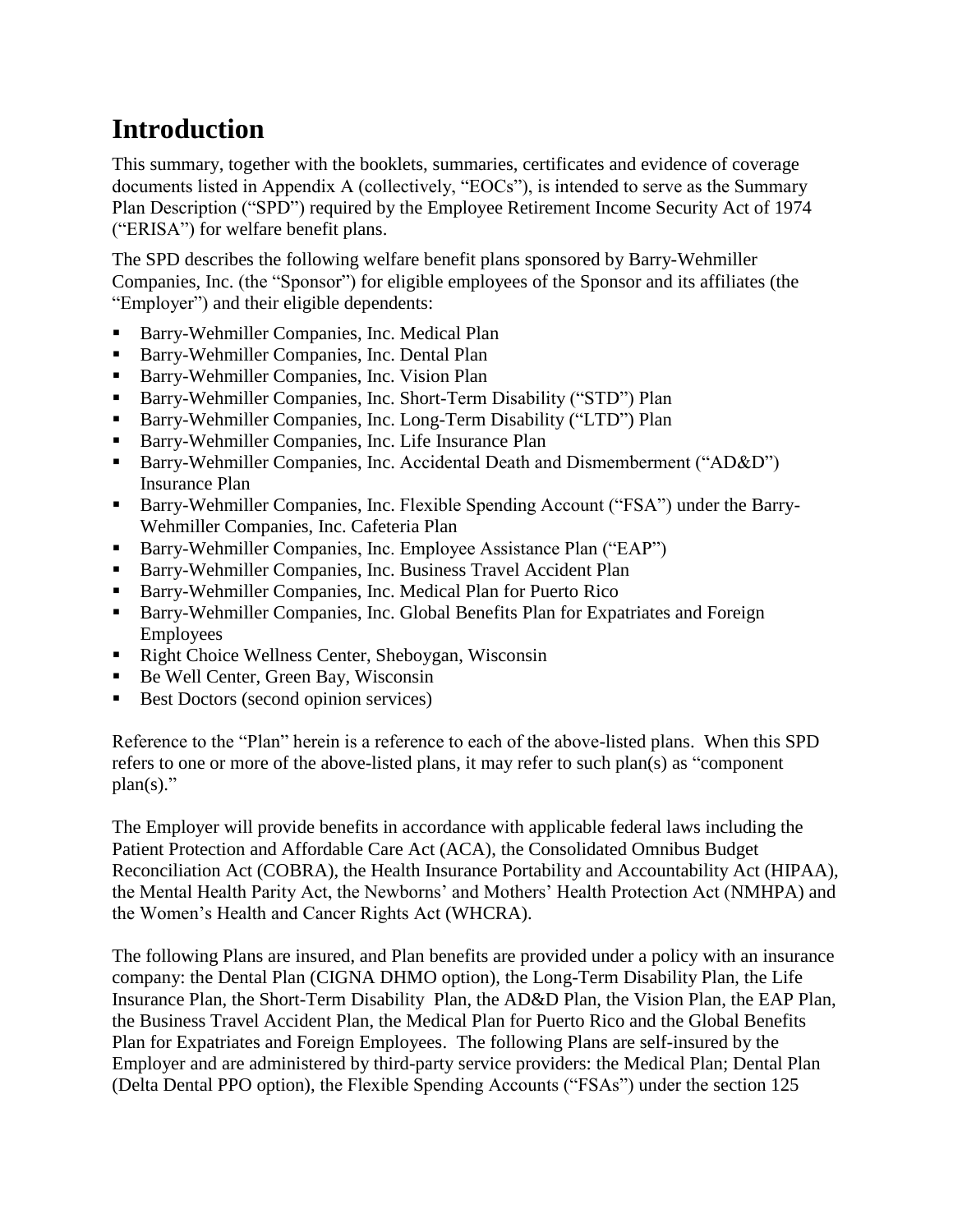cafeteria plan, the Right Choice Wellness Center, the Be Well Center, and the Best Doctors program. All benefits are summarized in this document and in the EOCs.

This SPD should be read in conjunction with the EOCs (see "Appendix A Evidence of Coverage Documents" for a list of EOCs). The EOCs are prepared and distributed by the insurance companies and service providers. If you need another copy of an EOC, please contact the Culture & People Development Representative at (314) 862-8000. If there is ever a conflict or a difference between what is written in this SPD and the EOCs with respect to **the specific benefits provided**, the EOCs shall govern. If there is a conflict between the EOCs and this SPD with respect to **the legal compliance requirements of ERISA and any other federal law**, this SPD will govern. If there is ever a conflict between this SPD and the formal, legal Plan documents, the legal Plan documents will govern.

The Sponsor reserves the right to change, amend, suspend or terminate any or all of the benefits described in this SPD, in whole or in part, at any time and for any reason in its sole discretion. Amendment or termination shall be effective if it is adopted by a duly authorized officer or committee of the Sponsor, or if it is adopted pursuant to the Sponsor's procedures allocating or delegating authority to act on behalf of the Sponsor, as such procedures exist from time to time.

Note that by adopting and maintaining these benefits, the Sponsor has not entered into an employment contract with any employee. Nothing in the legal Plan documents or in the SPD gives any employee the right to be employed by the Employer or to interfere with the Employer's right to discharge any employee at any time.

The terms "Plan" and "Component Plan" do not include any voluntary group insurance program that is made available through the Sponsor but that is not endorsed by the Sponsor.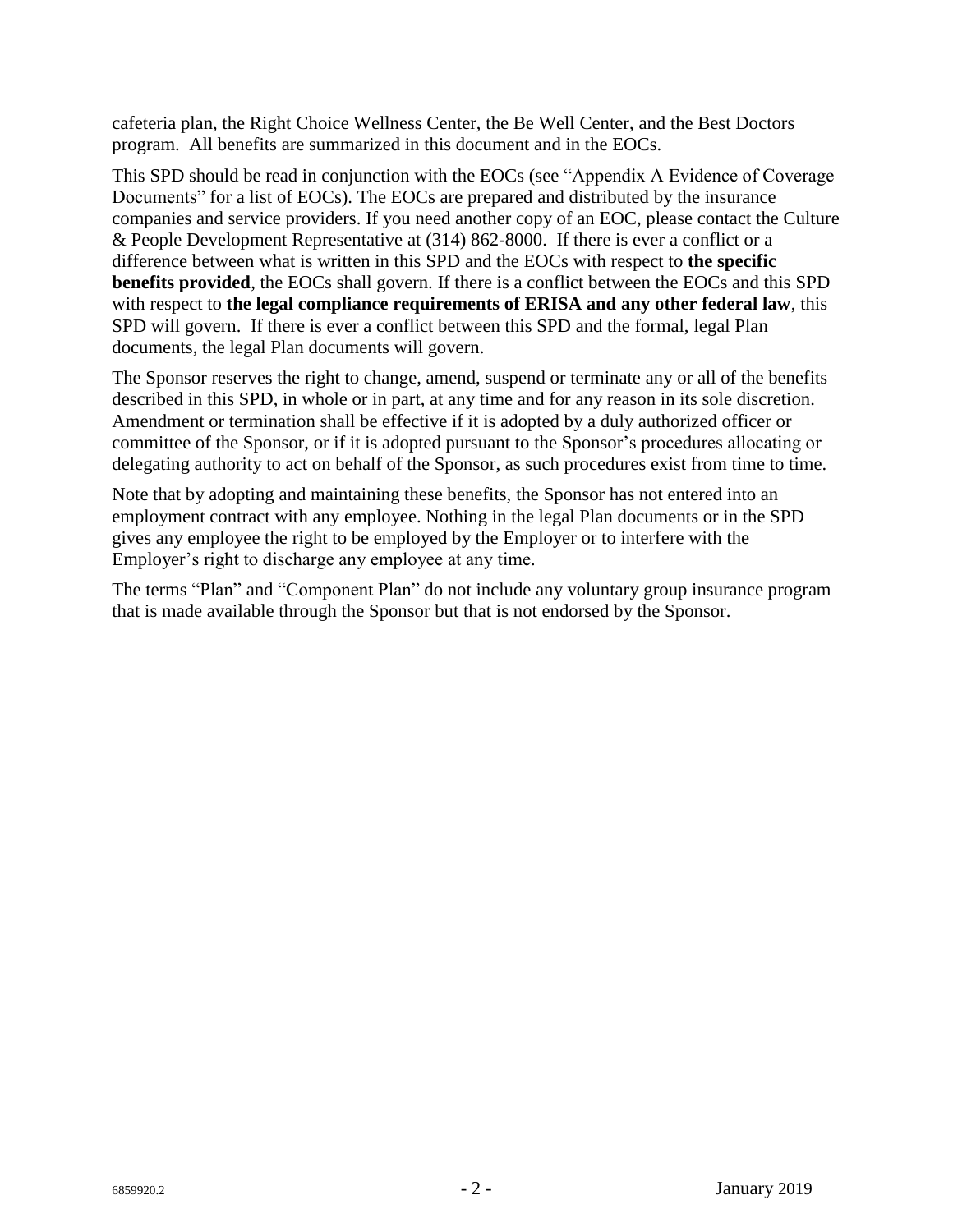## **Eligibility**

### <span id="page-5-0"></span>**Eligible Employees**

#### **General Rule**

Except as otherwise set forth below, you are considered an "eligible employee" and are eligible to participate in each of the Plans on your date of hire if you:

- Are classified by your Employer as a regular, full-time employee of the Employer who normally works at least 30 hours per week and is paid through the U.S. payroll; and
- Meet the applicable eligibility waiting period requirement listed on "Appendix B Waiting Period."

#### **Special Rules**

#### Temporary Employees. See Appendix B.

Puerto Rico Employees. If you are employed in Puerto Rico and you satisfy the eligibility requirements under the General Rule (except the requirement that an employee be paid through the U.S. payroll), you are eligible to participate in the following Plans:

- Medical Plan for Puerto Rico (medical, dental and vision benefits);
- Short-Term Disability Plan;
- Long-Term Disability Plan;
- Life Insurance Plan; and
- Accidental Death and Dismemberment Insurance Plan.

Expatriate employees and Third Country Nationals. If you are an expatriate employee , i.e., a U.S. citizen working overseas, or a third country national, i.e., a non-U.S. citizen working away from your home country, and you satisfy the eligibility requirements under the General Rule (except the requirement that an employee be paid through the U.S. payroll), you are eligible to participate in the Global Benefits Plan for Expatriates and Foreign Employees (medical, dental, life and disability benefits).

Be Well Center, Green Bay, Wisconsin. If you are employed as an employee at the Paper Converting Machine Company or the Hudson-Sharp location in Green Bay, Wisconsin or an employee working at one of these locations, you are eligible to receive certain preventive and primary care services described in Appendix C at the Be Well Center in Green Bay, Wisconsin.

Right Choice Wellness Center. If you are employed as an employee at Will-Pemco, Inc. or an employee working at this location, you are eligible to receive certain preventive and primary care services described in Appendix D at the Right Choice Wellness Center in Sheboygan, Wisconsin.

Best Doctors. If you are eligible to participate in the Barry-Wehmiller Companies, Inc. Medical Plan, you are eligible to participate in the Best Doctors program which offers second opinion services.

Continuation Coverage under Severance Agreement. At the discretion of an Employer an eligible employee, who is offered a severance agreement under which severance benefits are paid in a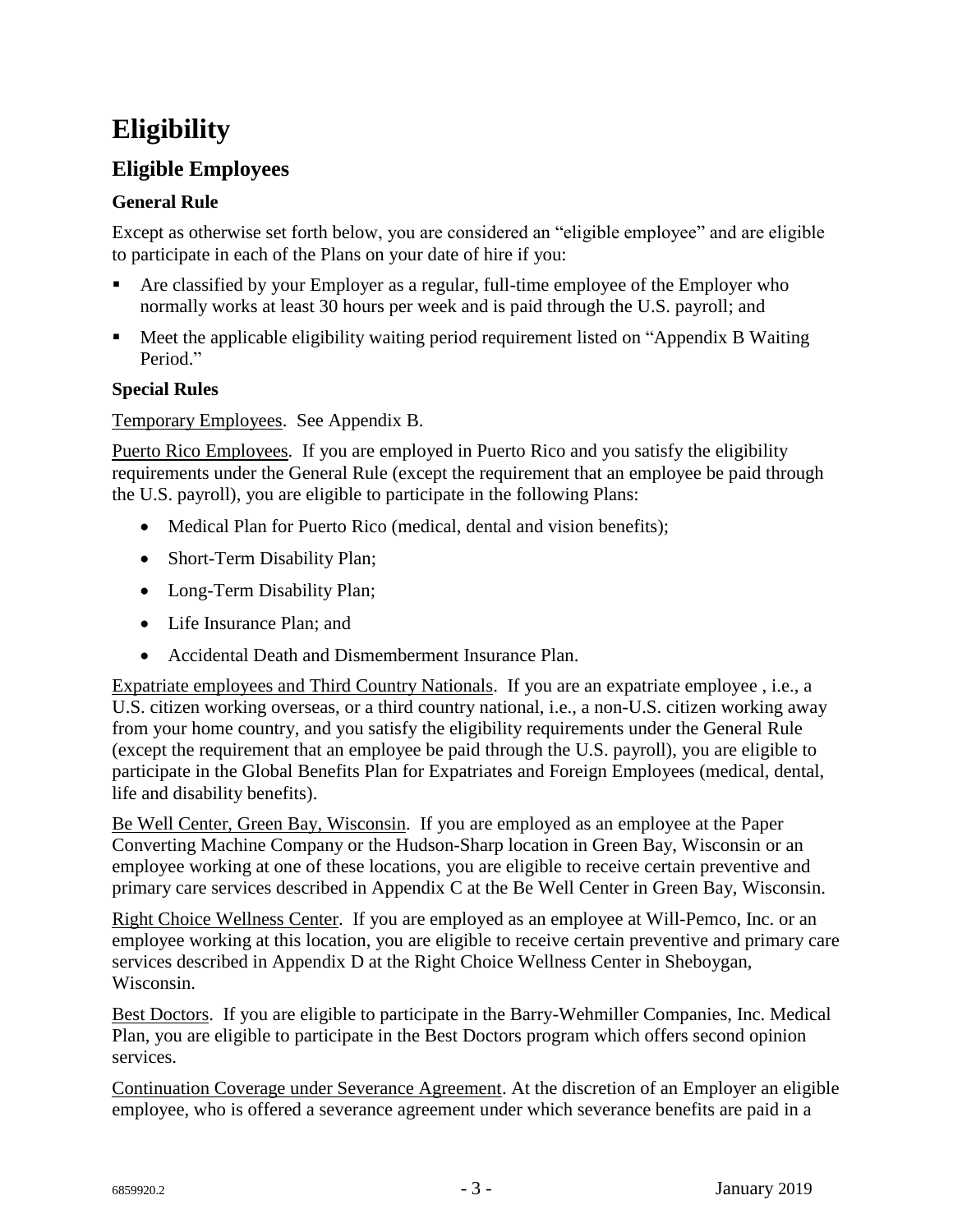manner other than in a lump sum payment, may be permitted, pursuant to the severance agreement, to continue to be treated as an eligible employee under the Barry-Wehmiller Companies, Inc. Medical Plan, the Barry-Wehmiller Companies, Inc. Dental Plan, and/or the Barry-Wehmiller Companies, Inc. Vision Plan by agreeing to continue to pay the active employee contribution rate for employee and/or dependent coverage for up to a maximum of 12 months after the month in which termination of employment occurred, as determined by the Employer. The portion of the cost of such coverage which is self-funded by the Employer, if any, will be included in the taxable income of the terminated employee. Upon termination of the severance agreement, if the former employee experienced a qualifying event at the time of termination of employment, COBRA continuation will be offered and the maximum period of COBRA coverage will not be offset by the period of coverage provided under the severance agreement.

The term "Employer" includes Barry-Wehmiller Companies, Inc. and any other entity in the Sponsor's controlled group that adopts the Plan. Such an entity will be deemed to have adopted the Plan by making contributions to the Plan.

## <span id="page-6-0"></span>**Individuals Not Eligible**

You are not eligible to participate in the Plan if you are:

- Normally working less than 30 hours per week;
- a leased employee; or
- an independent contractor.

Please see the applicable EOCs for additional eligibility requirements.

An individual who is not classified by the Employer as an employee will not be eligible to participate in the Plan regardless of whether a court or tax or regulatory authority retroactively reclassifies the individual as an employee of the Employer.

## <span id="page-6-1"></span>**Eligible Dependents**

Your dependents are eligible for coverage only if you are enrolled; provided, however, that dependents of eligible employees may participate in the Be Well Center and the Right Choice Wellness Center even if the employees are not enrolled in the Barry-Wehmiller Companies, Inc. Medical Plan.

The following dependents are eligible for coverage:

- **•** Your legal spouse of the opposite sex or same sex, as determined under applicable state law at the time and location that the marriage was entered into;
- Your Child, until such child attains age 26; or
- Your permanently and totally disabled unmarried Child who is: 26 or more years old and primarily supported by you, provided that the Child was disabled prior to age 26. An individual is permanently and totally disabled if he or she is unable to engage in any substantial gainful activity by reason of any medically determinable physical or mental impairment that can be expected to result in death or that has lasted or can be expected to last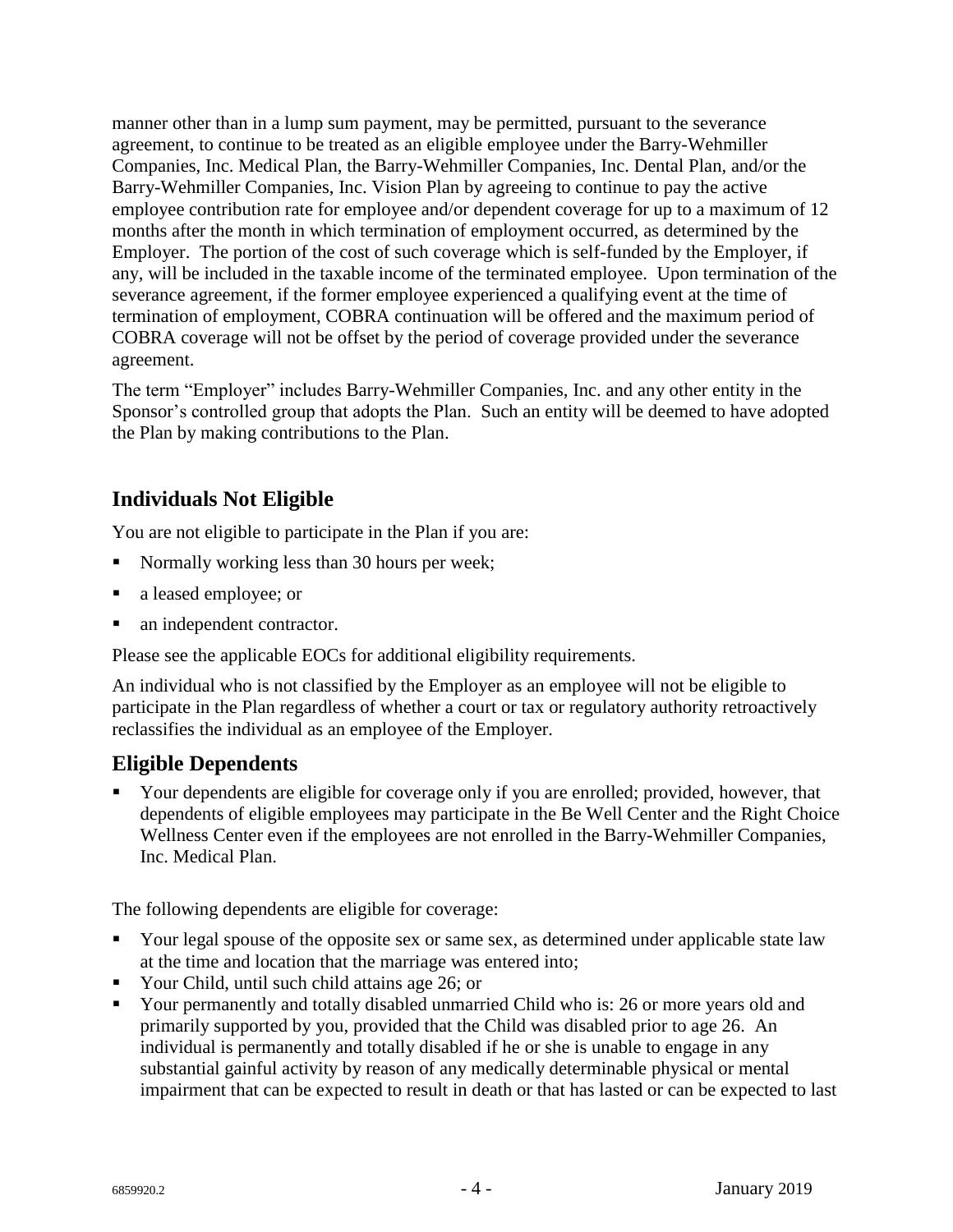for a continuous period of not less than 12 months. To cover a disabled Child, you must supply proof of the disability as requested by the Plan Administrator within 31 days after the date the Child ceases to qualify under one of the above. During the next two years the Plan Administrator may require proof of the continuation of the condition from time to time. After that, the Plan Administrator may require proof no more than once a year.

The term "Child" means any of the following individuals:

- Your natural child;
- Your stepchild,
- Your legally adopted child;
- A child placed with you for adoption; and
- A child who has been placed with you by an authorized placement agency or by a judgment, decree or other order of any court of competent jurisdiction.

Please see the applicable EOCs for additional eligibility requirements.

If your child ceases to meet the eligibility requirements set forth above, you must notify the Culture & People Development Representative within 30 days.

The Plan Administrator retains the right to verify dependent status and impose additional requirements for enrollment of eligible dependents. For example, you may be required to sign an affidavit that an individual qualifies as your Child, or that your permanently and totally disabled Child has the same principal place of abode as you for more than half of the year and that such Child does not provide over one-half of his or her own support.

## <span id="page-7-0"></span>**Special Component Plan Exclusions**

In general, if you are an eligible employee, you (and your eligible dependents) are eligible to participate in each of the component plans, and in each level of coverage offered by the component plan. However, certain component plans (and levels of coverage under the component plans) are not available to certain groups. The special component plan exclusions that apply to you are listed on "Appendix E Special Component Plan Exclusions".

## <span id="page-7-1"></span>**Eligible Retirees**

Generally, retirees of the Employers are not entitled to welfare plan benefits. However, in some cases, retirees and their eligible dependents are eligible to participate in the Plan, e.g., retirees of companies that have been acquired by Barry-Wehmiller Companies, Inc. If you are eligible for retiree benefits under the Plan, the component plan and coverage levels that are available to you are listed in "Appendix F Retiree Coverage." The Employer reserves the right to amend or terminate retiree coverage, in whole or in part, and at any time.

## <span id="page-7-2"></span>**Qualified Medical Child Support Orders**

A court may order you to provide health coverage for your eligible child in accordance with a qualified medical child support order ("QMCSO"). If the Plan receives a valid QMCSO, it will extend coverage to the eligible child(ren) named in the order. You will be notified if such an order is received, and you will be required to pay any applicable contributions for such coverage. You may obtain from the Plan Administrator, without charge, a more detailed description of the procedures governing QMCSO determinations.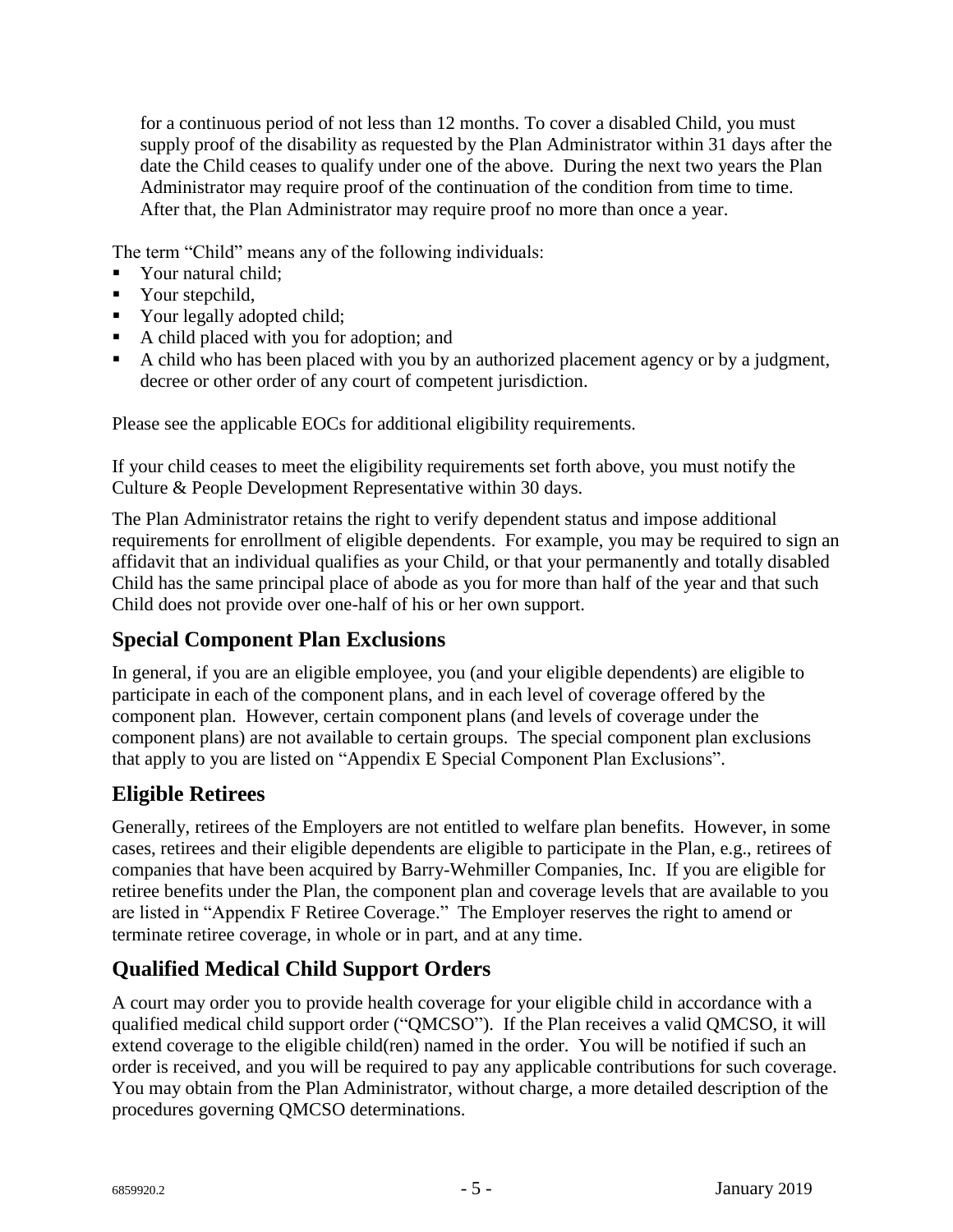## <span id="page-8-0"></span>**Notification**

If you experience a qualifying change in status event, you must notify the Culture & People Development Representative in order to make a change in your election during the year. The notice must be in writing and contain the change in status event, the date of the event and your requested change. Changes in family status include: marriage; divorce; legal separation; annulment; death of a spouse or child; birth or adoption or placement for adoption of a child; a change in your, your spouse's or your dependent's employment status; a change in the health coverage of your spouse or dependent under another employer's plan; a change in the place of your, your spouse's or dependent's residence; an event that causes your dependent to satisfy or cease to satisfy eligibility requirements; with respect to a dependent care spending account, a change in your day care provider or the cost associated with the day care provider; and such other events that the Plan Administrator determines will permit a mid-year election or election change under regulations and rulings of the Internal Revenue Service.

In most cases, the notice of a change in status must be provided within 30 days of the status event. However, you must notify the Culture & People Development Representative in writing within 60 days in the event of divorce or in the event your child ceases to meet the eligibility requirements for benefit coverage in order for you and your dependents to elect COBRA coverage. For more information about your duty to notify the Plan in such an event, see the *COBRA* section of this SPD.

### <span id="page-8-1"></span>**Additional Eligibility Information**

Additional information regarding how and when you and your eligible dependents become eligible to participate in the benefits referred to in this SPD and any conditions and limitations on eligibility are contained in the EOCs you received from the applicable insurance companies or service providers and in the legal Plan documents. If you need another copy of an EOC, please contact the Culture & People Development Representative at (314) 862-8000.

## <span id="page-8-2"></span>**Enrollment**

When you begin working at the Employer, if you are eligible you will receive the information necessary to enroll in the Plans.

### <span id="page-8-3"></span>**HIPAA Special Enrollment Events**

A federal law called HIPAA requires that we notify you about the special enrollment provisions in the Barry-Wehmiller Companies, Inc. Medical Plan, the Barry-Wehmiller Companies, Inc. Medical Plan for Puerto Rico and the medical benefits for expatriates under the Barry-Wehmiller Companies, Inc. Global Benefits Plan for Expatriates and Foreign Employees.

If you are declining enrollment for yourself or your eligible dependents (including your spouse) because of other health insurance or group health plan coverage, you may be able to enroll yourself and your eligible dependents in the Plan if you or your eligible dependents lose eligibility for that other coverage (or if the employer stops contributing towards your or your eligible dependents' other coverage). However, you must request enrollment within 30 days after your or your eligible dependents' other coverage ends (or after the employer stops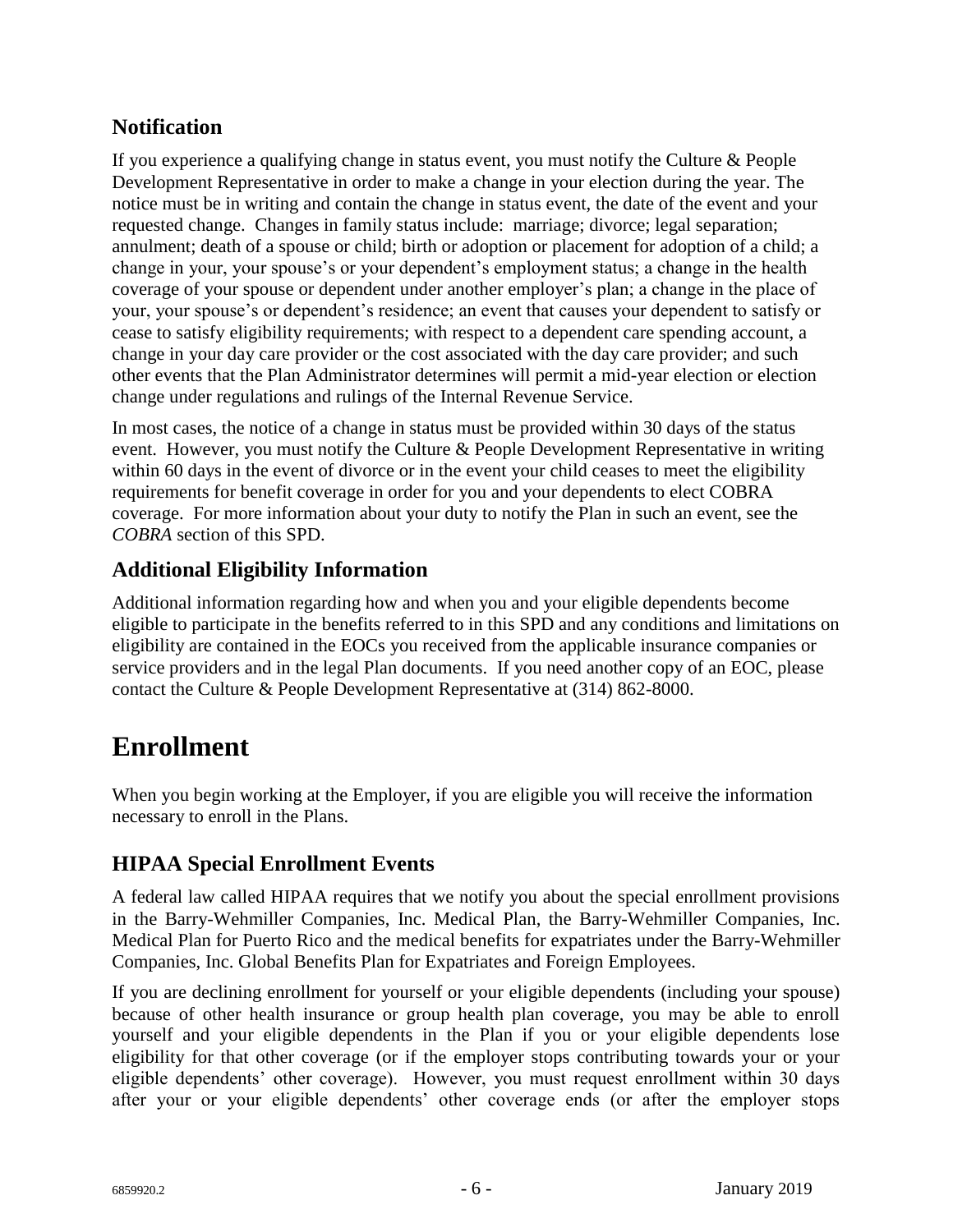contributing toward the other coverage).

In addition, if you have a new eligible dependent as a result of marriage, birth, adoption, or placement for adoption, you may be able to enroll yourself and your eligible dependents. However, you must request enrollment within 30 days after the marriage, birth, adoption, or placement for adoption.

Lastly, if you or your eligible dependents become eligible for a Medicaid or Children's Health Insurance Program ("CHIP") premium-assistance subsidy for qualified employer-sponsored health coverage or if your or your eligible dependents' coverage under a Medicaid plan or CHIP is terminated due to loss of eligibility for such coverage, you may be able to enroll yourself and your eligible dependents in the Plan. However, you must request enrollment within 60 days after the date you or your dependents are determined to be eligible for such assistance or the date your or your dependents' Medicaid or CHIP coverage terminates.

To request special enrollment or obtain more information, contact the Culture & People Development Representative.

## <span id="page-9-0"></span>**Cost of Coverage**

The Employer and employees will share the cost of coverage under the Plan, and current employees will pay their share of that cost on a pre-tax basis under a cafeteria plan. The amount the Employer contributes to the Plan will be determined at the Employer's discretion from time to time. Employees who participate in a Medical Plan option with a Health Savings Account ("HSA") may make contributions to the HSA in addition to any contributions made by the Employer. Employees who elect FSAs are responsible for the full cost of such coverage. The Employer makes no contributions to FSAs.

The Employer reserves the right to require or increase employee contributions at any time and for any reason.

## <span id="page-9-1"></span>**Coverage During Leaves of Absence**

The sections below describe benefit continuation for two specific types of leave: Family and Medical Leave of Absence and Active Military Leave of Absence. For more information about any type of leave of absence, contact the Culture & People Development Representative.

## <span id="page-9-2"></span>**FMLA Leave**

The federal Family and Medical Leave Act ("FMLA") allows eligible employees, other than expatriates and third country nationals, to take a specific amount of unpaid leave for serious illness, the birth or adoption of a child, to care for a spouse, child, or parent who has a serious health condition, to care for family members wounded in active duty in the Armed Forces or to deal with any qualifying emergency that arises from a family member's active duty in the Armed Forces.

If you take FMLA leave, your coverage will continue during the leave.

If you do not return to work at the end of your FMLA leave, you may be entitled to purchase COBRA continuation coverage. See the *COBRA* section of this SPD.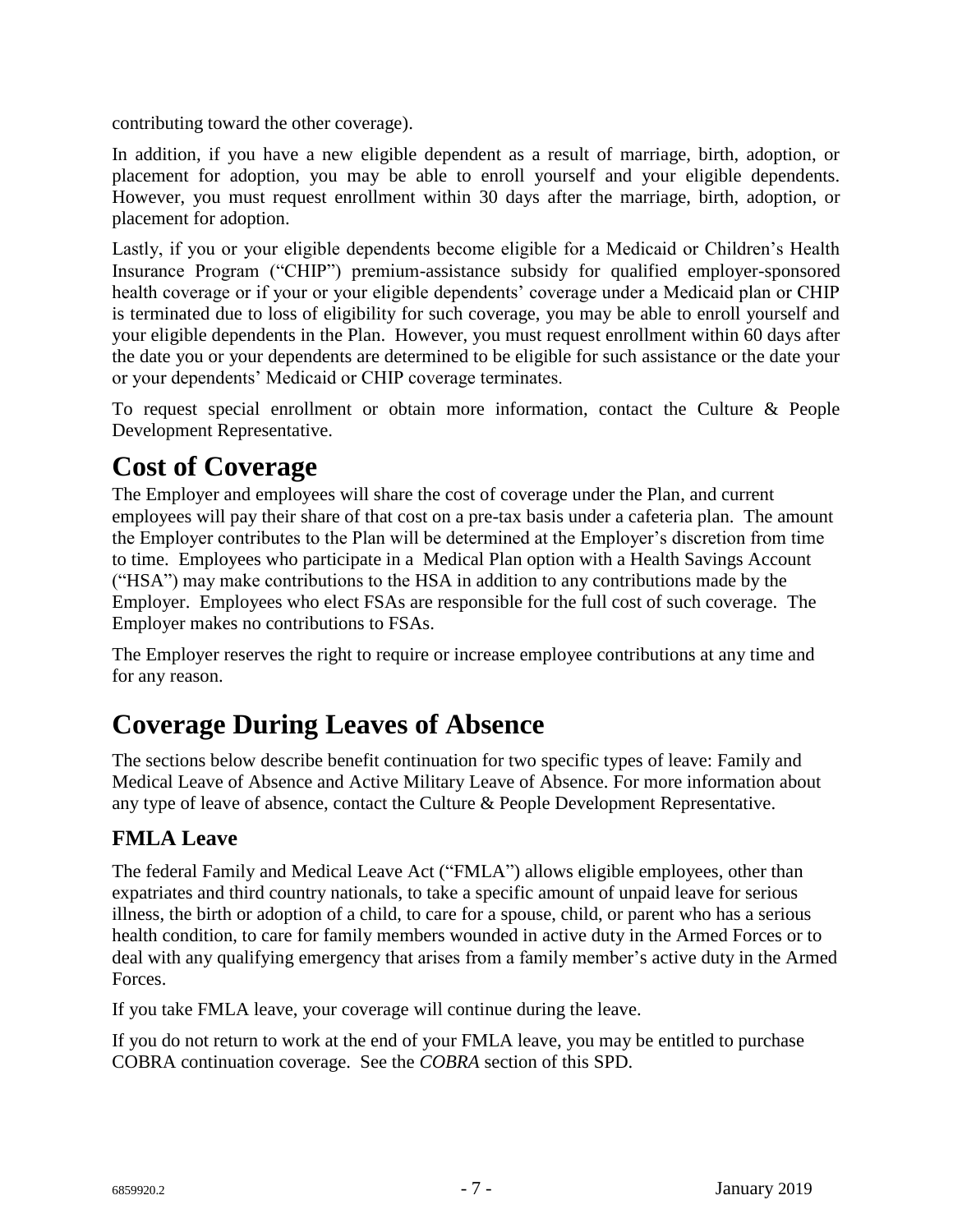## <span id="page-10-0"></span>**Military Leave**

If you take a military leave of absence, whether for active duty or for training, you are entitled to continue your Medical, Dental and Vision Plan coverage for up to 24 months as long as you give the Employer advance notice of the leave (with certain exceptions). This continuation coverage is pursuant to the Uniformed Services Employment and Reemployment Rights Act of 1994 ("USERRA"). Your total leave, when added to any prior periods of military leave from the Employer, cannot exceed five years (with certain exceptions).

If the entire length of the leave of absence is 31 days or longer, you may be required to pay up to 102% of the full cost of coverage.

COBRA continuation coverage will run concurrently with military leave continuation coverage, under USERRA, subject to the limitations of COBRA. This means that COBRA coverage and USERRA coverage begin at the same time. If you do not return to work at the end of your military leave you may be entitled to continue COBRA continuation coverage for the remainder of the COBRA continuation period, if any. In other words, any continuation of coverage under USERRA will reduce the maximum COBRA continuation period for which you and/or your dependents may be eligible. Your rights under COBRA and USERRA are similar but not identical. Any election that you make pursuant to COBRA will also be an election under USERRA, and COBRA and USERRA will both apply with respect to continuation coverage elected. If COBRA and USERRA give you (or your covered spouse or dependent children) different rights or protections, the law that provides the greater benefit will apply.

## <span id="page-10-1"></span>**When Coverage Ends**

Your coverage will terminate on the earliest of the following dates:

- The end of the month that your coverage is terminated by amendment of the Plan or termination of the insurance contract or agreement;
- The end of the month you cease to be an eligible employee. This includes your death, reduction in hours or termination of active employment;
- The end of the month you report for active military service, unless coverage is continued through the Uniformed Services Employment and Reemployment Rights Act (USERRA) as explained in the *Military Leave* section above.

Other circumstances that can result in the termination, reduction, loss or denial of benefits are described in the EOCs.

Coverage for your spouse and other dependents terminates when your coverage terminates or when they cease to be eligible dependents. Their coverage will also cease for other reasons specified in the EOCs.

For children covered pursuant to a QMCSO, coverage will end as of the date that the child is no longer covered under a QMCSO.

The Plan Administrator may also terminate any covered person's coverage for Cause. "Cause" means the covered person's willful engagement in misconduct that is materially injurious to the Plan, dishonesty by the covered person in connection with the provision of benefits under the Plan, fraudulent or unethical conduct or intentional misrepresentation of a material fact by the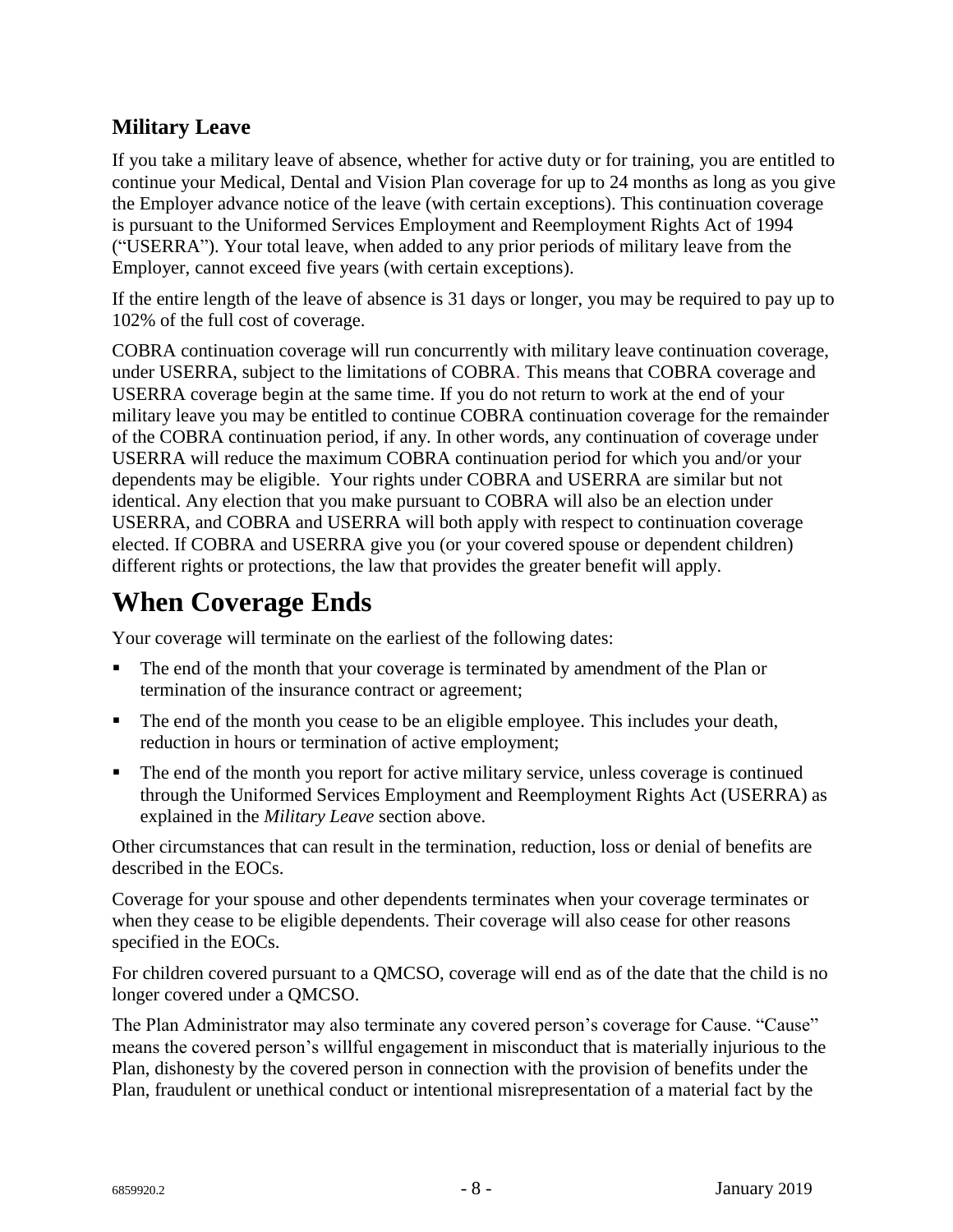covered person relating to or affecting the provision of benefits under the Plan, the covered person's being indicted or charged with any crime constituting a felony or the covered person's failure to repay any amounts due and owing to the Plan or his or her Employer. Such misconduct may be subject to criminal prosecution and disciplinary action up to and including termination of employment.

Depending on the reason for termination of coverage, you and your covered spouse and dependent child(ren) might have the right to continue health coverage temporarily under COBRA (see the *COBRA* section below) or under a conversion right under a particular benefit plan. Refer to your EOCs for more information on conversion.

#### **Retroactive Termination**

In the case of medical coverage subject to the Patient Protection and Affordable Care Act (including pharmacy), the Plan Administrator may only retroactively terminate a covered person's coverage as follows:

- in the case of fraud or an intentional misrepresentation of a material fact;
- due to a failure to pay required contributions toward the cost of coverage; or
- for any purpose that is not considered a "rescission" under the Patient Protection and Affordable Care Act or any regulations or other guidance issued with respect to such Act. When required by law or regulation, the Plan Administrator will provide written notice of a rescission. The Plan may recover from you amounts it paid for services provided to you or your covered dependents after the date coverage was terminated.

## <span id="page-11-0"></span>**COBRA**

COBRA continuation coverage is a temporary extension of group health coverage under the Plan under certain circumstances (called "qualifying events") when coverage would otherwise end. The right to COBRA coverage was created by federal law, the Consolidated Omnibus Budget Reconciliation Act of 1985 ("COBRA"). COBRA coverage can become available to you when you would otherwise lose your group health coverage under the Plan. It can also become available to your spouse and dependent children who lose coverage for certain specified situations. The following paragraphs generally explain COBRA coverage, when it may become available to you and your spouse and dependent children, and what you need to do to protect the right to receive it.

COBRA applies to the Medical Plan, Dental Plan, Vision Plan, Medical Plan for Puerto Rico, medical and dental benefits provided to expatriates under the Global Benefits Plan for Expatriates and Foreign Employees and to Health Care FSAs, the Right Choice Wellness Center and the Be Well Center. COBRA does not apply to any other Employer benefits (such as Life, LTD or AD&D benefits). The Plans provide no greater COBRA rights than what COBRA requires – nothing in this Summary Plan Description is intended to expand your rights beyond COBRA's requirements.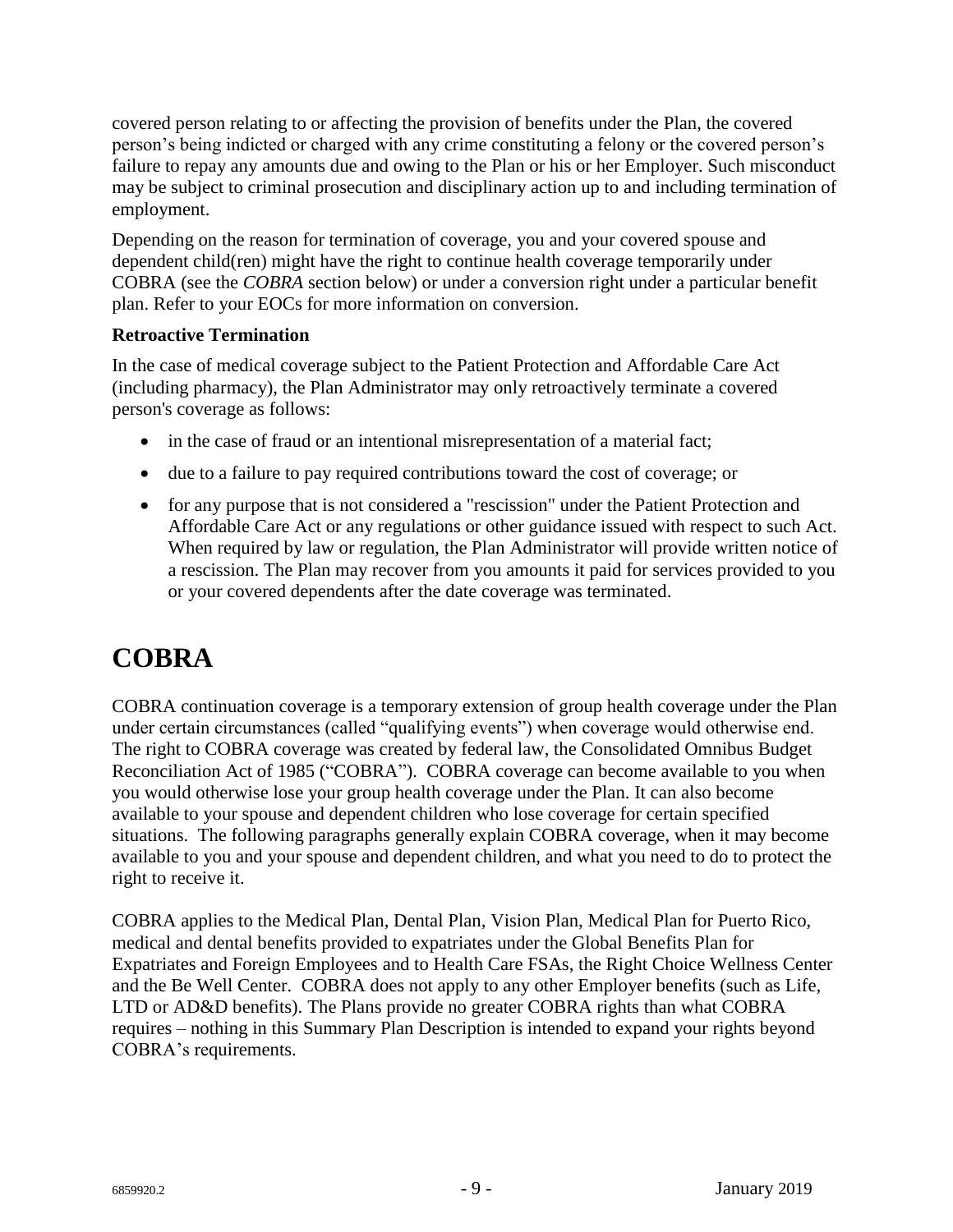Please examine your options carefully before declining this coverage. You should be aware that companies selling individual health insurance typically require a review of your medical history that could result in a higher premium or you could be denied coverage entirely.

### <span id="page-12-0"></span>**What is COBRA Coverage**

COBRA coverage is temporary continuation of group health coverage under the Plan when coverage would otherwise end because of a "qualifying event." After a qualifying event occurs and any required notice of that event is properly provided to the Culture & People Development Representative, COBRA coverage will be offered to each person losing group health coverage under the Plan who is a "qualified beneficiary." You, your spouse and your dependent children could become qualified beneficiaries and would be entitled to elect COBRA if group health coverage under the Plan is lost because of the qualifying event.

COBRA coverage is the same coverage that the Plan provides to other participants or beneficiaries under the Plan who are not receiving COBRA coverage. Each qualified beneficiary who elects COBRA will have the same rights under the Plan as other participants or beneficiaries covered under the Plan's group health coverage elected by the qualified beneficiaries, including open enrollment and special enrollment rights. Under the Plan, qualified beneficiaries who elect COBRA must pay the full cost for COBRA coverage.

The pronoun "you" in the following paragraphs regarding COBRA refers to each person covered under the Plan who is or may become a qualified beneficiary.

## <span id="page-12-1"></span>**Who Is Covered**

#### *Employees*

If you are an employee of the Employer, you will have the right to elect COBRA if you lose your group health coverage under the Plan because either one of the following qualified events:

- A reduction in your hours of employment; or
- The termination of your employment (for reasons other than gross misconduct on your part).

#### *Spouse*

If you are the spouse of an employee, you will have the right to elect COBRA if you lose your group health coverage under the Plan because of any of the following qualifying events:

- The death of your spouse;
- The termination of your spouse's employment (for reasons other than your spouse's gross misconduct) or reduction in your spouse's hours of employment with the Employer; or
- Divorce from your spouse. Also, if your spouse (the employee) reduces or eliminates your group health coverage in anticipation of a divorce, and a divorce later occurs, then the divorce may be considered a qualifying event for you even though your coverage was reduced or eliminated before the divorce.

#### *Dependent Children*

If you are a dependent child of an employee, you will have the right to elect COBRA if you lose your group health coverage under the Plan because any of the following qualified events happen: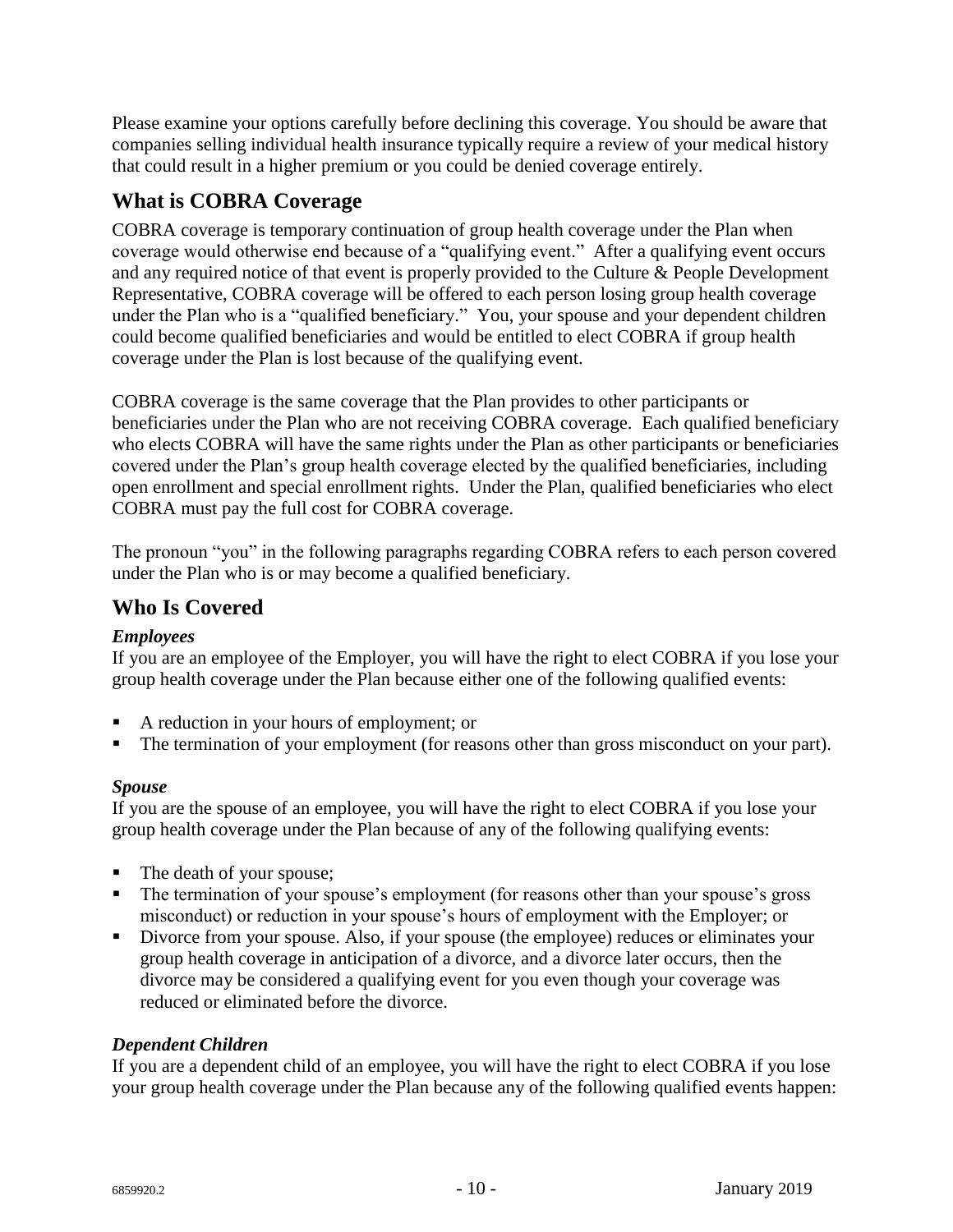- The death of the parent-employee;
- The termination of the parent-employee's employment (for reasons other than the employee's gross misconduct) or reduction in the employee's hours of employment;
- The parent-employee's divorce; or
- You, the dependent child, cease to meet the definition of a "dependent child" under the Plan.

#### *FMLA*

If you take a leave of absence that qualified under the Family and Medical Leave Act ("FMLA") and do not return to work at the end of the leave, you (and your spouse and dependent children, if any) will have the right to elect COBRA if:

- you were covered by group health coverage under the Plan on the day before the FMLA leave began (or became covered by group health coverage under the Plan during the FMLA leave); and
- you lose group health coverage under the Plan because the employee does not return to work at the end of the leave.

COBRA coverage will begin on the earliest of the following to occur:

- when you definitively inform your Employer that you are not returning at the end of the leave; or
- the end of the leave, assuming you do not return to work.

#### *Newly Eligible Child*

If a former covered employee elects COBRA coverage and then has a child (either by birth, adoption or placement for adoption) during the period of COBRA coverage, the new child is also eligible to become a qualified beneficiary. In accordance with the terms of the Plan's eligibility and other requirements for group health coverage and the requirements of federal law, these qualified beneficiaries can be added to COBRA coverage by providing notice of the new child's birth, adoption or placement for adoption. This notice must be provided within 30 days of birth, adoption or placement for adoption. The notice must be in writing and must include the name of the new qualified beneficiary, date of birth or adoption of the new qualified beneficiary and the birth certificate or adoption decree. The notice must be given to the Culture & People Development Representative.

If you fail to give appropriate notice within the 30 days, you will *not* be offered the option to elect COBRA coverage for the newly acquired child. Newly acquired dependent child(ren) (other than children born to, adopted by or placed for adoption with the employee) will not be considered qualified beneficiaries, but may be added to the employee's continuation coverage, if enrolled in a timely fashion, subject to the Plan's rules for adding a new dependent.

#### *QMCSO*

A child of the covered employee who is receiving benefits under the Plan pursuant to a qualified medical child support order ("QMCSO") received by the Employer during the covered employee's period of employment with the Employer is entitled to the same rights to elect COBRA as an eligible dependent child of the covered employee.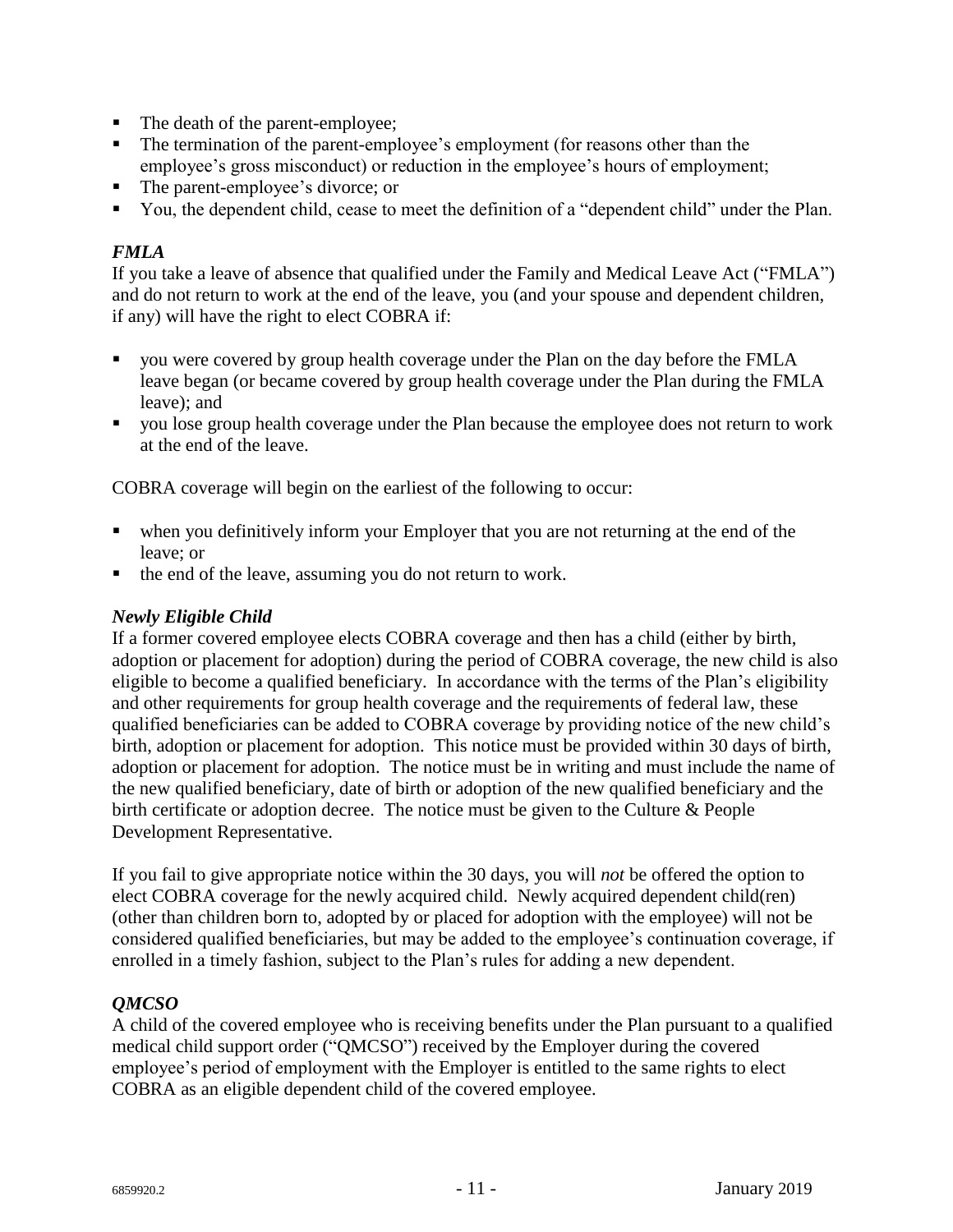## <span id="page-14-0"></span>**When COBRA Coverage is Available**

When the qualifying event is the end of employment, reduction of hours of employment or death of the covered employee, the Plan will offer COBRA coverage to the qualified beneficiaries. You do not need to notify the Plan Administrator of any of these three qualifying events.

For a qualifying event which is a divorce of the employee and spouse or a dependent child's losing eligibility for coverage, a COBRA election will be available to you only if you notify the Culture & People Development Representative in writing within 60 days of the date on which the qualified beneficiary loses (or would lose) coverage under the terms of the Plan as a result of the qualifying event. You or a representative acting on your behalf (such as a family member) are responsible for providing the required notice.

The notice must include the following information:

- The name of the employee who is or was covered under the Plan;
- The name(s) and address(es) of all qualified beneficiary(ies) who lost (or will lose) coverage under the Plan due to the qualifying event;
- The qualifying event giving rise to COBRA coverage;
- The date of the qualifying event;
- The signature, name and contact information of the individual sending the notice.

In addition, you must provide documentation supporting the occurrence of the qualifying event, if requested. Acceptable documentation includes a copy of the divorce decree or a dependent child's birth certificate, driver's license, marriage license or letter from a university or institution indicating a change in student status.

You must mail, hand deliver or fax this notice to the Culture & People Development Representative.

If the above procedures are not followed or if the notice is not provided as discussed above within the 60-day notice period, you will lose your right to elect COBRA. In addition, if any claims are mistakenly paid for expenses incurred after the date coverage would normally be lost because of the qualifying event, you will be required to reimburse the Plan for any claims mistakenly paid.

## **Health Care Flexible Spending Account**

COBRA coverage under a Health Care FSA will be offered only to qualified beneficiaries with "underspent" accounts. A qualified beneficiary has an underspent account if the annual contribution elected by the covered employee, reduced by reimbursements up to the time of the qualifying event, is equal to or more than the amount of contributions that will be charged for COBRA coverage under the Health Care FSA for the remainder of the plan year. COBRA coverage will consist of the coverage in force at the time of the qualifying event (i.e., the elected annual contribution reduced by expenses reimbursed up to the time of the qualifying event). COBRA coverage will terminate at the end of the plan year. Unless otherwise elected, all qualified beneficiaries who were covered under the employee's Health Care FSA will be covered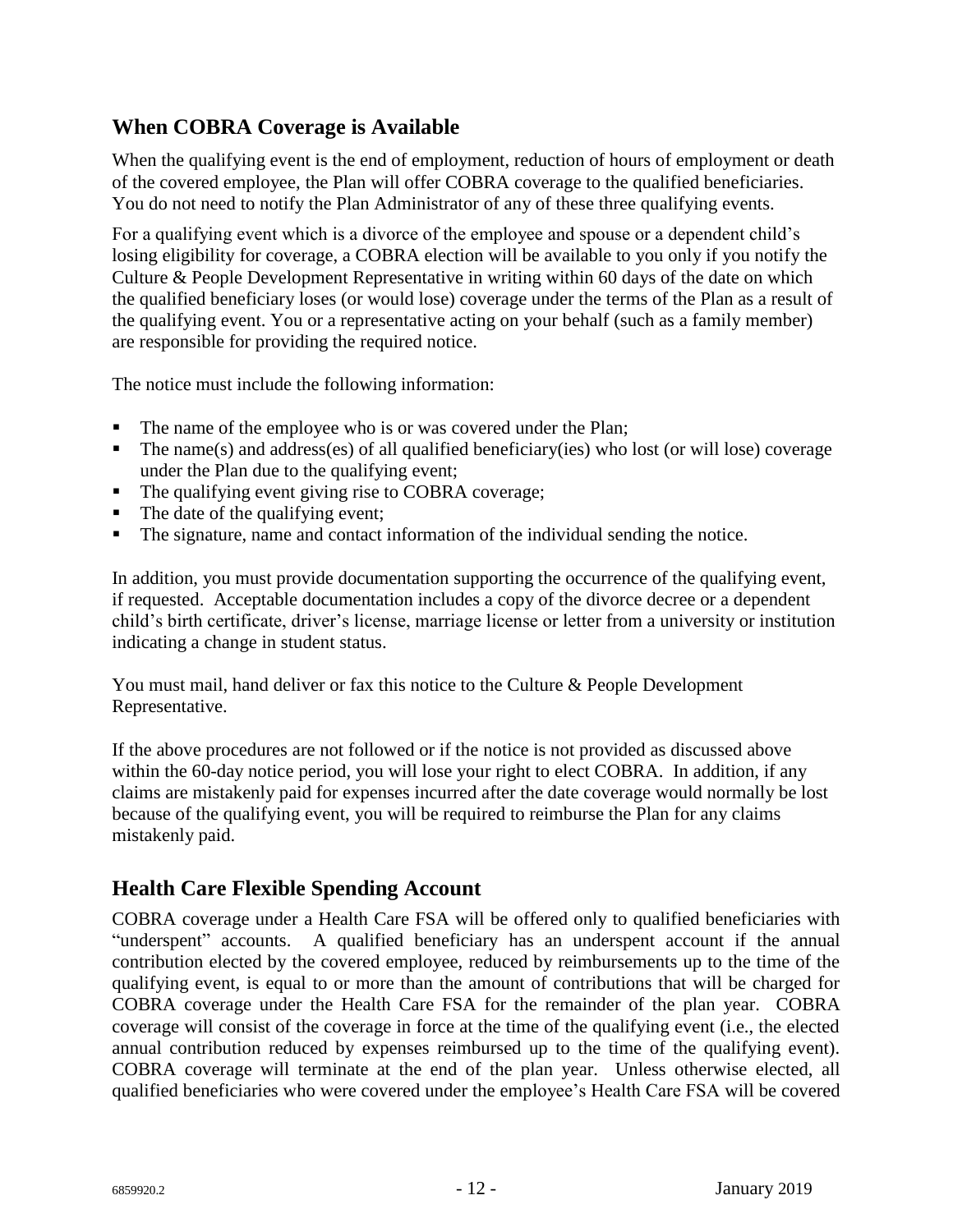together for COBRA coverage. However, each qualified beneficiary could alternatively elect separate COBRA coverage to cover that beneficiary only, with a separate Health Care FSA annual elected amount and a separate contribution.

### <span id="page-15-0"></span>**How to Elect COBRA**

An election notice will be provided to qualified beneficiaries upon the occurrence of a qualifying event. To elect COBRA coverage, you must complete the election form that is part of the Plan's COBRA election notice and mail it to Infinisource, which is the "COBRA Administrator" for the Plan. The COBRA Administrator's contact information is as follows:

ADP General Correspondence P.O. Box 2998 Alpharetta, GA 30023-2998 (800) 522-6621 [https://www.](https://www/)benedirectadp.com

Under federal law, you must elect COBRA coverage within 60 days from the date you would lose coverage due to a qualifying event, or, if later, 60 days after the date you are provided with the COBRA election notice from the Plan.

Your election must be postmarked within the 60-day election period. If you do not submit a completed election form within the 60-day election period, you will lose your right to COBRA.

If you return your election form waiving your rights to COBRA and change your mind within the 60-day election period, you may revoke your waiver and still elect the COBRA coverage as long as it is within the original 60-day election period. However, your COBRA coverage will be effective as of the date you revoked your waiver of coverage.

#### *Separate Elections*

Each qualified beneficiary has an independent election right for COBRA coverage. For example, even if the employee does not elect COBRA coverage, other family members who are qualified beneficiaries may elect to be covered under COBRA. Also, if there is a choice among types of coverage, each qualified beneficiary who is eligible for COBRA continuation coverage is entitled to make a separate election among the types of coverage. Thus, a spouse or dependent child may elect different coverage than the employee elects.

A covered employee or spouse can also make the COBRA election on behalf of all qualified beneficiaries and a parent or legal guardian may make the election on behalf of a minor child. Any qualified beneficiary for whom COBRA is not elected within the 60-day election period will lose his or her right to elect COBRA coverage.

#### *Coverage*

If you elect COBRA continuation coverage, your coverage will generally be identical to coverage provided to "similarly situated" employees or family members at the time you lose coverage. However, if any changes are made to coverage for similarly situated employees or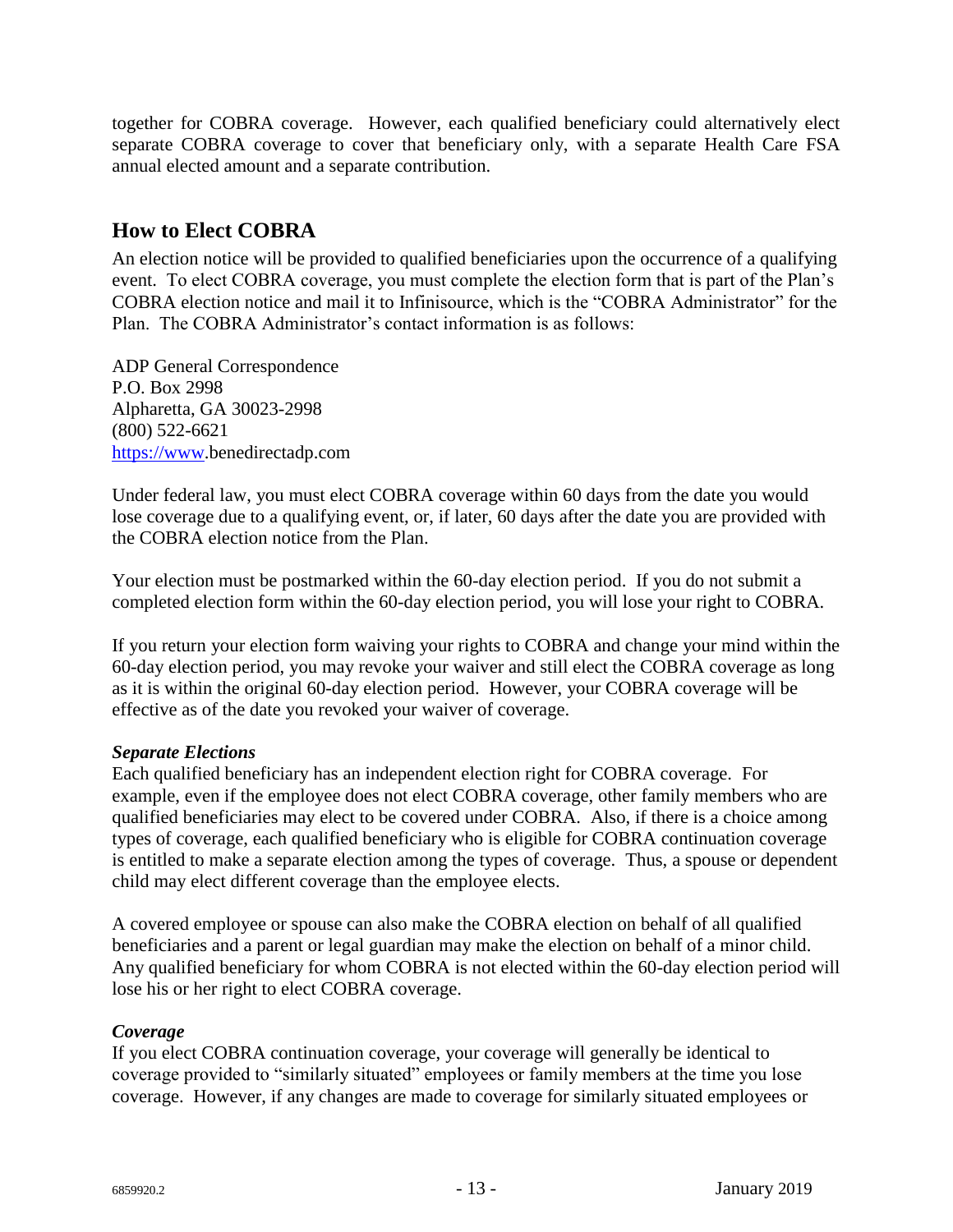family members, your coverage will be modified as well. "Similarly situated" refers to a current employee or dependent child(ren) who has not had a qualifying event. Qualified beneficiaries on COBRA have the same enrollment and election change rights as active employees.

#### *Medicare and Other Coverage*

Qualified beneficiaries who are entitled to elect COBRA may do so even if they have other group health coverage or are entitled to Medicare benefits on or before the date on which COBRA is elected. However, as discussed in more detail below, a qualified beneficiary's COBRA coverage will terminate automatically if after electing COBRA, he or she becomes entitled to Medicare benefits or becomes covered under other group health plan coverage (but only after any applicable preexisting condition exclusions of that other plan have been exhausted or satisfied).

When you complete the election form, you must indicate whether any qualified beneficiary has become entitled to Medicare (Part A, Part B or both) and, if so, the date of Medicare entitlement.

### <span id="page-16-0"></span>**Cost of COBRA Coverage**

Each qualified beneficiary is required to pay the entire cost of COBRA coverage. The amount a qualified beneficiary may be required to pay may not exceed 102 percent (or, in the case of an extension of COBRA coverage due to disability, 150 percent) of the cost to the group health plan (including both employer and employee contributions) for coverage of a similarly-situated plan participant or beneficiary who is not receiving COBRA coverage.

The amount of your COBRA premiums may change from time to time during your period of COBRA coverage and will most likely increase over time. You will be notified of COBRA premium changes.

Your first premium is due within 45 days after you elect COBRA coverage. **If you do not make your first payment for COBRA coverage within the 45 days after the date of your timely election, you will lose all COBRA rights under the Plan.** Thereafter, payments are due by the first day of each month to which the payments apply (payments must be postmarked on or before the end of the 30-day grace period**). If you fail to make a monthly payment before the end of the grace period for that month, you will lose all rights to COBRA coverage under the Plan.**

All COBRA premiums must be paid by check or money order. Your first payment and all monthly payments for COBRA coverage must be mailed to the COBRA Administrator at the following address:

ADP General Correspondence P.O. Box 2998 Alpharetta, GA 30023-2998 (800) 522-6621 [https://www.](https://www/)benedirectadp.com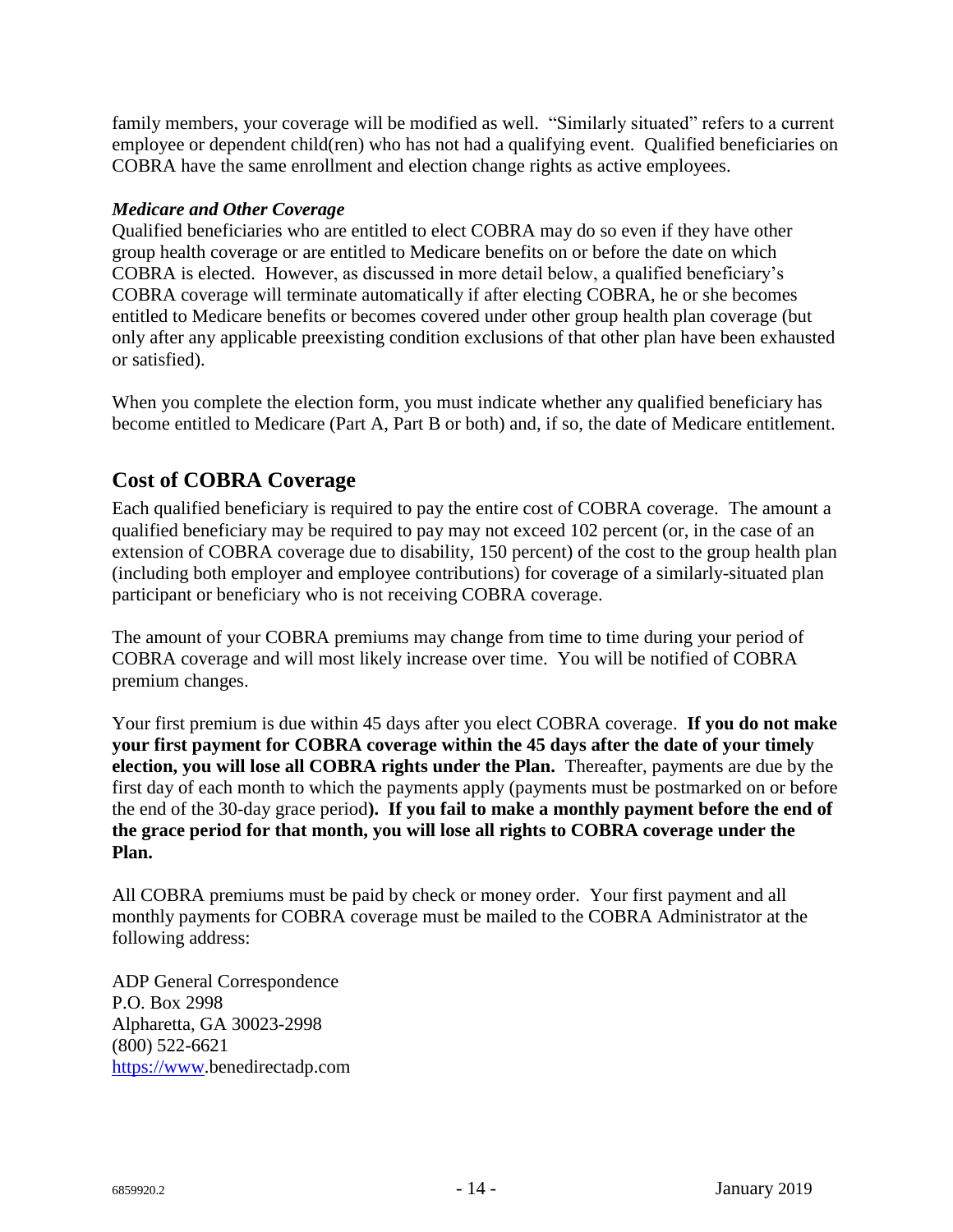Your payment is considered to have been made on the date that it is postmarked. You will not be considered to have made any payment by mailing a check if your check is returned due to insufficient funds or otherwise.

Your first payment must cover the cost of COBRA coverage from the time your coverage under the Plan would have otherwise terminated up through the end of the month before the month in which you make your first payment. You are responsible for making sure that the amount of your first payment is correct. You may contact the COBRA Administrator to confirm the correct amount of your first payment.

COBRA coverage is not effective until you elect it *and* make the required payment. Claims for reimbursement will not be processed and paid until you have elected COBRA and made the first payment for it.

## <span id="page-17-0"></span>**Duration of COBRA**

If you lose Plan coverage because of termination of employment or reduction in hours, the law requires that you be given the opportunity to maintain COBRA coverage for a maximum of 18 months. For all other qualifying events, the law requires that you be given the opportunity to maintain COBRA coverage for a maximum of 36 months.

When Plan coverage is lost because of termination of employment or reduction in hours, and the employee became entitled to Medicare benefits less than 18 months before the qualifying event, COBRA coverage for qualified beneficiaries (other than the employee) who lose coverage as a result of the qualifying event can last until up to a maximum of 36 months after the date of Medicare entitlement. This COBRA coverage period is available only if the covered employee becomes entitled to Medicare within 18 months before termination or reduction of hours.

COBRA coverage can end before any of the above maximum periods for several reasons. See the *Early Termination of COBRA* section below for more information.

## <span id="page-17-1"></span>**29-Month Qualifying Event (Due to Disability)**

If the qualifying event that resulted in your COBRA election was the covered employee's termination of employment or reduction of hours, an extension of the maximum period of coverage may be available if a qualified beneficiary is disabled. If a qualified beneficiary is determined by the Social Security Administration to be disabled and you notify the COBRA Administrator in a timely fashion, all the qualified beneficiaries in your family may be entitled to receive up to an additional 11 months of COBRA coverage, for a total of 29 months. The disability must have started at some time before the  $61<sup>st</sup>$  day after the covered employee's termination of employment or reduction of hours and must last until the end of the period of COBRA coverage that would be available without the disability extension (generally 18 months, as described above). Each qualified beneficiary will be entitled to the disability extension if one of them qualifies.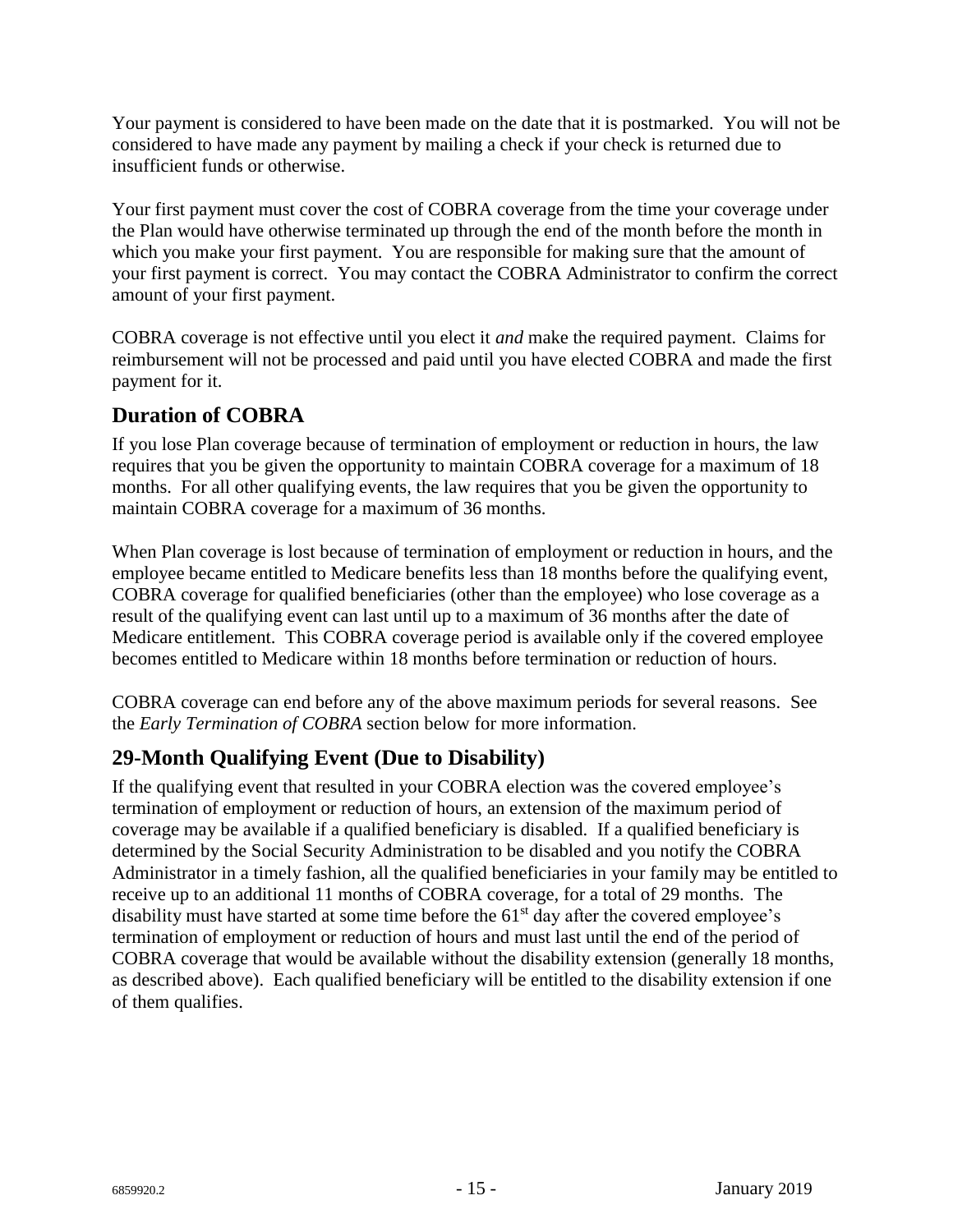To continue coverage for the additional 11 months, you or a representative acting on your behalf must give the COBRA Administrator written notice of the Social Security Administration's determination within 60 days after the latest of:

- The date of the Social Security Administration's disability determination;
- The date of the covered employee's termination of employment or reduction of hours; and
- The date on which the qualified beneficiary loses (or would lose) coverage under the terms of the Plan as a result of the covered employee's termination of employment or reduction of hours.

You must also provide this notice within 18 months after the covered employee's termination or reduction of hours in order to be entitled to a disability extension. A "COBRA Event Notice" form is available from the COBRA Administrator. Your notice must include a copy of the Social Security Administration's determination of disability. You must mail this notice to the COBRA Administrator at the address listed below:

ADP General Correspondence P.O. Box 2998 Alpharetta, GA 30023-2998 (800) 522-6621 [https://www.](https://www/)benedirectadp.com

If the above procedures are not followed or if the notice is not provided to the COBRA Administrator within the 60-day notice period, there will be no disability extension of COBRA coverage.

If, during continued coverage, the Social Security Administration determines that the qualified beneficiary is no longer disabled, the individual must notify the COBRA Administrator of this determination within 30 days of the date it is made, and COBRA coverage will end no earlier than the first of the month that begins more than 30 days after the date of the final determination by the Social Security Administration that the qualified beneficiary is no longer disabled. The notice must be provided in the same manner as described above for notice of disability.

## <span id="page-18-0"></span>**Second Qualifying Event**

An extension of coverage will be available to the spouse and dependent children who are receiving COBRA coverage if a second qualifying event occurs during the 18 months (or, in case of a disability extension, the 29 months) following the covered employee's termination of employment or reduction in hours. Second qualifying events include an employee's death, divorce or a child losing dependent status (if such qualifying event would have resulted in a loss of coverage under the plan for an active employee or dependent). If you experience a second qualifying event, COBRA coverage for a spouse or dependent child can be extended from 18 months (or 29 months in case of a disability extension) to 36 months, but in no event will coverage last beyond 36 months from the initial qualifying event or the date coverage would have been lost due to the initial qualifying event.

This extension is only available if you or a representative acting on your behalf notify the COBRA Administrator in writing of the second qualifying event within 60 days after the later of: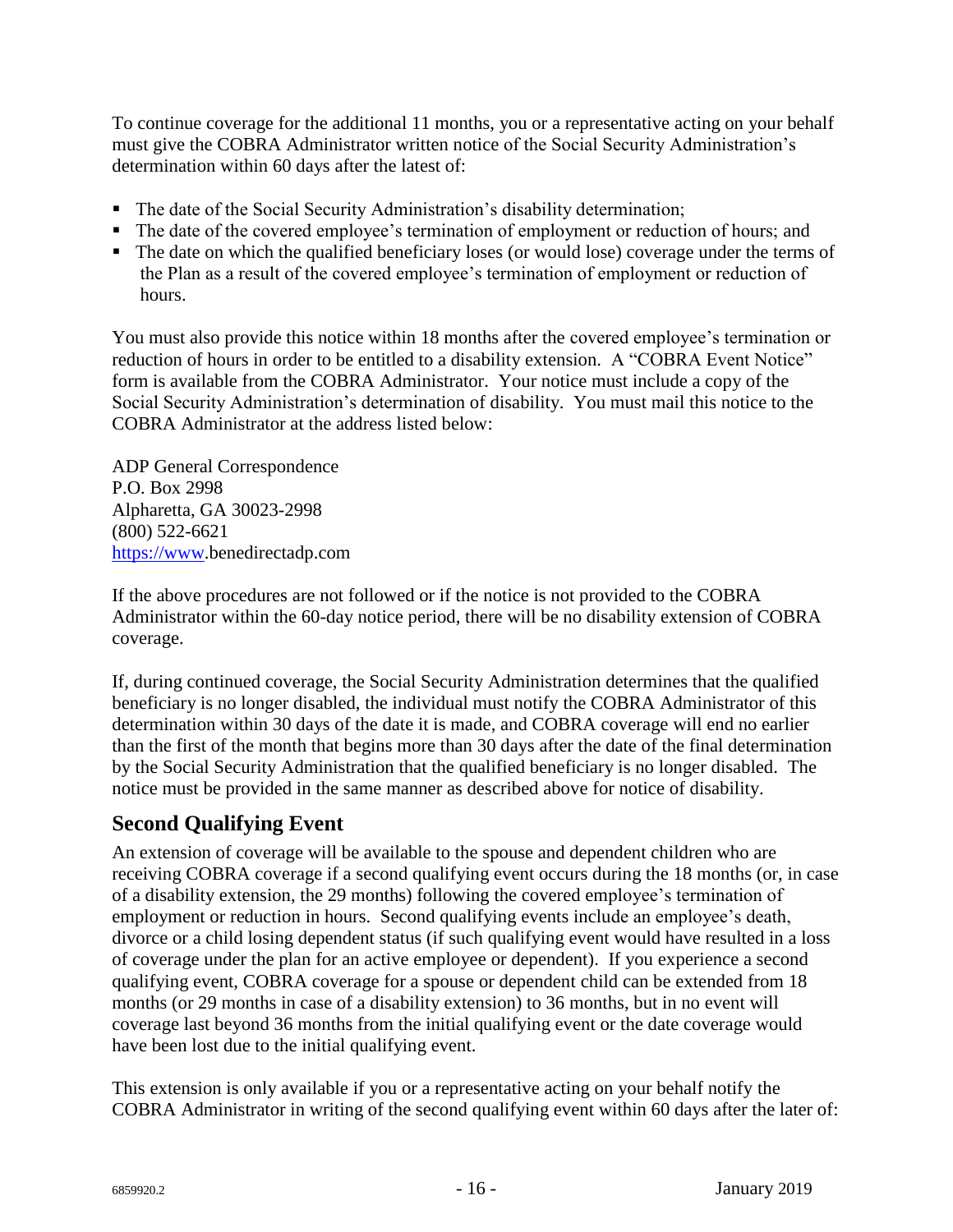(1) the date of the second qualifying event; or (2) the date on which the qualified beneficiary would have lost coverage under the terms of the Plan as a result of the second qualifying event (if it had occurred while the qualified beneficiary was still covered under the Plan as an active participant).

You may call the COBRA Administrator for a "COBRA Event Notice" form. You must mail this notice to the COBRA Administrator at the address listed below:

ADP General Correspondence P.O. Box 2998 Alpharetta, GA 30023-2998 (800) 522-6621 [https://www.](https://www/)benedirectadp.com

If the above procedures are not followed or if the notice is not provided to the COBRA Administrator within the 60-day notice period, there will be no extension of COBRA coverage due to a second qualifying event.

## <span id="page-19-0"></span>**Trade Reform Act of 2002**

The Trade Reform Act of 2002 created a special COBRA right applicable to certain employees who have been terminated or experienced a reduction of hours and who qualify for a "trade readjustment allowance" or "alternative trade adjustment assistance." These individuals can either take a tax credit or get advance payment of a portion of the premiums paid for qualified health insurance coverage, including COBRA continuation coverage. These individuals are also entitled to a second opportunity to elect COBRA coverage for themselves and certain family members (if they did not already elect COBRA coverage). This election must be made within the 60-day period that begins on the first day of the month in which the individual becomes eligible for assistance under the Trade Reform Act of 2002. However, this election may not be made more than six months after the date the individual's group health plan coverage ends. Although it is unlikely that employee of the Employer would qualify, you may contact the Employer for additional information, or you may call the Health Care Tax Credit Customer Contact Center toll-free at 1-866-628-4282. More information about the Trade Reform Act of 2002 is also available at [http://www.](http://www/)doleta.gov/tradeact/2002act\_index.asp

## <span id="page-19-1"></span>**Early Termination of COBRA**

The law provides that your COBRA continuation coverage may be cut short prior to the expiration of the 18-, 29-, or 36-month period for any of the following five reasons:

- The Employer no longer provides group health coverage to any of its employees;
- The premium for COBRA continuation coverage is not paid on time (within the applicable grace period);
- The qualified beneficiary first becomes covered after the date COBRA is elected under another group health plan (whether or not as an employee), but only after any preexisting condition exclusions of the other plan for a preexisting condition of a qualified beneficiary have been exhausted or satisfied;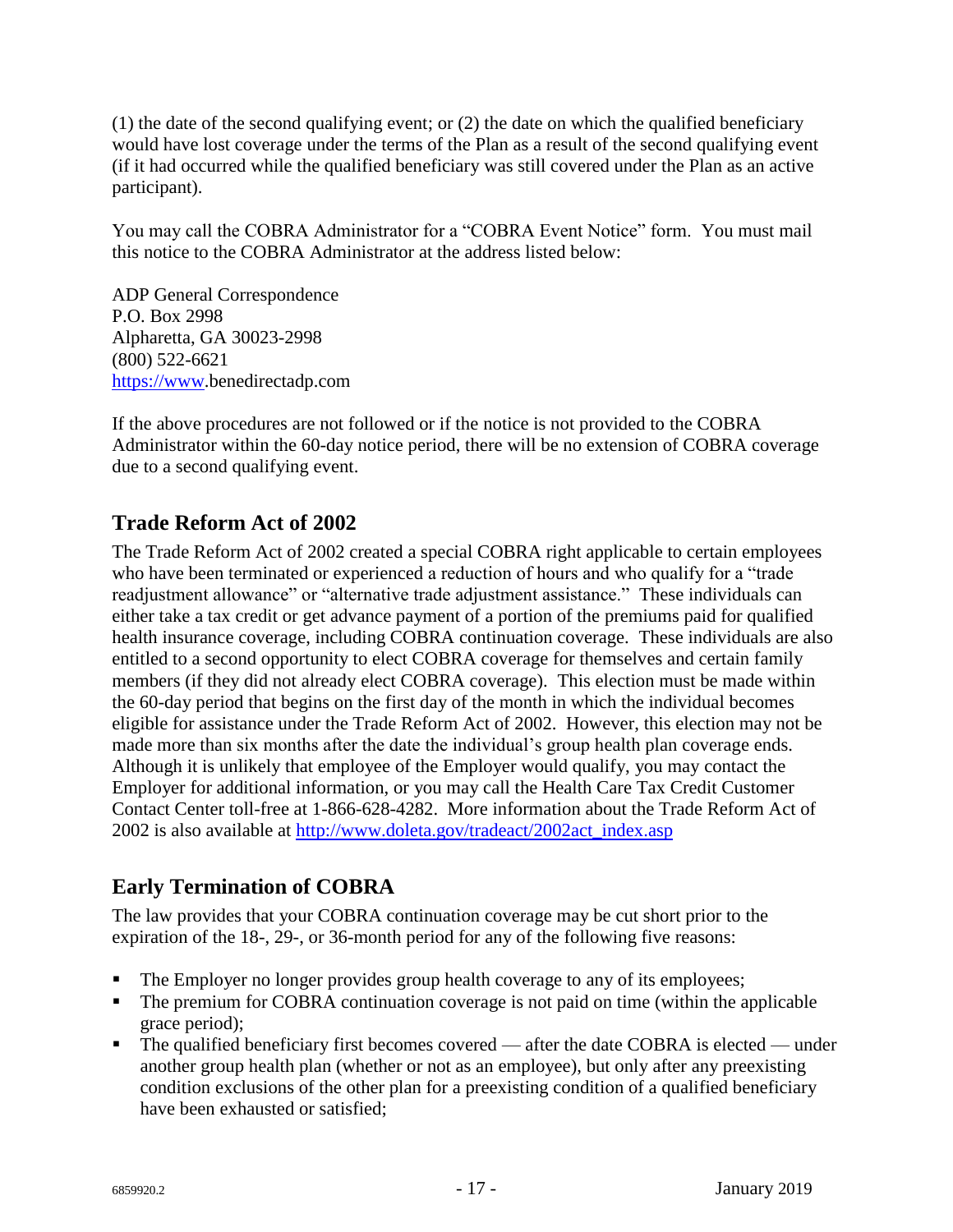- The qualified beneficiary first becomes entitled to Medicare (under Part A, Part B or both) after the date COBRA is elected; or
- Coverage has been extended for up to 29 months due to disability, and there has been a final determination made by the Social Security Administration that the individual is no longer disabled. Coverage will end no sooner than the first of the month that is more than 30 days from the date Social Security determines that the individual is no longer disabled.

COBRA coverage may also be terminated for any reason the Plan would terminate coverage of a participant not receiving COBRA coverage (e.g., for Cause). In addition, the Employer reserves the right to terminate your coverage retroactively in the event it determines you are not eligible for COBRA.

The Health Insurance Portability and Accountability Act (HIPAA) restricts the extent to which group health plans may impose pre-existing condition limitations. If you become covered by another group health plan and that plan contains a pre-existing condition limitation that affects you, your COBRA coverage cannot be terminated. However, if the other plan's pre-existing condition rule does not apply to you, the Plan may terminate your COBRA coverage.

You must notify the COBRA Administrator in writing within 30 days if, after electing COBRA, a qualified beneficiary becomes entitled to Medicare or becomes covered under other group health plan coverage (but only after any preexisting condition exclusions have been exhausted or satisfied). COBRA coverage will terminate (retroactively, if applicable) as of the date of Medicare entitlement or as of the beginning date of other group health coverage (after exhaustion or satisfaction of any pre-existing condition limitation). The Employer or the insurance carriers may require repayment to the Plan of all benefits paid after the termination date, regardless of whether or when you provide the required notice. In addition, you must notify the COBRA Administrator in writing if, during a disability extension of COBRA coverage, the Social Security Administration determines that the qualified beneficiary is no longer disabled. See *29- Month Qualifying Event (Due to Disability)* section above.

You may call the COBRA Administrator for a "COBRA Event Notice" form. You must mail this notice to the COBRA Administrator at the address listed below:

ADP General Correspondence P.O. Box 2998 Alpharetta, GA 30023-2998 (800) 522-6621 [https://www.](https://www/)benedirectadp.com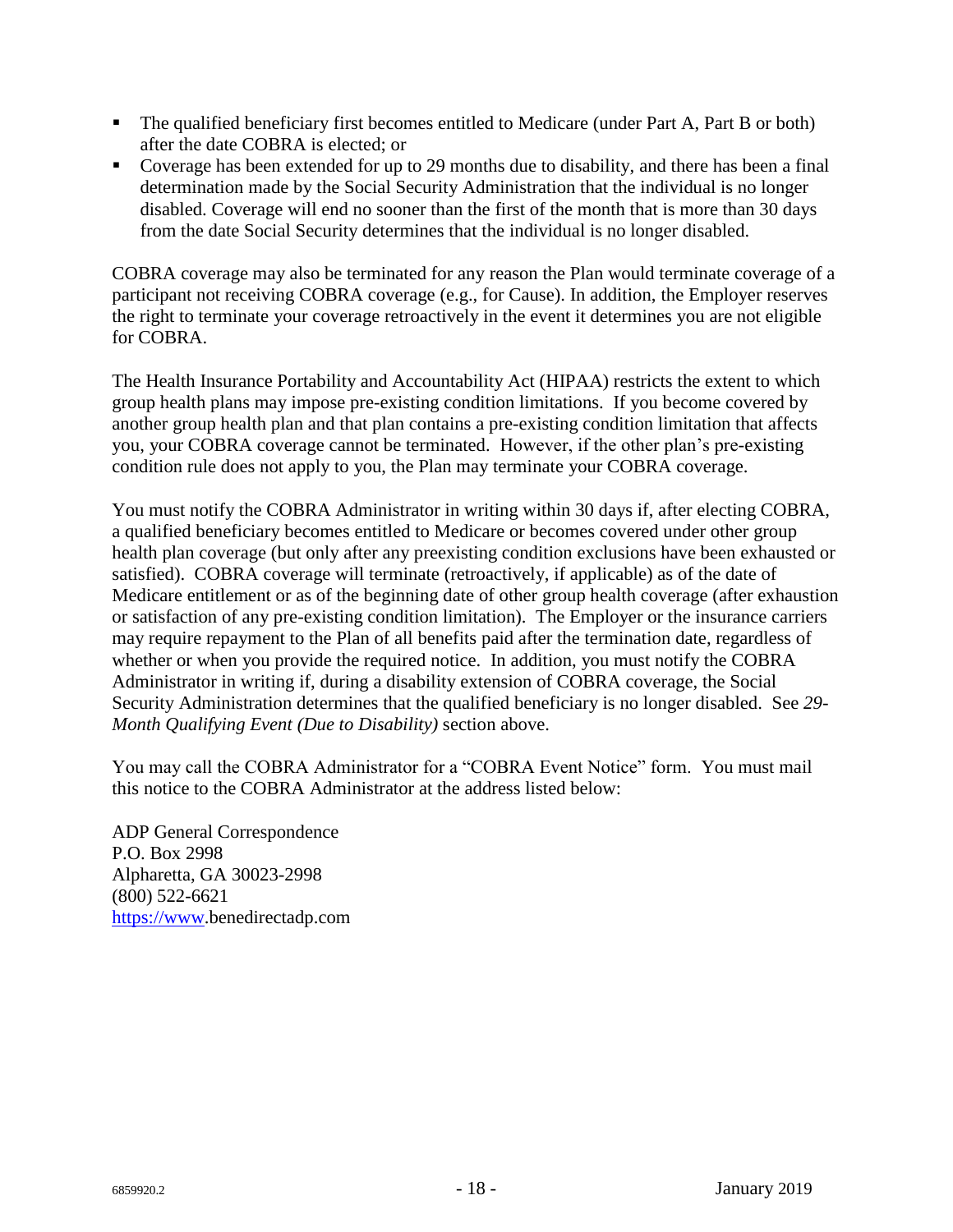### <span id="page-21-0"></span>**Contact Information**

If you have any questions about COBRA coverage or the application of the law, you may contact the Culture & People Development Representative at the Employer or the COBRA Administrator.

#### **Culture & People Development Representative at Barry-Wehmiller Companies, Inc.:**

Barry-Wehmiller Companies, Inc. Benefits Plan Administrator 8020 Forsyth Blvd. St. Louis, MO 63105 Phone: (314) 862-8000

#### **COBRA Administrator:**

ADP General Correspondence P.O. Box 2998 Alpharetta, GA 30023-2998 (800) 522-6621 [https://www.](https://www/)benedirectadp.com

You may also contact the nearest Regional or District Office of the U.S. Department of Labor's Employee Benefits Security Administration ("EBSA"). Addresses and phone numbers of Regional and District EBSA Offices are available through EBSA's website at [www.dol.](http://www.dol/)gov/ebsa

### <span id="page-21-1"></span>**Keep Your Plan Informed of Address Changes**

In order to protect your and your family's rights, you should keep the COBRA Administrator and the Culture & People Development Representative informed of any changes in your and your family members' addresses. You should also keep a copy, for your records, of any notices (including a certificate of mailing) that you send to the COBRA Administrator or the Culture & People Development Representative.

### <span id="page-21-2"></span>**Converting Coverage After Termination**

If you are eligible to convert your coverage to an individual policy, you will be sent a conversion notice within the last 180 days of COBRA coverage. Contact the applicable insurance company for information on converting to an individual policy. Insurance companies will sometimes permit you to continue membership or equivalent coverage under an individual policy. Conversion rights may also be available to your spouse and/or dependent child(ren). However, the cost of conversion coverage is usually high, and conversion coverage often will not offer the same comprehensive coverage as the Plan.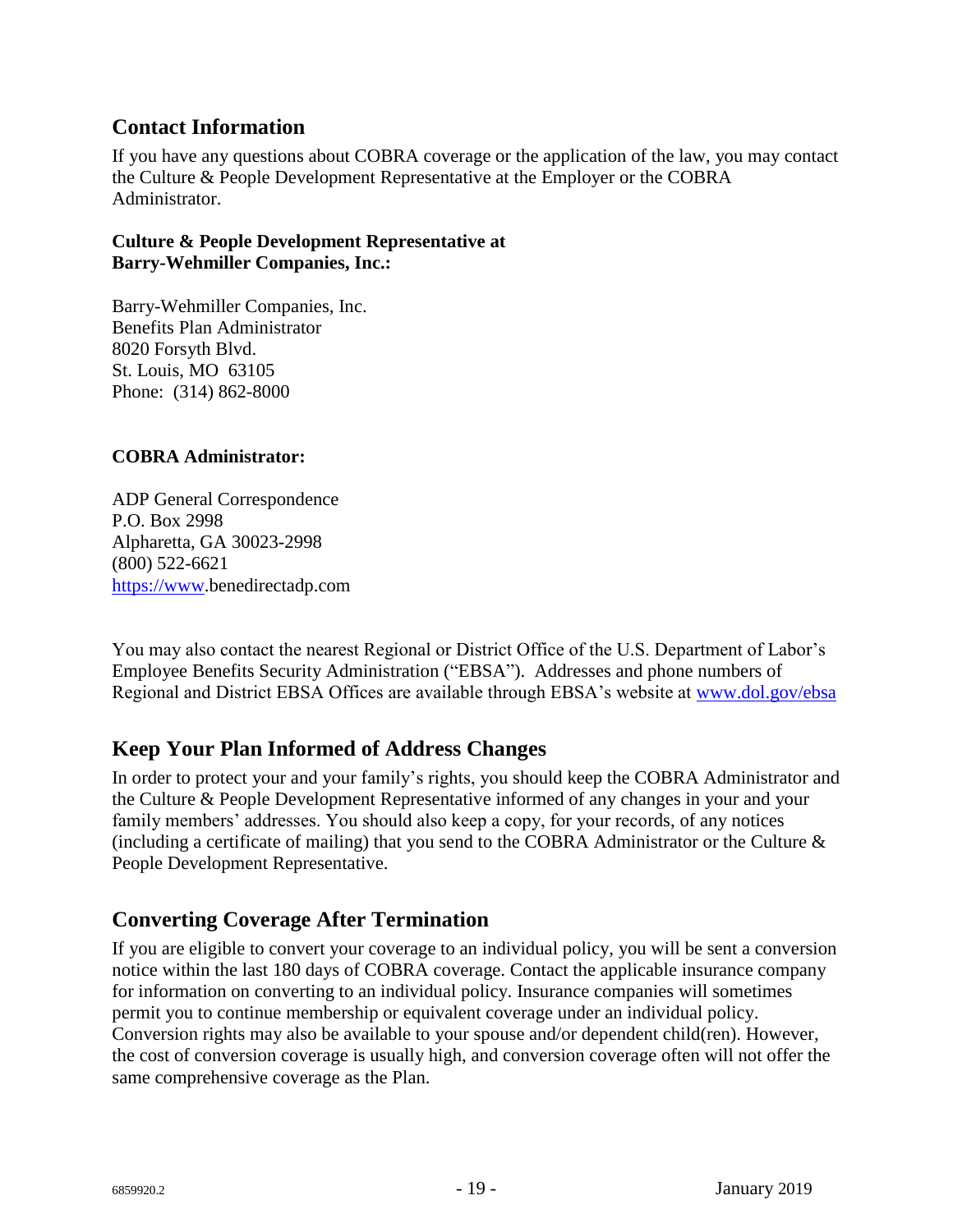For more information about conversion rights, contact the applicable insurance company.

## <span id="page-22-0"></span>**Certificates of Coverage**

Pursuant to the Health Insurance Portability and Accountability Act of 1996 (HIPAA), you and your spouse and dependent child(ren) who lose group health coverage must receive certification of your coverage under the Plan. You may need this certification in the event you later become covered by a new plan under a different employer or under an individual policy.

You, your spouse and dependent child(ren) will receive a coverage certificate when your Plan coverage terminates, again when COBRA coverage terminates (if applicable and if you elected COBRA) and again upon your request (if the request is made within 24 months following either termination of coverage). To request a certificate of creditable coverage, contact either the Culture & People Development Representative or the applicable insurance company. Insurance company information is listed in the *Administrative Information* section of this SPD.

You should keep a copy of the coverage certificate(s) you receive, as you may need to prove you had prior coverage when you join a new health plan. For example, if you obtain new employment and your new employer's plan has a pre-existing condition limitation (which delays coverage for conditions treated before you were eligible for the new plan), the employer may be required to reduce the duration of the limitation by one day for each day you had prior coverage (subject to certain requirements). If you are purchasing individual coverage, you may need to present the coverage certificate to your insurer at that time as well.

## <span id="page-22-1"></span>**Covered and Non-Covered Services**

Refer to the EOCs provided by your applicable insurance company or service provider for a specific listing of covered and non-covered benefits.

## <span id="page-22-2"></span>**Special Rights for Mothers and Newborn Children**

For the mother or newborn child, the Medical Plan will not restrict benefits for any hospital length of stay in connection with childbirth to less than 48 hours following a vaginal delivery, or 96 hours following a Cesarean section. However, the mother's or newborn's attending provider, after consulting with the mother, may discharge the mother or her newborn earlier than 48 hours (or 96 hours, as applicable) after the delivery. In any case, no authorization is required from the Plan or an insurance company for a length of stay that does not exceed 48 hours (or 96 hours).

## <span id="page-22-3"></span>**Women's Health and Cancer Rights Act**

The Medical Plan will provide certain coverage for benefits received in connection with a mastectomy, including reconstructive surgery following a mastectomy. This benefit applies to any covered employee or dependent, including you, your spouse, and your dependent child(ren).

If the covered person receives benefits under the Medical Plan in connection with a mastectomy and elects breast reconstruction, the coverage will be provided in a manner determined in consultation with the attending physician and the covered person. Coverage may apply to: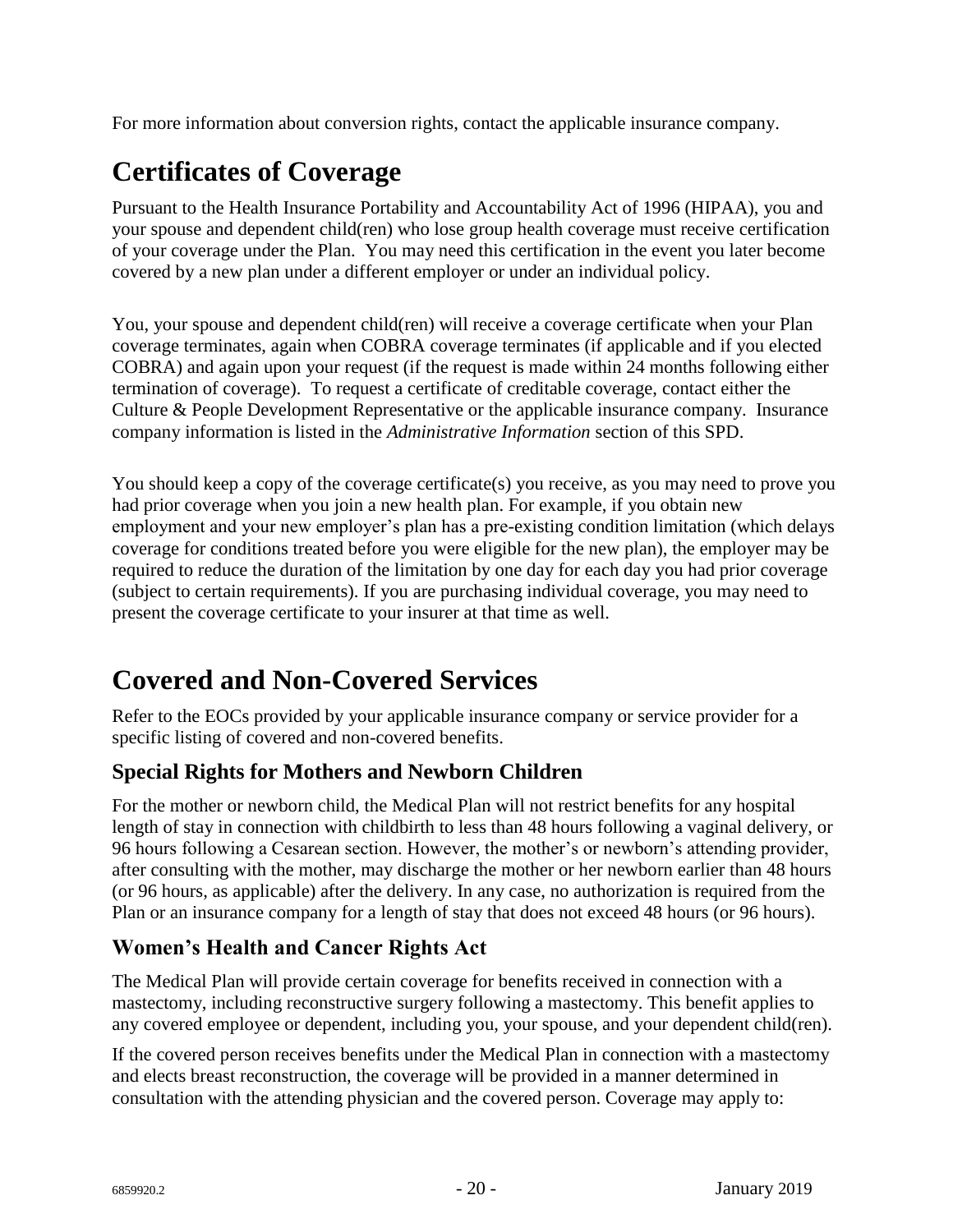- Reconstruction of the breast on which the mastectomy was performed;
- Surgery and reconstruction of the other breast to produce a symmetrical appearance;
- Prostheses, and
- Treatment of physical complications at all stages of the mastectomy, including lymphedemas.

Benefits for breast reconstruction are subject to annual Medical Plan deductibles and coinsurance provisions that apply to other medical and surgical benefits covered under the Medical Plan.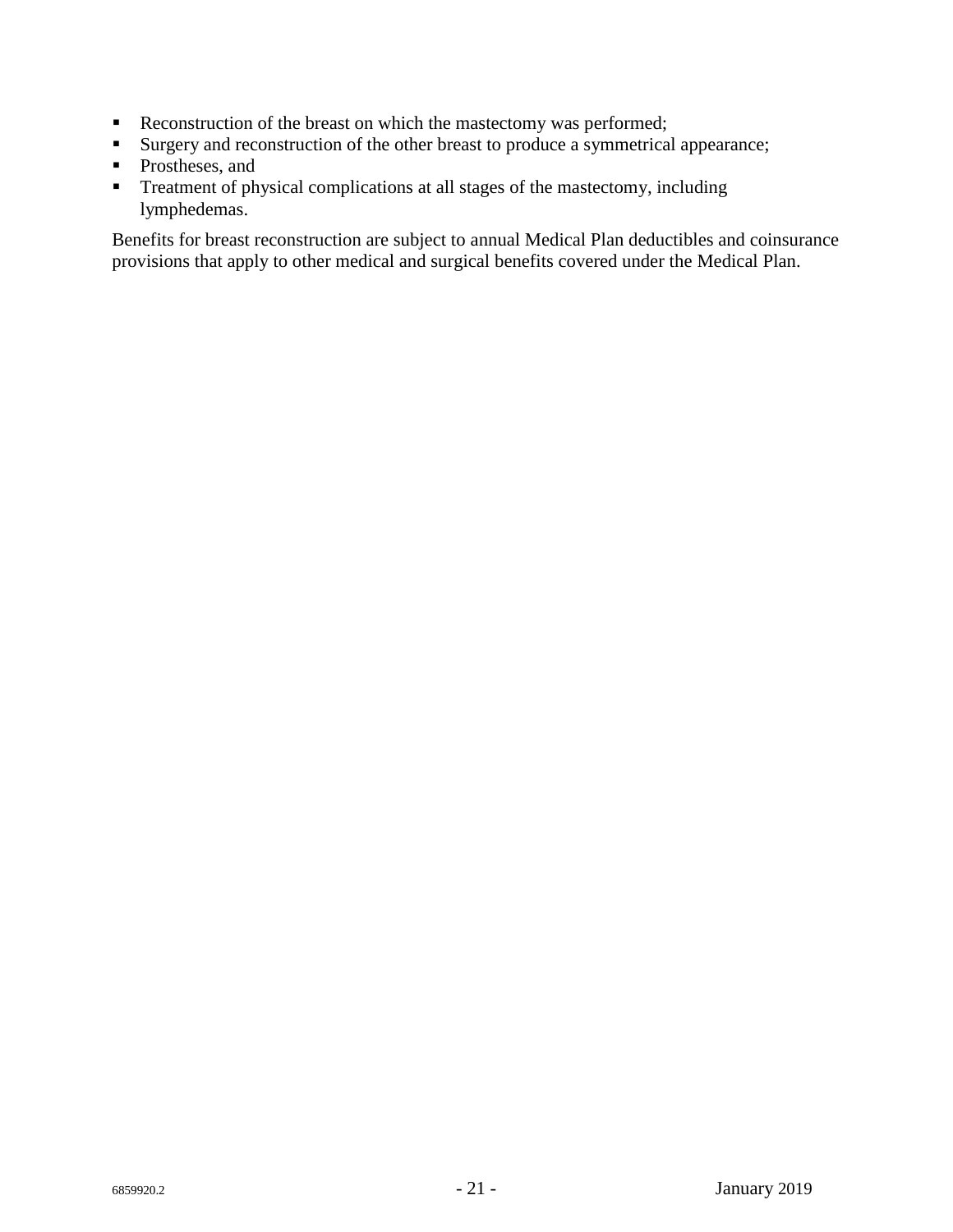## <span id="page-24-0"></span>**Claims and Appeal Process**

## <span id="page-24-1"></span>**Filing a Claim**

The Plan recognizes two broad types of claims: claims for Plan benefits and requests for eligibility determinations. Claims for Plan benefits are handled by the applicable Claims Administrator, while requests for eligibility determinations are handled by the Plan Administrator.

#### *Filing a Claim for Plan Benefits with the Claims Administrator*

In general, any participant or beneficiary under the Plan (or his or her authorized representative) may file a written claim for benefits using the proper form and procedure. The procedures for filing a claim for Plan benefits are set forth in the EOCs, which are listed in Appendix A. A claimant can obtain the necessary claim forms from the Claims Administrators. When the Claims Administrator receives your claim, it will be responsible for reviewing the claim and determining how to pay it on behalf of the Plan.

In general, when you need to file a claim use the addresses listed in the EOCs, on the applicable claims form or below. When your claim is received by the Claims Administrator, it will be reviewed and the Claims Administrator will determine how to pay your claim on behalf of the Plan. Claims forms are available from the Claims Administrator.

To ensure proper filing of claims, refer to the claims filing procedures that are set forth in the EOCs. In general, any participant or beneficiary under the Plan (or his or her authorized representative) may file a written claim for benefits using the proper form and procedure.

#### **Claims Administrators – Fully Insured**

*Benefits under the Dental (CIGNA DHMO Option), Vision, Life, AD&D, STD, LTD, EAP and Retiree Medical (Medicare Advantage) Plans are guaranteed under contracts of insurance with the insurance companies listed below. The insurance companies administer claims for those benefits and are solely responsible for providing benefits.* 

| <b>Dental Plan (CIGNA DHMO)</b> | <b>CIGNA Dental Health</b>       |
|---------------------------------|----------------------------------|
| <b>Option</b> )                 | <b>Central Region</b>            |
|                                 | 6600 Campus Circle Drive East    |
|                                 | Irving, TX $75063$               |
|                                 | Customer Service: (800) 244-6224 |
|                                 |                                  |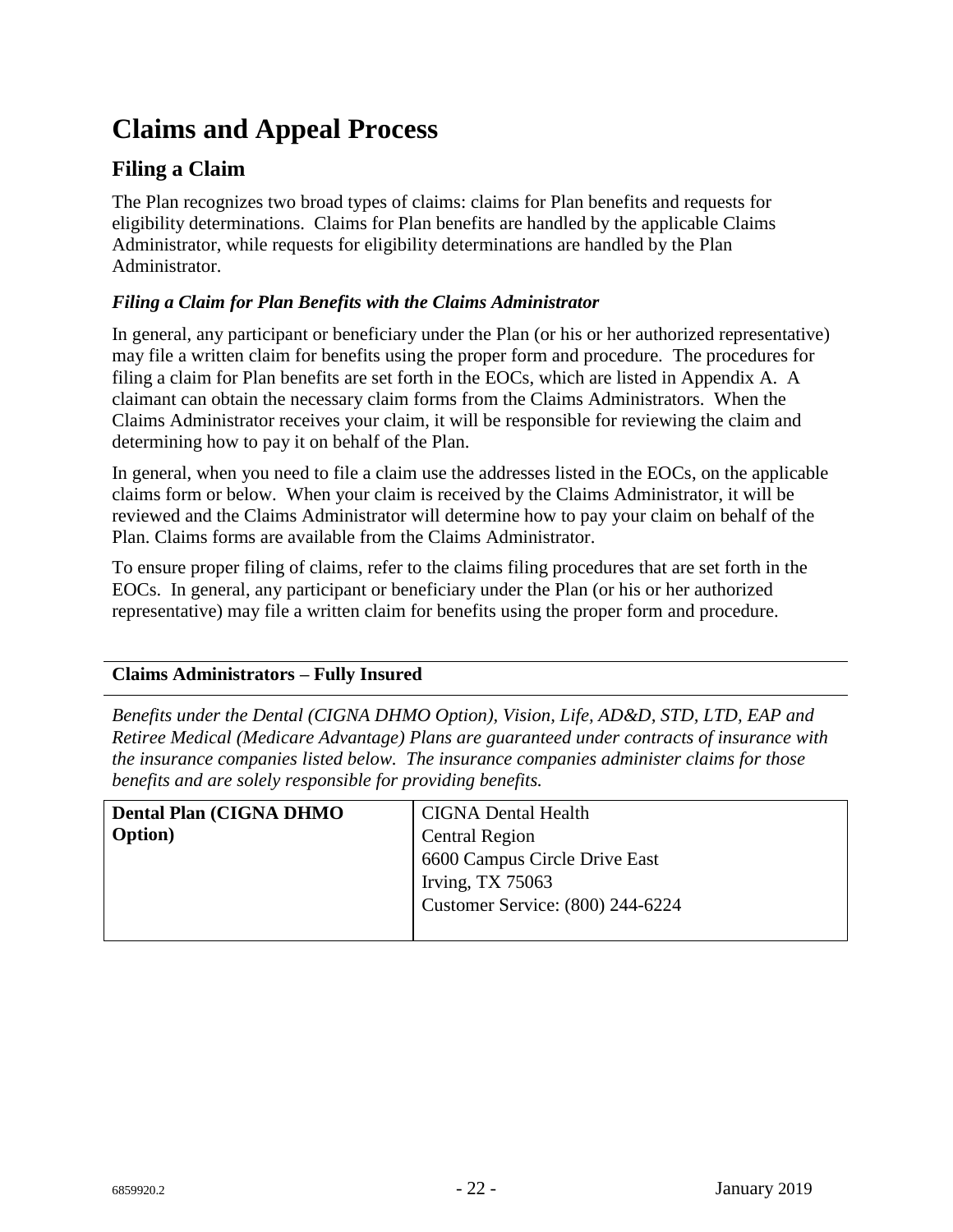| <b>Vision Plan</b>                        | <b>EyeMed Vision Care</b>                    |
|-------------------------------------------|----------------------------------------------|
|                                           | In Network Claims (by phone): 1-866-723-0514 |
|                                           | Out of Network Claims (by mail):             |
|                                           | <b>EyeMed Vision Care</b>                    |
|                                           | Attn: OON Claims                             |
|                                           | P.O. Box 8504                                |
|                                           |                                              |
|                                           | Mason, OH 45040-7111                         |
|                                           |                                              |
| Life & Accidental Death and               | Liberty Life Assurance Company of Boston     |
| Dismemberment ("AD&D") Plan               | Attn: Group Life claims                      |
|                                           | P.O. Box 7212                                |
|                                           | London, KY 40742-9952                        |
|                                           | Phone: (888) 787-2129                        |
|                                           | Fax: (603) 427-1888                          |
|                                           | www.MyLibertyConnection.com                  |
|                                           |                                              |
| <b>Short-Term Disability ("STD") Plan</b> | Liberty Life Assurance Company of Boston     |
|                                           | Attn: Group Benefits Disability Claims       |
|                                           | P.O. Box 7206                                |
|                                           | London, KY 40742-7206                        |
|                                           | Phone: (800) 210-0268                        |
|                                           | Fax: (603) 334-0401                          |
|                                           | www.MyLibertyConnection.com                  |
|                                           |                                              |
| Long-Term Disability ("LTD") Plan         | Liberty Life Assurance Company of Boston     |
|                                           | Attn: Group Benefits Disability Claims       |
|                                           | P.O. Box 7206                                |
|                                           | London, KY 40742-7206                        |
|                                           | Phone: (800) 210-0268                        |
|                                           | Fax: (603) 334-0401                          |
|                                           | www.MyLibertyConnection.com                  |
|                                           |                                              |
| <b>Employee Assistance Plan ("EAP")</b>   | ComPsych                                     |
|                                           | P.O. Box 8379                                |
|                                           | Chicago, IL 60680-8379                       |
|                                           | Customer Service: (800) 272-7255             |
|                                           | http://www.guidanceresources.com             |
| <b>Retiree Medical (Medicare</b>          | HealthPartners                               |
| <b>Advantage)</b>                         | P.O. Box 1309                                |
|                                           |                                              |
|                                           | Minneapolis, MN 55440-1309                   |
|                                           | Customer Service: (800) 883-2177             |
|                                           | www.healthpartners.com                       |
|                                           |                                              |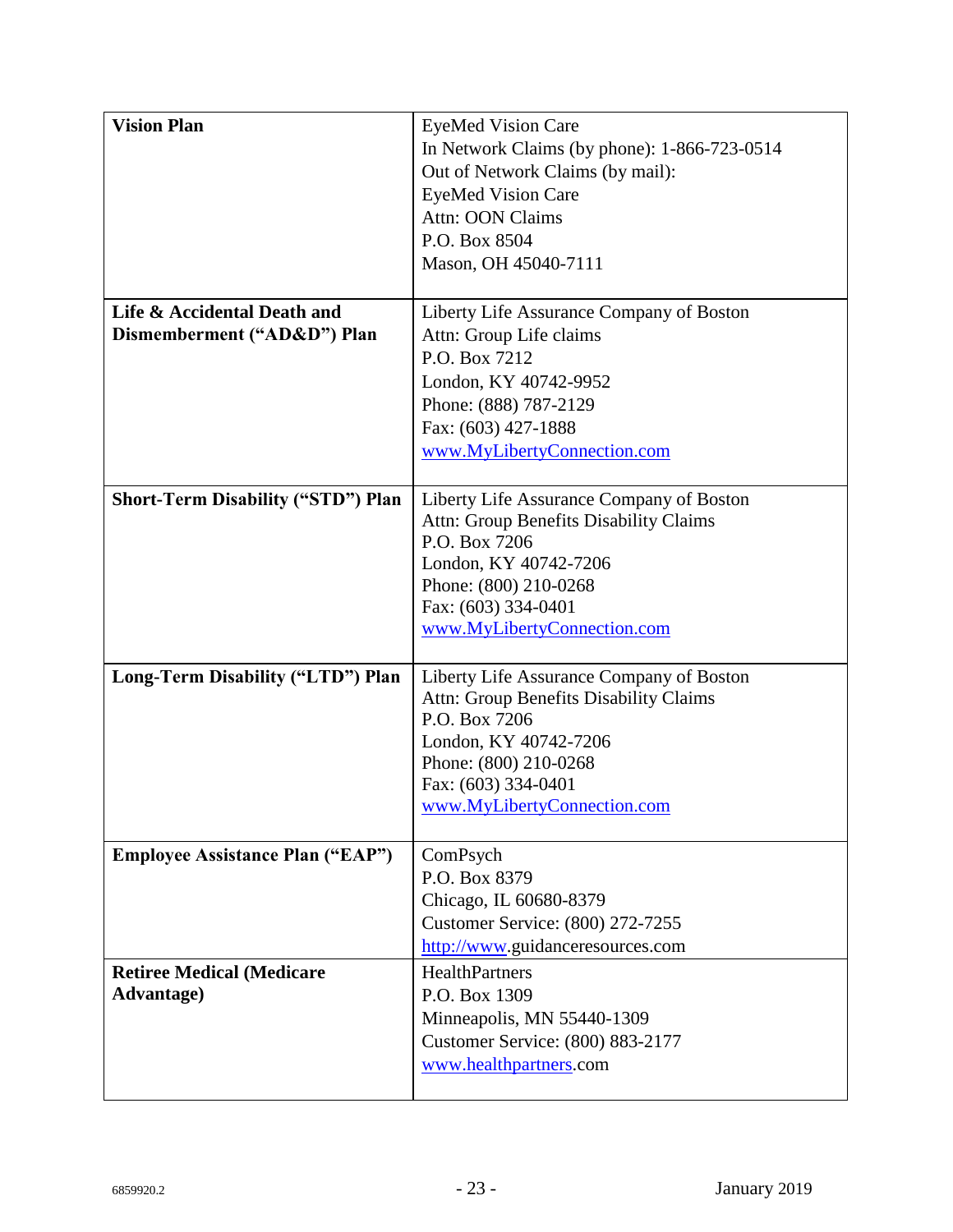| <b>Business Travel Accident</b>             | AIG/Chartis                                     |
|---------------------------------------------|-------------------------------------------------|
|                                             | $(877)$ 244-6871                                |
|                                             | Outside U.S.: $+1-715-346-0859$                 |
|                                             | Website: aigbenefits.com/travelassist           |
|                                             | Email: travelassist@aigbenefits.com             |
| <b>Medical Plan for Puerto Rico</b>         | MCS Life Insurance Company                      |
|                                             | 1-888-758-1616                                  |
|                                             | www.mcs.com.pr                                  |
| Vision benefit (Select Network) for         | EyeMed Vision Discount: 1-866-955-9316 or       |
| <b>Puerto Rico</b>                          | www.humana.com                                  |
|                                             | Lasik or PRK vision – correction Provider call: |
|                                             | 1-877-5LASERS                                   |
| <b>Global Benefits Plan for Expatriates</b> | <b>CIGNA Global Health Benefits</b>             |
| and Foreign Employees                       | Customer Service: (800) 441-2668 or collect     |
|                                             | $(302)$ 797-3100                                |
|                                             | Fax: (302) 797-3150                             |
|                                             | Website: www.CignaEnvoy.com                     |

#### **Claims Administrators – Self-Insured**

*The Medical Plan, Dental Plan (Delta Dental PPO Option), FSAs, are self-insured. The Employer has the fiduciary responsibility for determining whether you are entitled to benefits under these Plans. These benefits are paid out of the Employer's general assets and are not guaranteed under a contract or policy of insurance.*

| <b>Medical Plan</b>                                     | CIGNA Health Care<br>P.O. Box 5200<br>Seraton, PA 18505-5200<br>Customer Service: (800) 244-6224                                           |
|---------------------------------------------------------|--------------------------------------------------------------------------------------------------------------------------------------------|
| <b>Dental Plan (Delta Dental PPO</b><br><b>Option</b> ) | Delta Dental of Missouri<br><b>Appeals Committee</b><br>12399 Gravois Road<br>St. Louis, MO 63127-1702<br>Customer Service: (800) 335-8266 |
| <b>Flexible Spending Accounts</b>                       | <b>ADP</b> General Correspondence<br>P.O. Box 2998<br>Alpharetta, GA 30023-2998<br>$(800)$ 522-6621<br>https://www.benedirectadp.com       |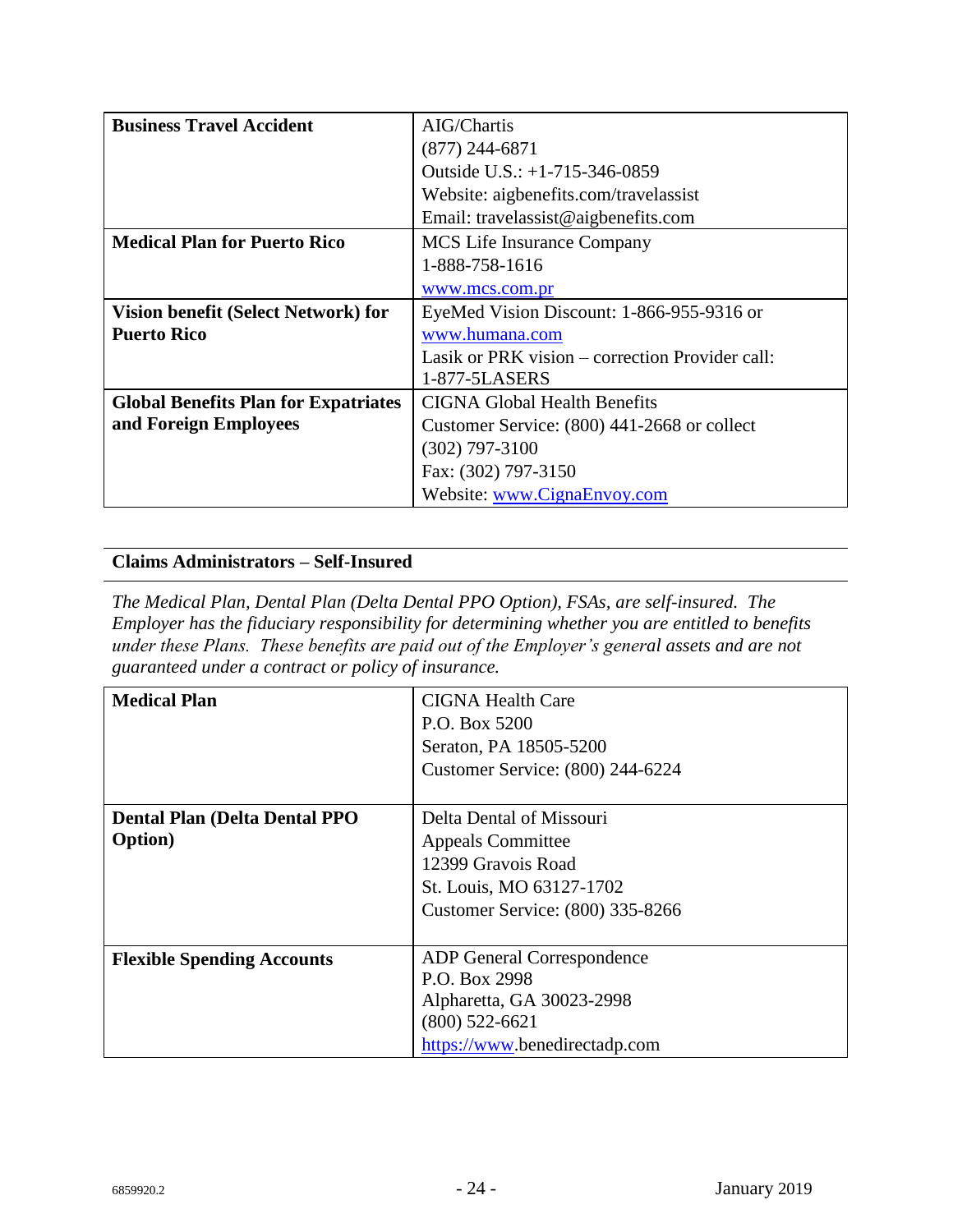This section provides general information about the claims and appeals procedure applicable to the Plans under ERISA that is conducted by the Claims Administrators and the named fiduciaries for the Plans. Note that state insurance laws may provide additional protection to claimants under insured arrangements and if so, those rules will apply. In the case of the Medical Plan, the Patient Protection and Affordable Care Act of 2010 and the regulations thereunder require both an internal claims procedure that is conducted by the Claims Administrator and the named fiduciary for the Medical Plan and an external review process that is conducted by federal or state authorities, as applicable. See the EOCs for more information.

#### *Filing a Request for Eligibility Determination with the Plan Administrator*

In general, any individual (or his or her authorized representative) may file a written request for eligibility determination using the proper form and procedure. A claimant can obtain the necessary forms from the Plan Administrator. When the Plan Administrator receives your request, it will be responsible for reviewing the reviewing the request and determining whether you are eligible for the Plan.

Contact the Plan Administrator as follows:

Barry-Wehmiller Companies, Inc. Attn: Plan Administrator 8020 Forsyth Blvd. St. Louis, MO 63105 (314) 862-8000

### <span id="page-27-0"></span>**Claim-Related Definitions**

#### *Claim*

Any request for Plan benefits made in accordance with the Plan's claims-filing procedures, including any request for a service that must be pre-approved. Either the Plan Administrator (for requests for eligibility determination) or the Claims Administrator (for claims for Plan benefits) must process each type of claim within the deadlines specific to each type of claim.

With respect to claims for Plan benefits, the Plan recognizes four categories of health benefit claims:

#### *Urgent Care Claims*

"Urgent care claims" are claims (other than post-service claims) for which the application of non-urgent care time frames could seriously jeopardize the life or health of the patient or the ability of the patient to regain maximum function or, in the judgment of a physician, would subject the patient to severe pain that could not be adequately managed otherwise.

#### *Pre-service Claims*

"Pre-service claims" are claims for approval of a benefit if the approval is required to be obtained before a patient receives health care (for example, claims involving preauthorization or referral requirements).

#### *Post-Service Claims*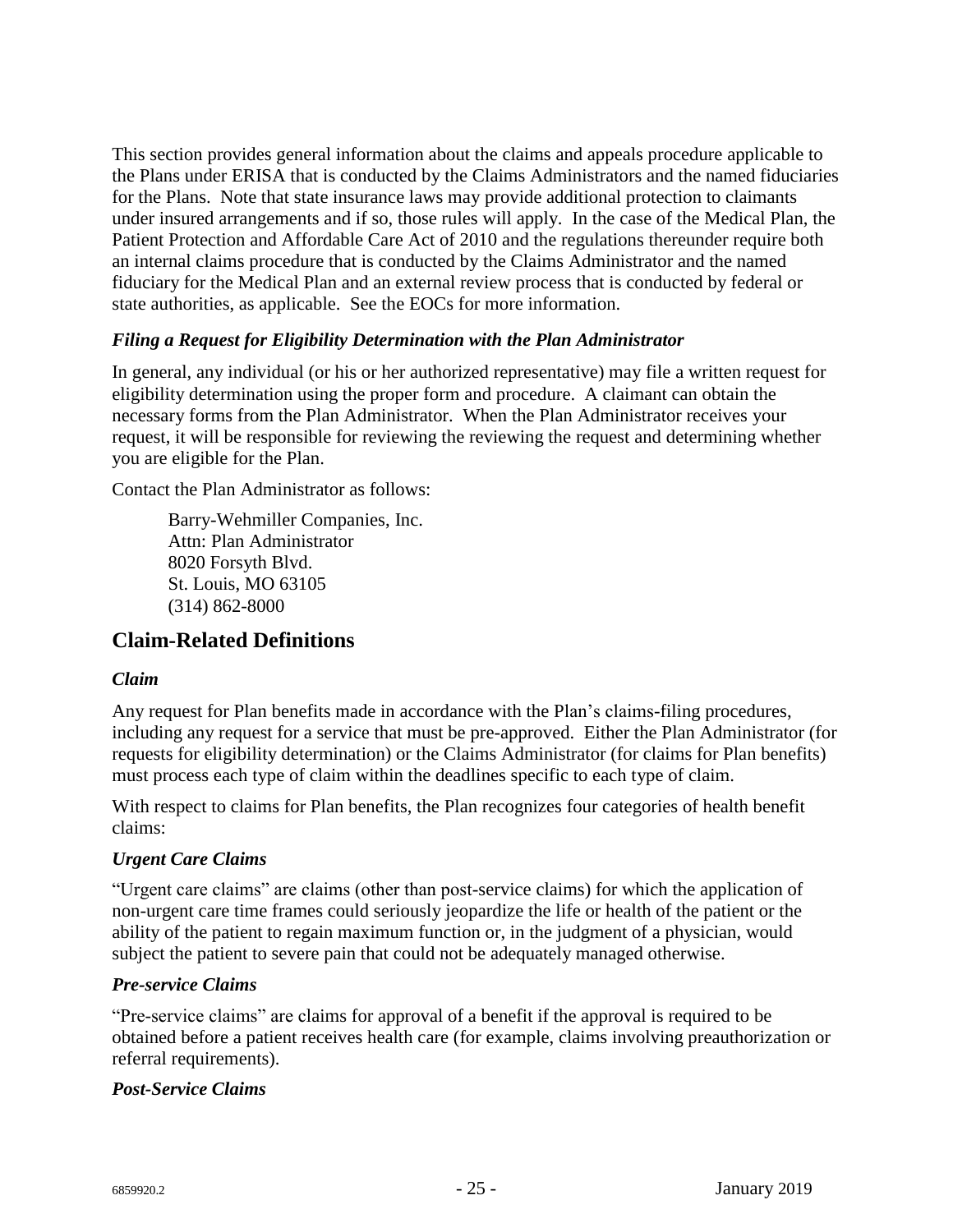"Post-service claims" are claims involving the payment or reimbursement of costs for health care that has already been provided.

#### *Concurrent Care Claims*

"Concurrent care claims" are claims for which the Plan previously has approved a course of treatment over a period of time or for a specific number of treatments, and the Plan later reduces or terminates coverage for those treatments. A concurrent care claim may be treated as an "urgent care claim," "pre-service claim" or "post-service claim," depending on when during the course of your care you file the claim. However, the Plan must give you sufficient advance notice of the initial claims determination so that you may appeal the claim before a concurrent care claims determination takes effect.

#### *Request for Eligibility Determination*

A "Request for eligibility determination" is a claim whereby you ask Plan Administrator to determine whether you are in the class of individuals eligible for Plan coverage.

#### *Adverse Benefit Determination*

An "adverse benefit determination" is a denial, reduction or termination of a benefit, in whole or in part. With respect to the Medical Plan, an adverse benefit determination also includes a cancellation or discontinuance of coverage that has retroactive effect (other than a retroactive cancellation or discontinuance of coverage attributable to a failure to timely pay required premiums or contributions), whether or not there is an adverse effect on any particular benefit at the time of the rescission.

### <span id="page-28-0"></span>**Initial Claim Determination by Claims Administrator**

For each of the Plans, the Plan has a specific amount of time, by law, to evaluate and respond to claims for benefits covered by the Employee Retirement Income Security Act of 1974 ("ERISA"). The period of time the Plan has to evaluate and respond to a claim begins on the date the Plan receives the claim. If you have any questions regarding how to file or appeal a claim, contact the Claims Administrator for the benefit at issue.

The timeframes on the following pages apply to the various types of claims that you may make, and depend on the Plan and type of benefit.

In the event of an adverse benefit determination, the claimant will receive notice of the determination. The notice will include:

- The specific reasons for the adverse determination;
- The specific Plan provisions on which the determination is based;
- A request for any additional information needed to reconsider the claim and the reason this information is needed;
- A description of the Plan's review procedures (including, with respect to the Medical Plan, the external review process) and the time limits applicable to such procedures;
- A statement of your right to bring a civil action under section 502(a) of ERISA following an adverse benefit determination on review;
- If any internal rules, guidelines, protocols or similar criteria were used as a basis for the adverse determination, either the specific rule, guideline, protocols or other similar criteria or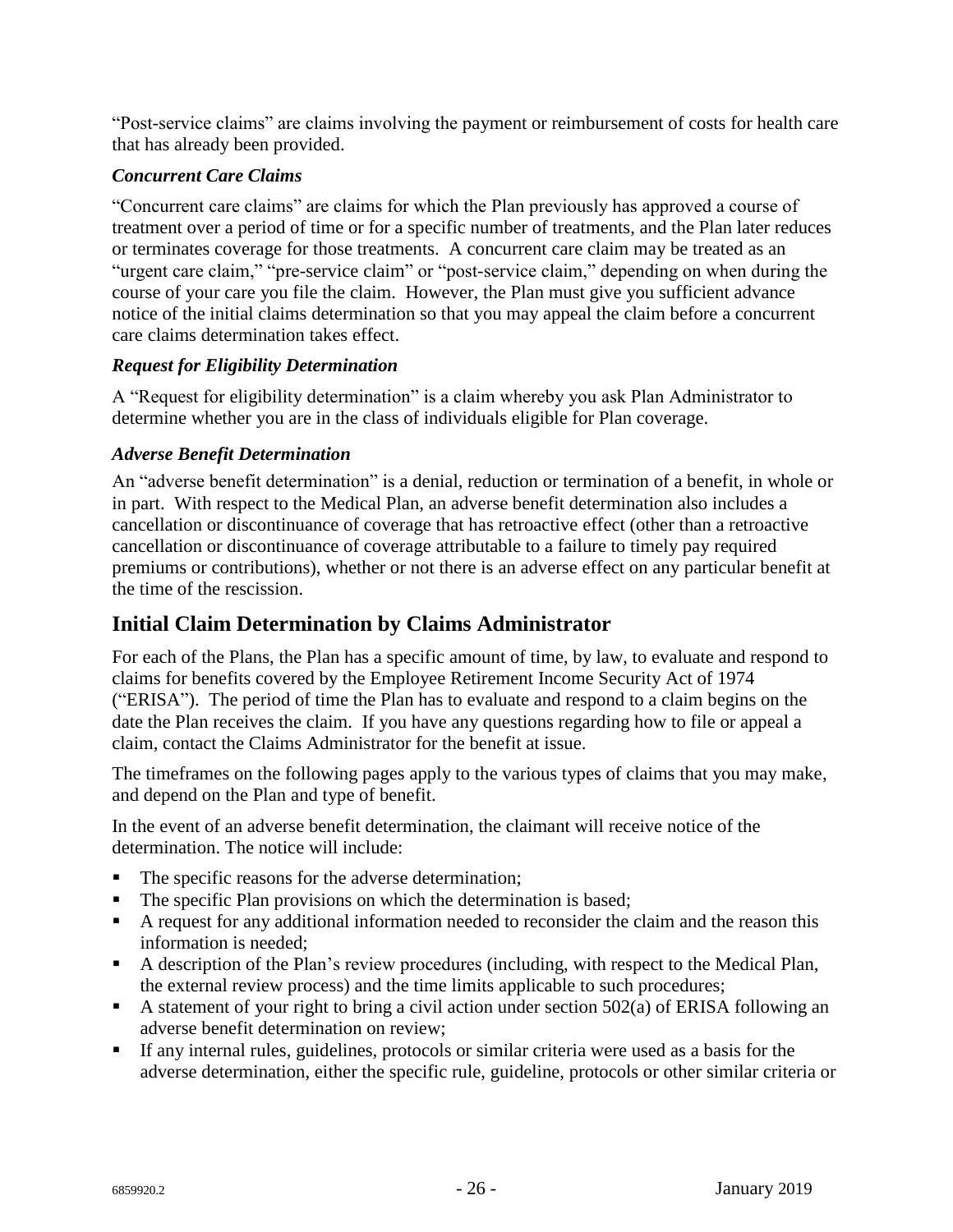a statement that a copy of such information will be made available free of charge upon request;

- For adverse determinations based on medical necessity, experimental treatment or other similar exclusions or limits, an explanation of the scientific or clinical judgment used in the decision, or a statement that an explanation will be provided free of charge upon request;
- For adverse determinations involving urgent care, a description of the expedited review process for such claims. This notice can be provided orally within the timeframe for the expedited process, as long as written notice is provided no later than 3 days after the oral notice;
- For adverse determinations involving the Medical Plan, you will be provided with sufficient information to identify the claim involved, including the date of service, the health care provider, the claim amount (if applicable), the diagnosis code and its corresponding meaning, and the treatment code and its corresponding meaning; and
- For adverse determinations involving the Medical Plan, you will be provided with the denial code and its corresponding meaning, the treatment code and its corresponding meaning, and the Medical Plan's standard, if any, that was used in denying the claim.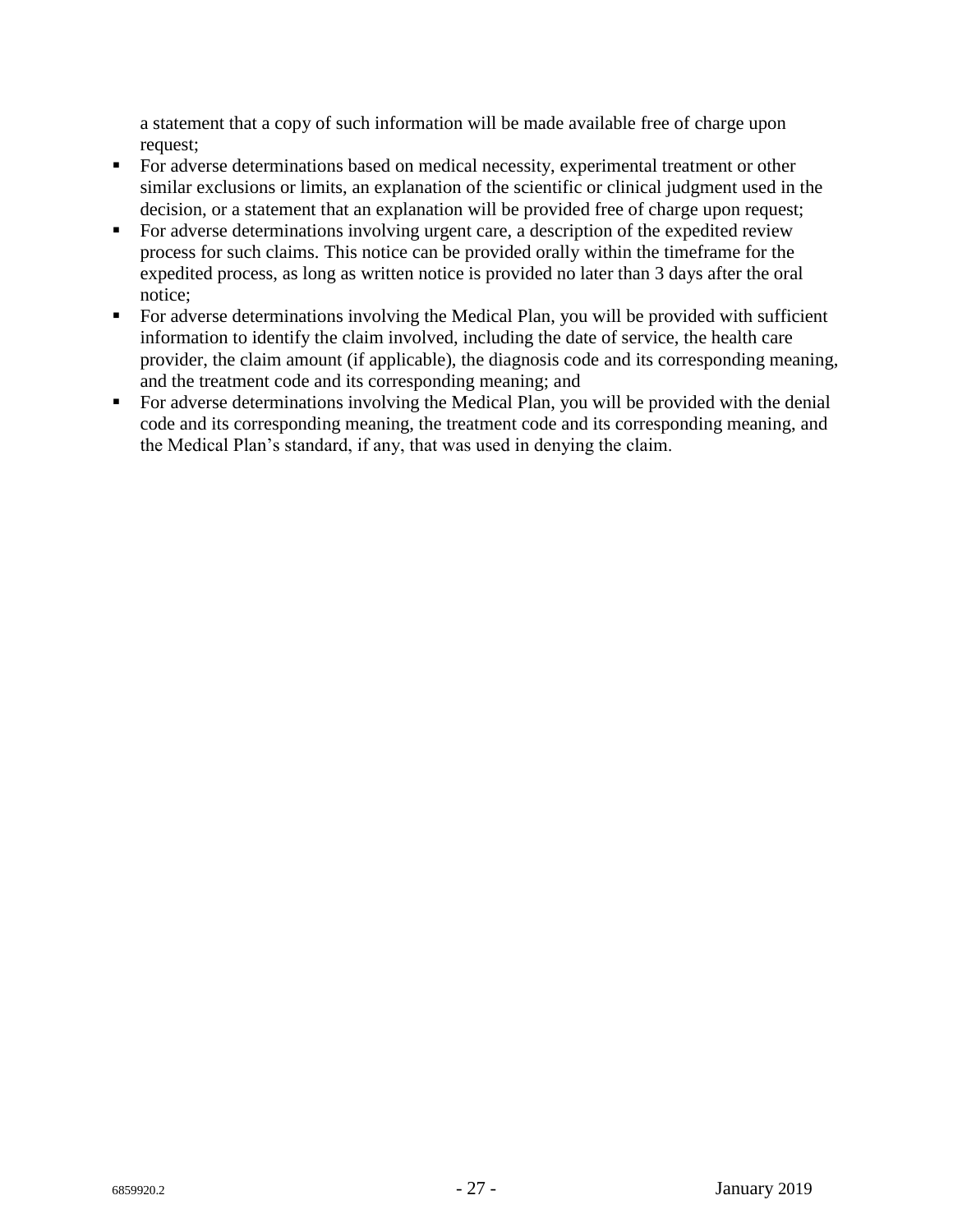## <span id="page-30-0"></span>**Timeframes for Initial Claims Decisions by Claims Administrator**

Timeframes generally start when the Plan receives a claim. (See the special rule for "concurrent care" decisions to limit previously-approved treatments.) Notices of benefit determinations generally may be provided through in-hand delivery, mail or electronic delivery, before the period expires, and oral notices may be permitted in limited cases. The references to "days" means calendar days.

|                                                    | <b>Urgent Care</b>                                                                                                                                                                                                                                                                                                                                                                                                                                                                                                                                                                                                                                                                                   | <b>Medical, Dental and Flexible Spending Account Plans</b><br>Non-Urgent<br>"Pre-Service"                                                                                                                                                                              | Non-Urgent<br>"Post-Service"                                                                                                                                       | "Concurrent Care"<br><b>Decision to Reduce</b>                                                                                                                                                                                                   | <b>Short-Term and</b><br>Long-Term<br><b>Disability Plan</b>                                                                                                                  | <b>Vision, Life</b><br><b>Insurance</b> , AD&D<br>and EAP Plans                                                                                                         |
|----------------------------------------------------|------------------------------------------------------------------------------------------------------------------------------------------------------------------------------------------------------------------------------------------------------------------------------------------------------------------------------------------------------------------------------------------------------------------------------------------------------------------------------------------------------------------------------------------------------------------------------------------------------------------------------------------------------------------------------------------------------|------------------------------------------------------------------------------------------------------------------------------------------------------------------------------------------------------------------------------------------------------------------------|--------------------------------------------------------------------------------------------------------------------------------------------------------------------|--------------------------------------------------------------------------------------------------------------------------------------------------------------------------------------------------------------------------------------------------|-------------------------------------------------------------------------------------------------------------------------------------------------------------------------------|-------------------------------------------------------------------------------------------------------------------------------------------------------------------------|
| <b>Timeframe for</b><br>Providing<br><b>Notice</b> | <b>Claims</b><br>Notice of<br>determination<br>(whether adverse)<br>or not) must be<br>provided by the<br>Plan as soon as<br>possible<br>considering<br>medical<br>exigencies, but no<br>later than 72 hours<br>after receipt of<br>claim (24 hours for<br>the Medical Plan).<br>If you request in<br>advance to extend<br>concurrent care,<br>the Plan shall<br>provide notice as<br>soon as possible<br>taking into account<br>medical<br>exigencies, but no<br>later than 24 hours<br>after receipt of the<br>claim, provided<br>that any such claim<br>is made to the Plan<br>at least 24 hours<br>prior to the<br>expiration of the<br>prescribed period<br>of time or number<br>of treatments. | <b>Claims</b><br>Notice of<br>determination<br>(whether adverse or<br><i>not</i> ) must be<br>provided by the Plan<br>within a reasonable<br>period of time<br>appropriate to the<br>medical<br>circumstances, but no<br>later than 15 days<br>after receipt of claim. | Claims<br>Notice of adverse<br>determination must<br>be provided within a<br>reasonable period of<br>time, but no later<br>than 30 days after<br>receipt of claim. | <b>Benefits</b><br>Notice of adverse<br>determination must<br>be provided by the<br>Plan enough in<br>advance to give you<br>an opportunity to<br>appeal and obtain a<br>decision before the<br>benefit at issue is<br>reduced or<br>terminated. | Notice of adverse<br>determination<br>must be provided<br>by the Plan<br>within a<br>reasonable period<br>of time, but no<br>later than 45 days<br>after receipt of<br>claim. | Notice of adverse<br>determination must<br>be provided by the<br>Plan within a<br>reasonable period of<br>time, but no later<br>than 90 days after<br>receipt of claim. |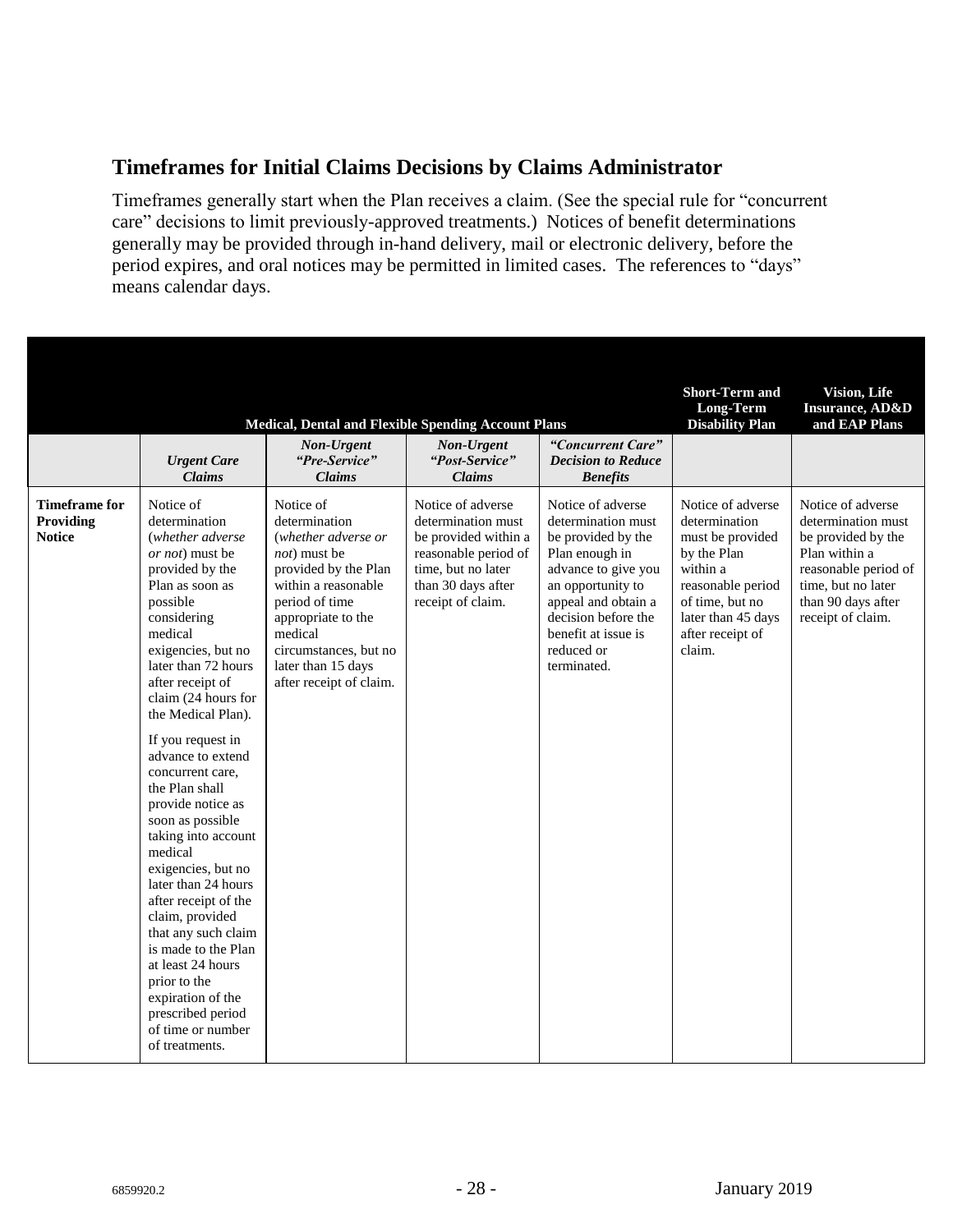|                                                                                       |                                                                                                                                                                                                                                                                                                                                                                  | <b>Medical, Dental and Flexible Spending Account Plans</b>                                                                                                                                              |                                                                                                                                                                                                         |                                                                        | <b>Short-Term and</b><br>Long-Term<br><b>Disability Plan</b>                                                                                                                                                                                  | Vision, Life<br>Insurance, AD&D,<br>and EAP Plans                                                                                    |
|---------------------------------------------------------------------------------------|------------------------------------------------------------------------------------------------------------------------------------------------------------------------------------------------------------------------------------------------------------------------------------------------------------------------------------------------------------------|---------------------------------------------------------------------------------------------------------------------------------------------------------------------------------------------------------|---------------------------------------------------------------------------------------------------------------------------------------------------------------------------------------------------------|------------------------------------------------------------------------|-----------------------------------------------------------------------------------------------------------------------------------------------------------------------------------------------------------------------------------------------|--------------------------------------------------------------------------------------------------------------------------------------|
|                                                                                       | <b>Urgent Care</b><br><b>Claims</b>                                                                                                                                                                                                                                                                                                                              | Non-Urgent<br><b>Pre-Service Claims</b>                                                                                                                                                                 | Non-Urgent<br><b>Post-Service Claims</b>                                                                                                                                                                | <b>Concurrent Care</b><br><b>Decision to Reduce</b><br><b>Benefits</b> |                                                                                                                                                                                                                                               |                                                                                                                                      |
| <b>Possible</b><br><b>Extension</b><br><b>Period to</b><br><b>Respond to</b><br>Claim | If your claim is<br>missing<br>information, the<br>Plan has up to 48<br>hours (subject to<br>decision being<br>made as soon as<br>possible) from the<br>earlier of the<br>Plan's receipt of<br>the missing<br>information, or<br>the end of the<br>period afforded to<br>you to provide<br>the missing<br>information, to<br>provide notice of<br>determination. | The Plan has up to 15<br>days, if necessary due<br>to matters beyond the<br>Plan's control, and<br>must provide<br>extension notice<br>before initial 15-day<br>period ends.                            | The Plan has up to<br>15 days, if<br>necessary due to<br>matters beyond the<br>Plan's control, and<br>must provide<br>extension notice<br>before the initial 30-<br>day period ends.                    | N/A                                                                    | The Plan has up<br>to 30 days, if<br>necessary due to<br>matters beyond<br>the Plan's<br>control. A second<br>30-day extension<br>may also be<br>permitted. The<br>Plan must provide<br>the extension<br>notice before the<br>period(s) ends. | The Plan has up to<br>90 days for special<br>circumstances and<br>must provide the<br>extension notice<br>before the period<br>ends. |
| <b>Period for</b><br><b>Claimant</b> to<br><b>Complete Claim</b>                      | You have a<br>reasonable period<br>of time to provide<br>missing<br>information (no<br>less than 48 hours<br>from when you<br>are notified by<br>the Plan that your<br>claim is missing<br>information).                                                                                                                                                         | You have 45 days to<br>provide any missing<br>information. The<br>determination date<br>will be tolled from<br>the date notice of<br>insufficiency is<br>given, until you<br>respond to such<br>notice. | You have 45 days to<br>provide any missing<br>information. The<br>determination date<br>will be tolled from<br>the date notice of<br>insufficiency is<br>given, until you<br>respond to such<br>notice. | N/A                                                                    | You have 45 days<br>to provide any<br>missing<br>information. The<br>determination<br>date will be tolled<br>from the date<br>notice of<br>insufficiency is<br>given, until you<br>respond to such<br>notice.                                 | N/A                                                                                                                                  |
| <b>Other Related</b><br><b>Notices</b>                                                | Notice that your<br>claim is<br>improperly filed<br>or that<br>information is<br>missing must be<br>provided by the<br>Plan as soon as<br>possible (no later<br>than 24 hours<br>after receipt of<br>the claim by the<br>Plan).                                                                                                                                  | Notice that your<br>claim is improperly<br>filed must be<br>provided by the Plan<br>as soon as possible<br>(no later than 5 days<br>after receipt of the<br>claim by the Plan).                         | N/A                                                                                                                                                                                                     | N/A                                                                    | N/A                                                                                                                                                                                                                                           |                                                                                                                                      |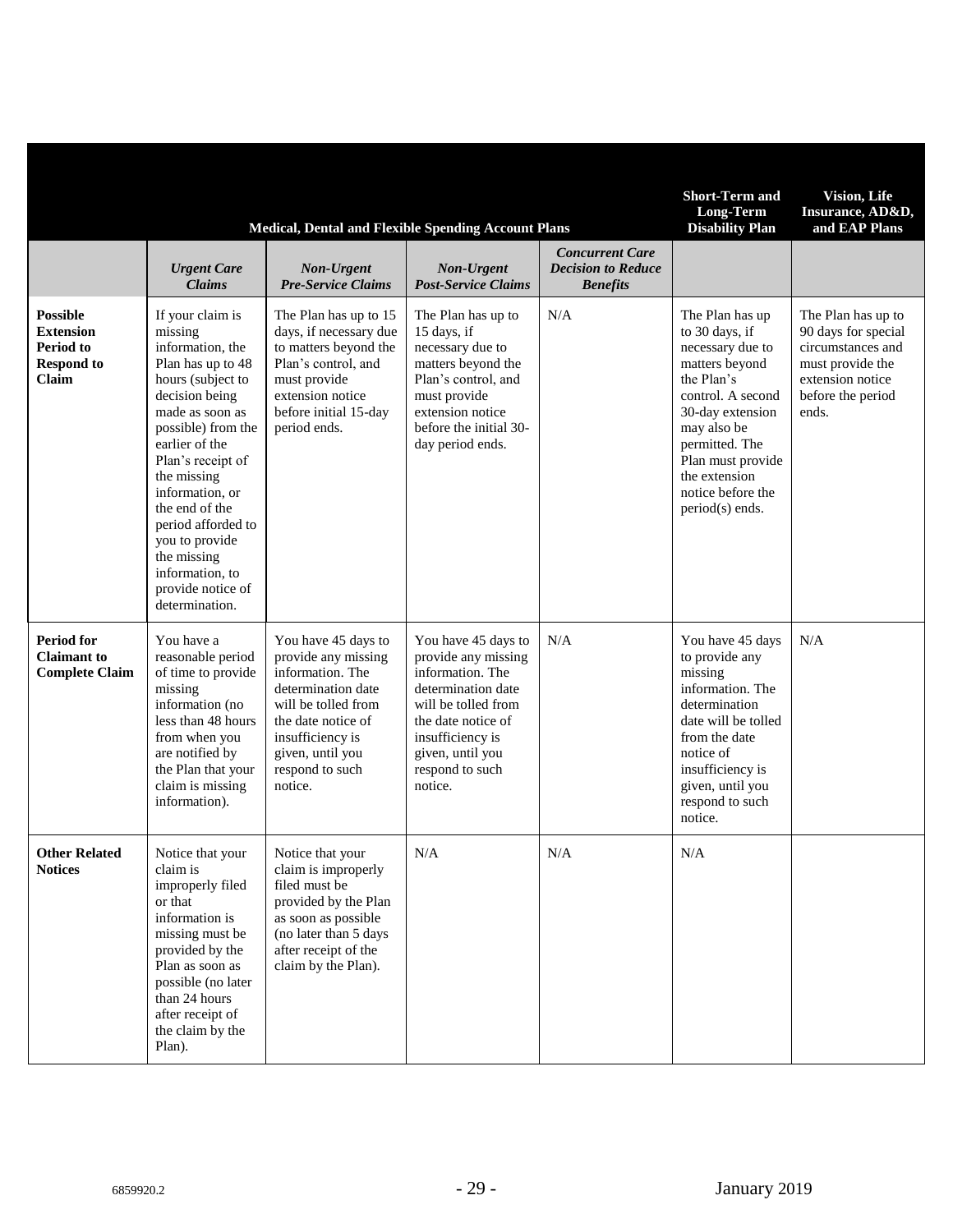## <span id="page-32-0"></span>**Appealing an Adverse Benefit Determination Issued by a Claims Administrator**

If you receive notice of an adverse benefit determination and disagree with the decision, you are entitled to apply for a full and fair review of the claim and the adverse benefit determination. You (or an appointed representative) can appeal and request a claim review in accordance with the time frames described in the chart below. The request must be made in writing, except for urgent care claims which you may file orally or in writing, and should be filed with the appropriate Claims Administrator.

The Claims Administrator will forward the appeal request to the appropriate named fiduciary for review. The review will be conducted by the Claims Administrator (if serving as the reviewer for appeals) or other appropriate named fiduciary of the Plan. In either case, the reviewer will not be the same individual who made the initial adverse benefit determination that is the subject of the review, nor the subordinate of such individual (including any physicians involved in making the decision on appeal if medical judgment is involved). Where the adverse determination is based in whole or in part on a medical judgment, the reviewer will consult with an appropriate health care professional. No deference will be afforded to the initial adverse benefit determination.

You will have the opportunity to submit written comments, documents, records, and other information relating to the claim, and you will be provided, upon request and free of charge, reasonable access to and copies of all documents, records and other information relevant to the claim for benefits. With respect to the Medical Plan, you will have the opportunity to review the claim file and present evidence and testimony. In addition, with respect to the Medical Plan, if the Claims Administrator (i) considers, relies upon, or generates any new evidence in connection with your claim, or (ii) bases an appeal decision on any new or additional rationale, the Claims Administrator will provide the evidence or rationale to you, free of charge, sufficiently in advance of its decision deadline to give you a reasonable opportunity to respond before that deadline. Whether a document, record or other information is relevant to the claim will be determined in accordance with the applicable Department of Labor (DOL) regulations. You also are entitled to the identification of medical or vocational experts whose advice was obtained on behalf of the Plan in connection with your adverse benefit determination. The review will take into account all comments, documents, records and other information submitted by the claimant relating to the claim without regard to whether such information was submitted or considered in the initial benefit determination.

The time periods for providing notice of the benefit determination on review depends on the type of claim, as provided in the chart below.

The Claims Administrator will provide you with written notification of the Plan's determination on review, within the time frames described below. For urgent care, all necessary information, including the benefit determination on review, will be transmitted between the Plan and the claimant by telephone, fax or other available similarly expeditious method. In the case of an adverse benefit determination, such notice will indicate:

- The specific reason for the adverse determination on review;
- Reference to the specific provisions of the Plan on which the determination is based;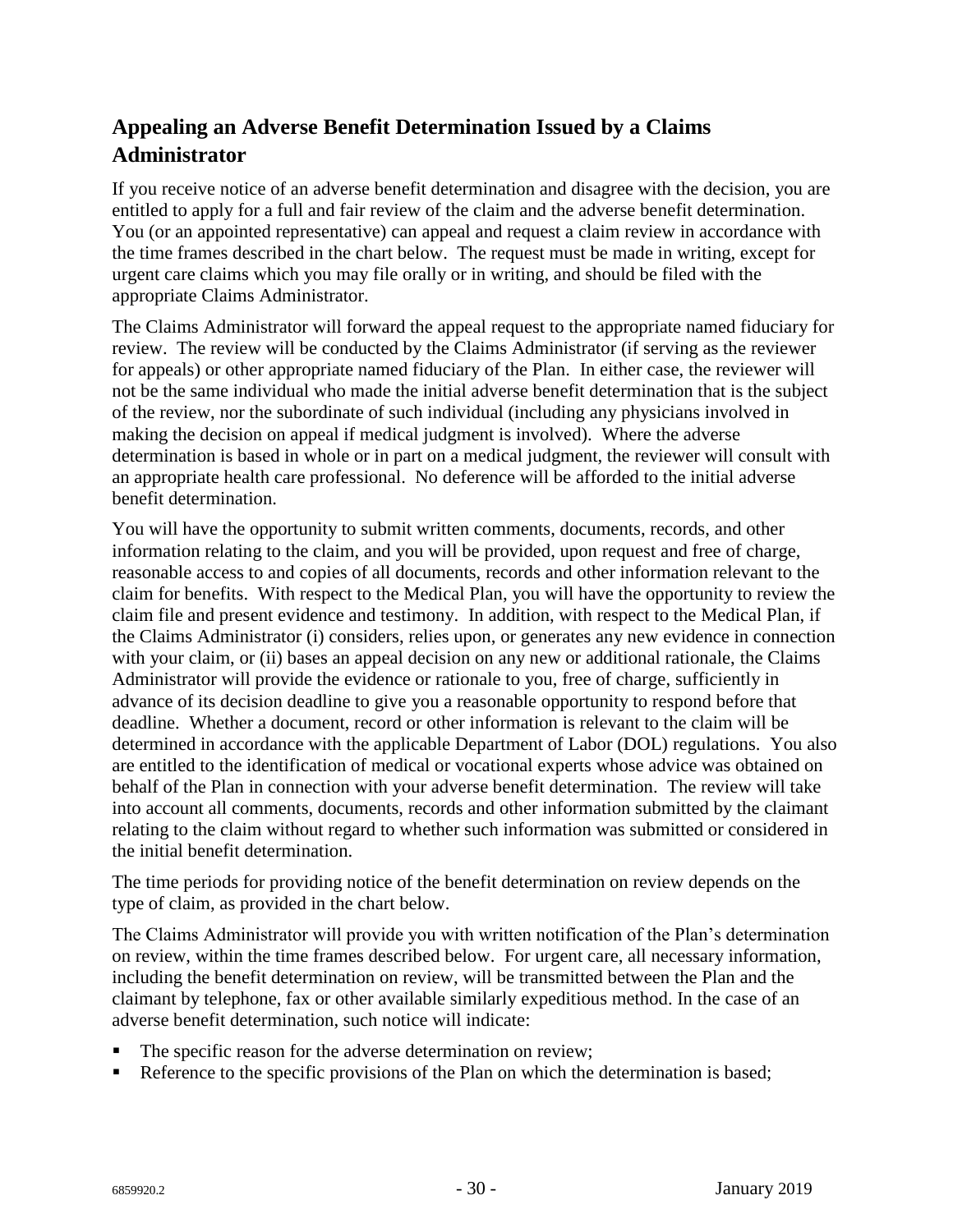- A statement that you are entitled to receive, upon request and free of charge, reasonable access to, and copies of, all documents, records and other information relevant to the claim for benefits;
- A description of your right to bring a civil action under ERISA following an adverse determination on review;
- If any internal rules, guidelines, protocols or similar criteria were used as a basis for the adverse determination, either the specific rule, guideline, protocols or other similar criteria or a statement that a copy of such information will be made available free of charge upon request (for health and disability claims);
- For adverse determinations based on medical necessity, experimental treatment or other similar exclusions or limits, an explanation of the scientific or clinical judgment used in the decision, or a statement that an explanation will be provided free of charge upon request (for health and disability claims);
- For adverse determinations involving the Medical Plan, you will be provided with sufficient information to identify the claim involved, including the date of service, the health care provider, the claim amount (if applicable), the diagnosis code and its corresponding meaning, and the treatment code and its corresponding meaning; and
- For adverse determinations involving the Medical Plan, you will be provided with the denial code and its corresponding meaning, the treatment code and its corresponding meaning, the Medical Plan's standard, if any, that was used in denying the claim, and a discussion of the decision.

All decisions are final and binding unless determined to be arbitrary and capricious by a court of competent jurisdiction.

Notwithstanding the foregoing, for adverse determinations related to the Medical Plan (other than adverse determinations relating to a determination that you fail to meet the requirements for eligibility under the terms of the Medical Plan), you have the right to an external review process. In general, you are entitled to this external review process once you have fully exhausted the internal claims and appeals procedures described herein and in the applicable EOC. You are deemed to have fully exhausted the internal claims and appeals process when the Claims Administrator fails to strictly adhere to the requirements for internal claims and appeals described herein and in the applicable EOC. Further, you may be entitled to an expedited external review process if: (i) the adverse benefit determination involves a medical condition for which the timeframe for internal appeal described herein (and in the applicable EOC) would seriously jeopardize your life or health or would jeopardize your ability to regain maximum function and you have filed a request for expedited internal review as described herein; or (ii) you have received a final adverse benefit determination and the standard external review would seriously jeopardize your life or health, would jeopardize your ability to regain maximum function, or if the final adverse benefit determination concerns an admission, availability of care, continued stay, or health care service for which you have received emergency services, but have not been discharged from a facility. For more information on the external review process, please contact the Claims Administrator for the Medical Plan.

No action shall be brought against the Plan in any court unless the claims and appeals procedures described above have been fully exhausted. A participant, beneficiary or claimant asserting any action under 29 U.S.C. § 1132, 29 U.S.C. § 1140 or any other provision of the Employee Retirement Income Security Act of 1974, as amended, shall do so, if at all, within one year after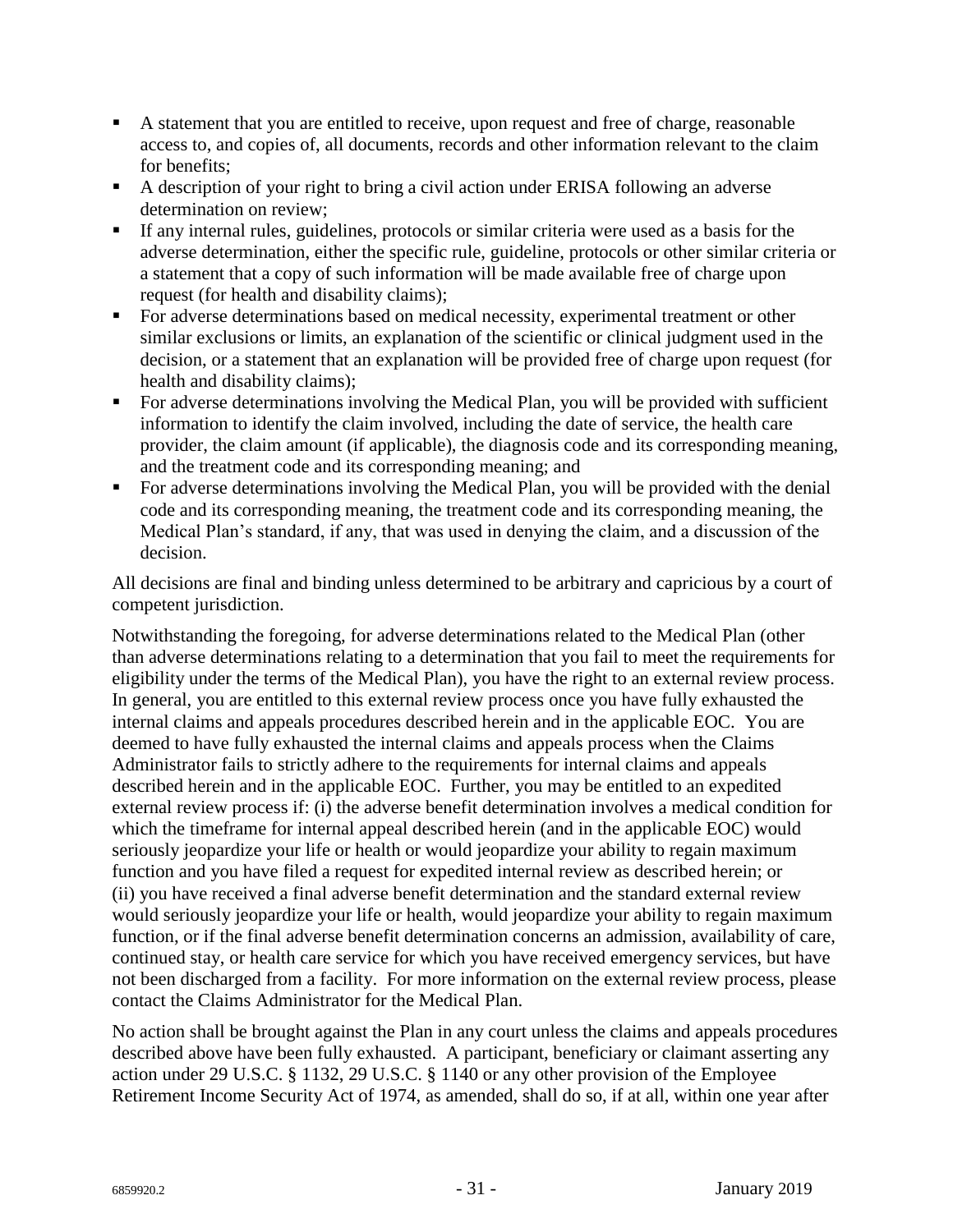the cause of action accrued. A cause of action shall be deemed to have accrued the earliest of (i) when the participant, beneficiary or claimant has exhausted his administrative remedies under the Plan, (ii) when the Plan Administrator fails to produce documents in the time or manner required by ERISA in response to the participant's, beneficiary's or claimant's written request, (iii) when the claimant first was advised that he was an independent contractor, (iv) the date when a Plan fiduciary has clearly repudiated the claim (even if not yet filed) and the participant, beneficiary or claimant is aware of the repudiation, or (v)when the participant, beneficiary or claimant first knew or should have known of the action allegedly violating 29 U.S.C. § 1140. Failure to bring an action in court within this time frame shall preclude a participant, beneficiary or claimant from bringing any action in court.

Any action in connection with the Plan, whether brought under 29 U.S.C. § 1132 or any other provision of ERISA, by a covered individual or beneficiary or any other person, may only be brought in a federal district court sitting within the Eastern District of Missouri.

This Plan shall be construed, administered and enforced according to the laws of Missouri except as preempted by ERISA.

## <span id="page-34-0"></span>**Timeframes for Appeal of Adverse Benefit Determination Issued by a Claims Administrator**

The appeal procedures for each Plan are set forth in the EOCs for that Plan. Where not otherwise covered by the EOCs, the following procedures will apply.

The timeframe for filing an appeal starts when you receive written notice of adverse benefit determination. The timeframe for providing a determination regarding the appeal (a "notice of benefit determination on review") starts when the appeal is filed in accordance with the Plan's procedures. The notice of benefit determination on review may be provided through in-hand delivery, mail or electronic delivery before the period expires. Urgent care decisions may have to be delivered by telephone, facsimile or other available expeditious method. References to "days" mean calendar days. The Plan can require two levels of mandatory appeal review.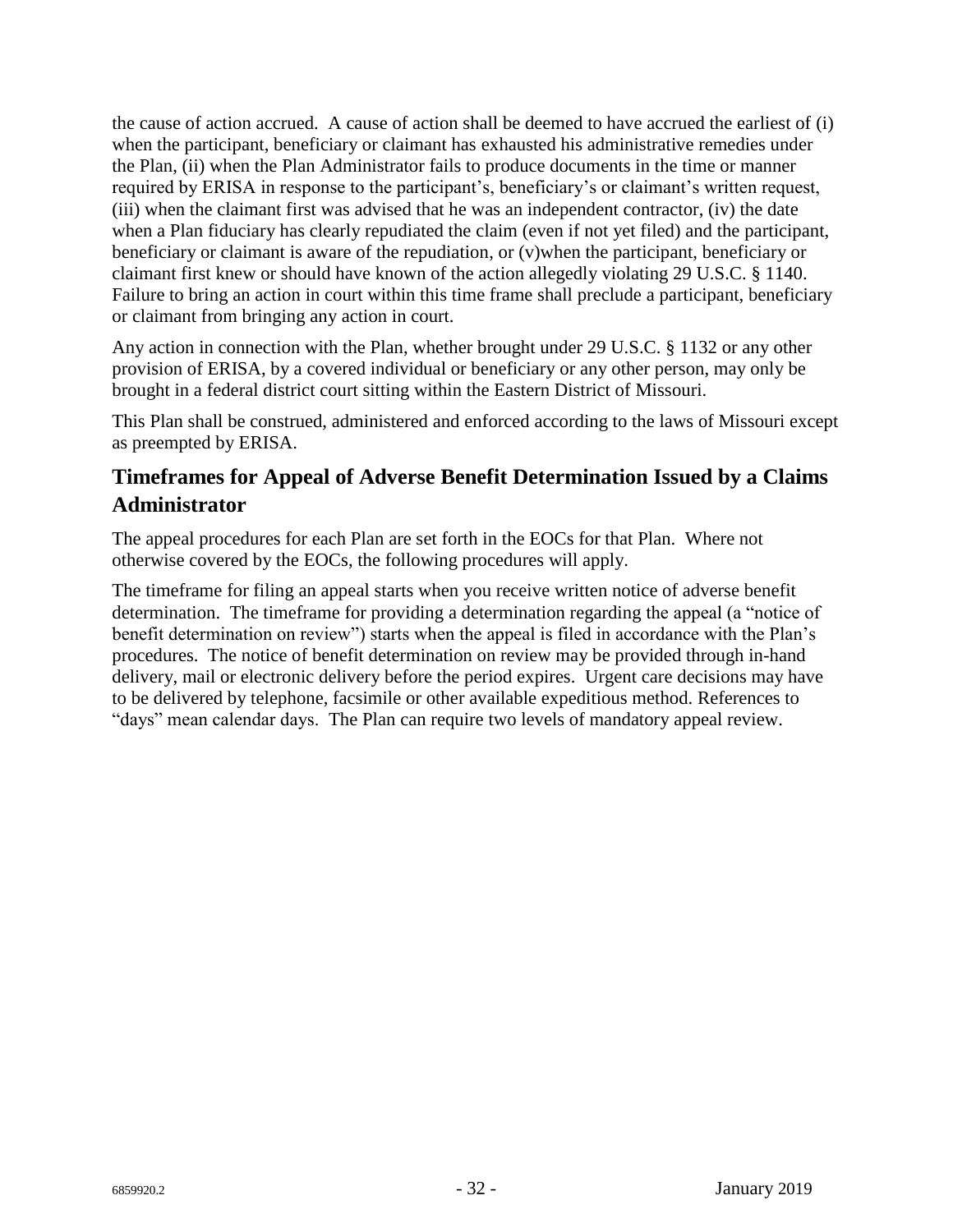|                                                                                                    |                                                                                                                                             | Medical & Dental Plans and Flexible Spending Account Plan                                                                                                                                                                                                                               |                                                                                                                                                                                                                                              | <b>Short-Term and</b><br>Long-Term<br><b>Disability Plans</b>                                                                                                         | Life Insurance, AD&D<br>and EAP Plans                                                                  |
|----------------------------------------------------------------------------------------------------|---------------------------------------------------------------------------------------------------------------------------------------------|-----------------------------------------------------------------------------------------------------------------------------------------------------------------------------------------------------------------------------------------------------------------------------------------|----------------------------------------------------------------------------------------------------------------------------------------------------------------------------------------------------------------------------------------------|-----------------------------------------------------------------------------------------------------------------------------------------------------------------------|--------------------------------------------------------------------------------------------------------|
|                                                                                                    | Urgent Care Claims*                                                                                                                         | Non-Urgent Care<br>Pre-Service Claims*                                                                                                                                                                                                                                                  | Non-Urgent Care<br>Post-Service Claims*                                                                                                                                                                                                      |                                                                                                                                                                       |                                                                                                        |
| <b>Period for Filing</b><br><b>Appeal</b>                                                          | You have 180 days.                                                                                                                          | You have 180 days.                                                                                                                                                                                                                                                                      | You have 180 days.                                                                                                                                                                                                                           | You have 180 days.                                                                                                                                                    | You have 60 days.                                                                                      |
| <b>Timeframe for</b><br><b>Providing Notice</b><br>of Benefit<br><b>Determination</b><br>on Review | As soon as possible<br>taking into account<br>medical exigencies,<br>but not later than 72<br>hours after receipt of<br>request for review. | Within a reasonable<br>period of time<br>appropriate to medical<br>circumstances, but not<br>later than 30 days after<br>receipt of request for<br>review. If two levels<br>of mandatory appeal<br>review are required,<br>notice must be<br>provided within 15<br>days of each appeal. | Within a reasonable<br>period of time, but not<br>later than 60 days after<br>receipt of request for<br>review. If two levels<br>of mandatory appeal<br>review are required,<br>notice must be<br>provided within 30<br>days of each appeal. | Within a reasonable<br>period of time, but<br>not later than 45 days<br>after receipt of<br>request for review.                                                       | Within a reasonable<br>period, but not later<br>than 60 days from<br>receipt of request for<br>review. |
| <b>Extensions</b>                                                                                  | None.                                                                                                                                       | None.                                                                                                                                                                                                                                                                                   | None.                                                                                                                                                                                                                                        | Additional 45 days if<br>special circumstances<br>require extension<br>(with period "tolled"<br>until you respond to<br>any information<br>request from the<br>Plan). | Additional 60 days if<br>special circumstances<br>require extension.                                   |

*\* An appeal of a concurrent care decision to reduce or terminate previously-approved benefits may be an urgent care, pre-service or post-service claim, depending on the facts.* 

## <span id="page-35-0"></span>**External Review Process**

In the case of the Medical Plan, the Patient Protection and Affordable Care Act of 2010 and the regulations thereunder require both an internal claims procedure that is conducted by the Claims Administrator and the named fiduciary for the Medical Plan and an external review process that is conducted by federal or state authorities, as applicable. See the EOCs for more information.

## <span id="page-35-1"></span>**Requests for Eligibility Determinations by the Plan Administrator**

If you believe that you are eligible to participate in the Plan, you may file a written request for eligibility determination with the Plan Administrator. The Benefits Administrator is authorized to make the initial determination for the Plan Administrator and will respond to your request within 90 days after it is received. If the Plan Administrator determines that you are not eligible for the Plan, the denial will include the following information:

- The specific reason or reasons for the denial;
- Specific reference to pertinent Plan provisions on which the denial is based;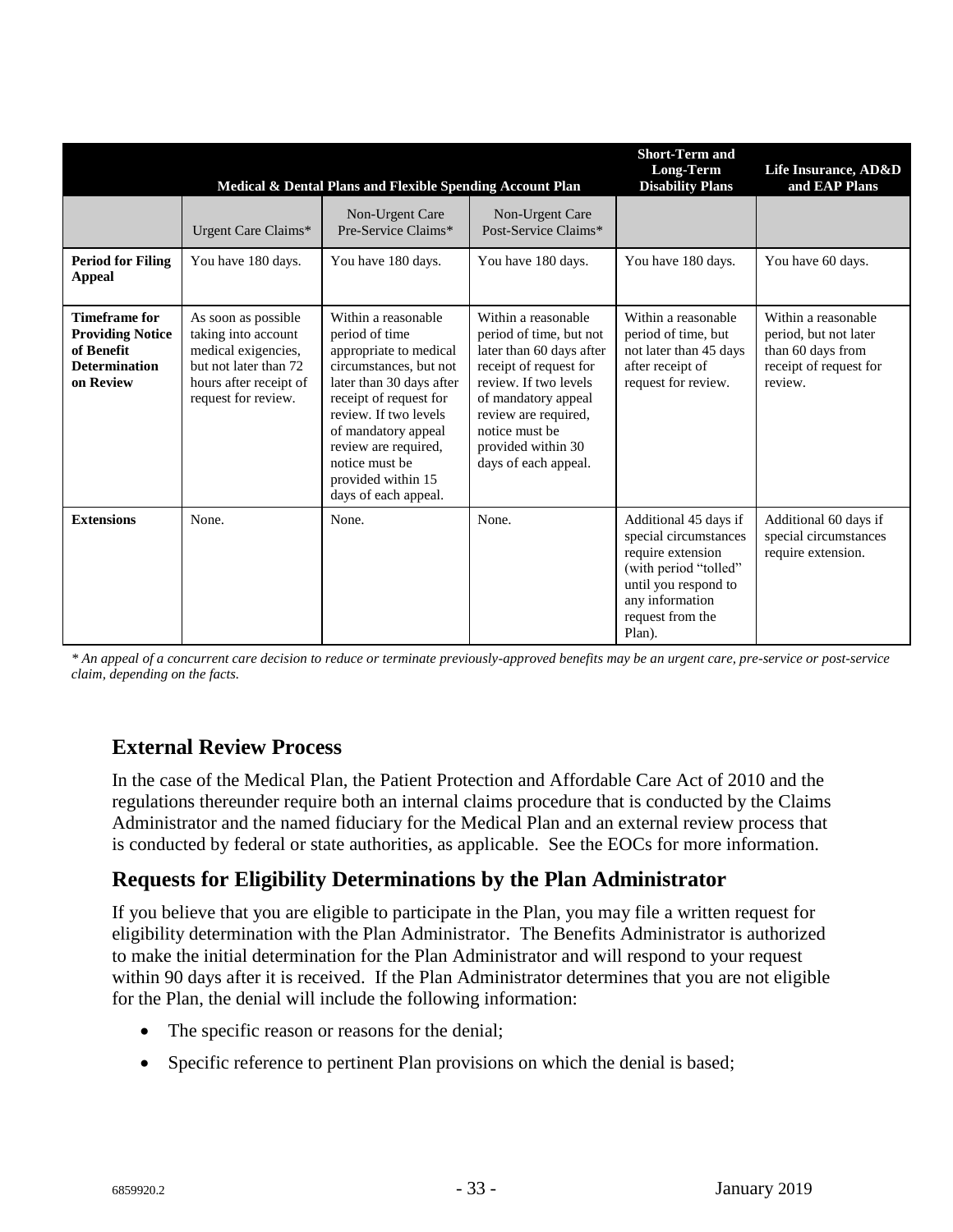- A description of any additional material or information necessary for you to perfect the claim and an explanation of why such material or information is necessary; and
- An explanation of the claim review procedure and the time limits applicable to such procedures, including a statement of your right to bring a civil action under ERISA following an adverse benefit determination on review.

If special circumstances require an extension of time beyond the initial 90-day period, prior to the end of the initial 90-day period the Plan Administrator will give you written notice of the extension, the special circumstances requiring the extension, and the date by which the Plan Administrator expects to render a final decision. In no event will an extension exceed a period of 90 days from the end of the initial 90-day period. If the Plan Administrator does not respond within the initial 90-day period or extended period, you will be deemed to have exhausted the claims and review procedures and you will be entitled to file suit.

If your claim is denied in whole or in part, you or your duly authorized representative may, within 60 days after receiving the denial:

- Make written application to the Plan Administrator for a review of the decision. Such application shall be made on a form specified by the Plan Administrator and submitted with any documentation required by the Plan Administrator;
- Review, upon request and free of charge, all documents, records and other information in the possession of the Plan Administrator which are relevant to the claim; and
- Submit written comments, documents, records and other information relating to the claim.

The following are authorized to act for the Plan Administrator in reviewing the initial decision by the Benefits Administrator: Leader, Health and Well Being; Director, Culture and People Development; and Vice President, Culture and People Development. The Plan Administrator will review all comments, documents, records, and other information you submit, without regard to whether such information was submitted or considered in the initial determination of eligibility. If you do not file an appeal within 60 days after the claim is denied, you will be deemed to have waived any right to appeal the denial of the claim.

The Plan Administrator will respond to your appeal no later than 60 days after you file your appeal. If special circumstances require an extension of time beyond the initial 60- day period, prior to the end of such initial 60-day period the Plan Administrator will provide you written notice of the extension, the special circumstances requiring the extension, and the date by which the Plan Administrator expects to render a final decision. In no event will an extension exceed a period of 60 days from the end of the initial 60-day period.

Any denial will include the specific reason or reasons for the denial, refer to the specific Plan provisions on which the denial is based, state that you are entitled to receive, upon request and free of charge, reasonable access to, and copies of, all documents, records, and other information relevant to the claim, and state that you have the right to bring a civil action under Section 502(a) of ERISA. All decisions are final and binding unless determined to be arbitrary and capricious by a court of competent jurisdiction.

No action shall be brought against the Plan in any court unless the claims and appeals procedures described above have been fully exhausted. A participant, beneficiary or claimant asserting any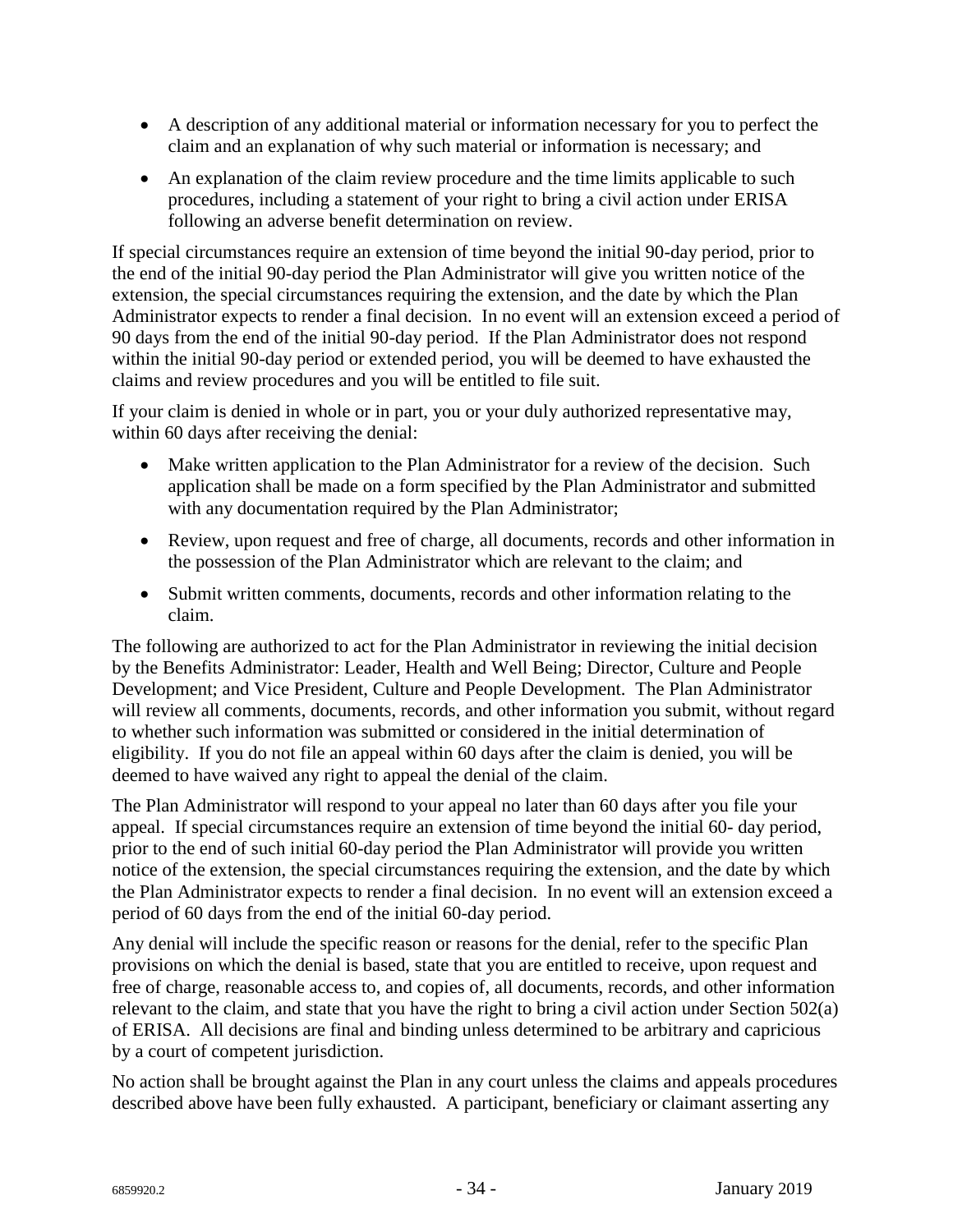action under 29 U.S.C. § 1132, 29 U.S.C. § 1140 or any other provision of the Employee Retirement Income Security Act of 1974, as amended, shall do so, if at all, within one year after the cause of action accrued. A cause of action shall be deemed to have accrued the earliest of when the participant, beneficiary or claimant has exhausted his administrative remedies under the Plan, when the Plan Administrator fails to produce documents in the time or manner required by ERISA in response to the participant's, beneficiary's or claimant's written request, when the claimant first was advised that he was an independent contractor or when the participant, beneficiary or claimant first knew or should have known of the action allegedly violating 29 U.S.C. § 1140. Failure to bring an action in court within this time frame shall preclude a participant, beneficiary or claimant from bringing any action in court.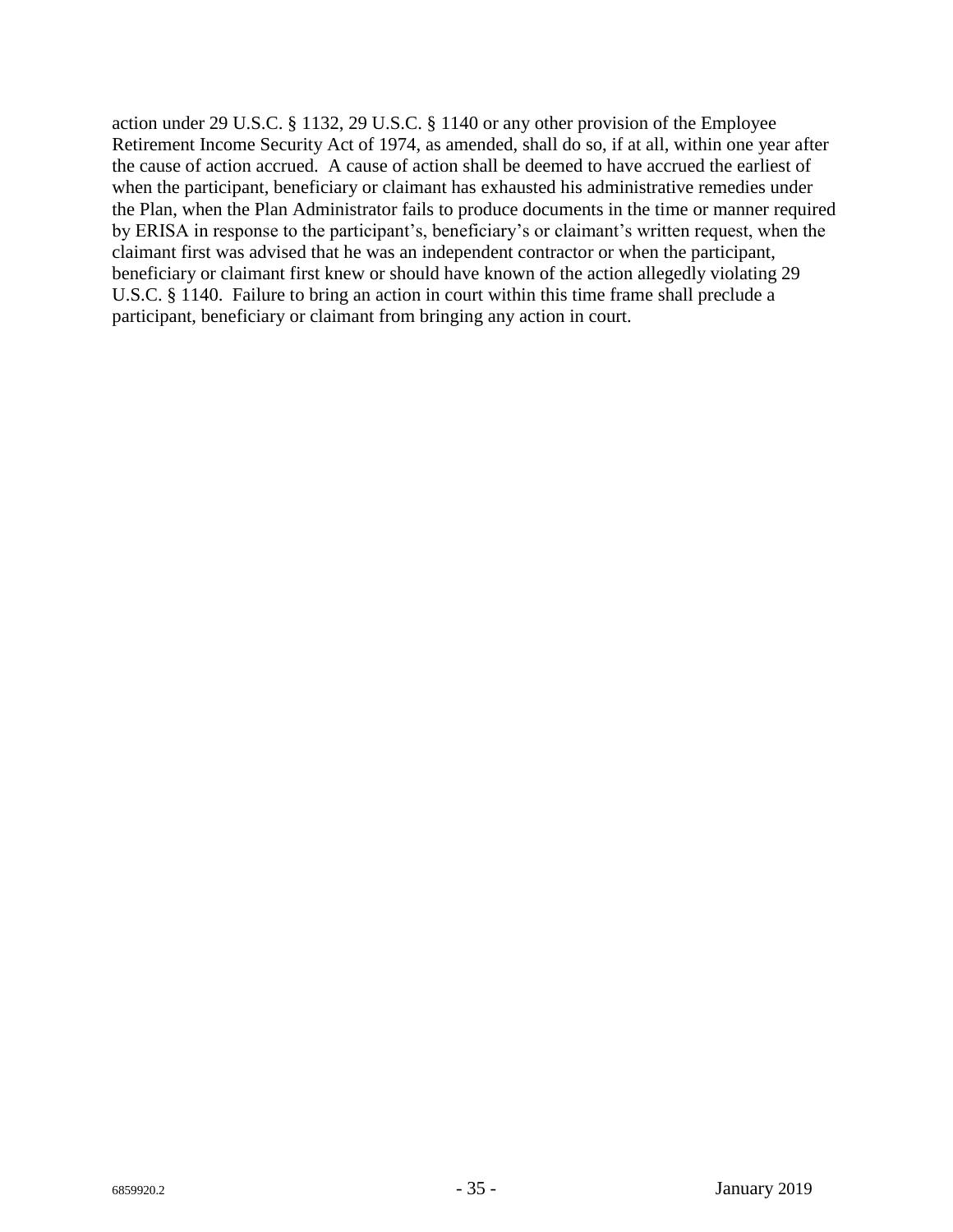## <span id="page-38-0"></span>**Right of Recovery**

If a covered person sustains a sickness or injury for which benefits are payable under the terms of the Plan, and a third party is or may be liable with respect to such injury or sickness (the "Third Party"), the Plan shall have the right of recovery (the "Right of Recovery"). The Plan shall have the Right of Recovery with respect to any recovery, right of recovery, claim, cause of action or other rights that any or all Interested Parties may have against a Third Party.

The term Third Party means any entity or person, including but not limited to, an insurance company (e.g., the covered person's own insurance company, in the case of uninsured or underinsured motorist coverage or no-fault automobile insurance). The term Interested Party means any person or entity who has or may have a right of recovery, claim, cause of action or other right arising out of or related to the sickness or injury (or any loss related thereto) sustained by the covered person; such term shall include, but not be limited to, the covered person's estate (or personal representative of the estate), guardian or other representative.

The Right of Recovery includes:

- the right to recover from any Interested Party all amounts the Interested Party may recover or receive from any Third Party with respect to the sickness or injury for which benefits are payable under the terms of the Plan;
- the right to reduce the amount of covered Plan benefits payable with respect to the sickness or injury, by any amount or amounts recovered by an Interested Party from a Third Party with respect to or as a result of the same sickness or injury; and
- the right of subrogation to stand in the shoes of an Interested Party and assert any right of recovery, claim or cause of action that the Interested Party may have against a Third Party arising from or related to the sickness or injury for which benefits are payable under the terms of the Plan; the Plan's right of subrogation includes the right to control absolutely the prosecution of the subrogated right of recovery, claim or cause of action, including, but not limited to, the selection of counsel.

The Plan's Right of Recovery shall be determined as follows:

- An Interested Party who receives a recovery from a Third Party shall hold the funds received in a constructive trust for the Plan and serve as a constructive trustee over the funds. The funds shall belong to the Plan and be Plan assets. Failure to hold such funds in trust will be deemed a breach of fiduciary duty to the Plan by the Interested Party. No disbursement of such funds shall be made until the Plan's Right of Recovery is fully satisfied.
- The Plan shall have a first priority lien on any full or partial recovery by an Interested Party from a Third Party. The Plan's Right of Recovery shall apply regardless of whether or not the Interested Party is made whole from the recovery against such Third Party. Any recovery amount that the Plan is entitled to shall not be reduced or prorated by or on account of the Interested Party's attorney's fees and costs. An equitable lien shall also attach to any recovery obtained by any party as a result of the Interested Party's rights resulting from the sickness or injury.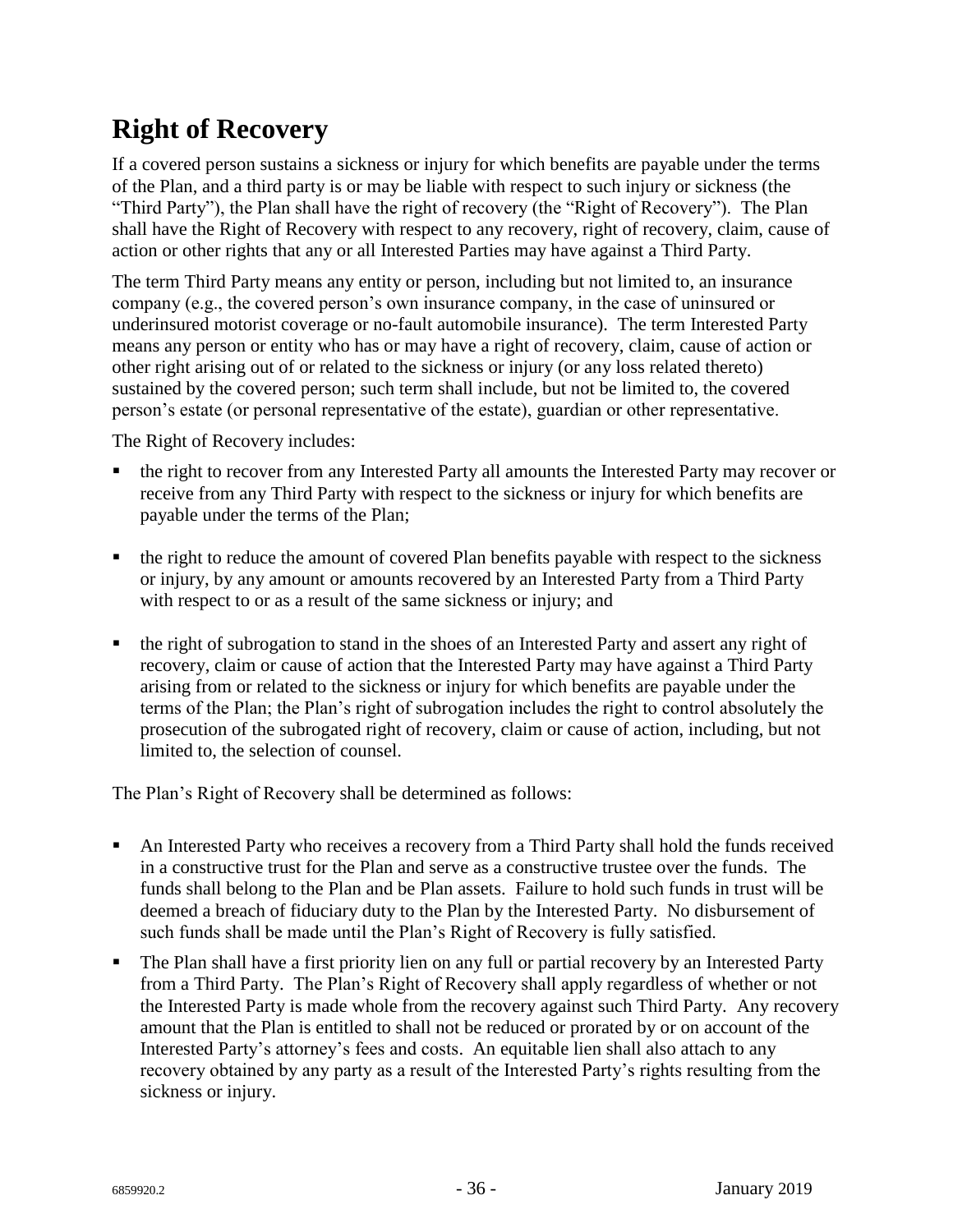- Any full or partial recovery by an Interested Party against a Third Party shall be deemed to be recovery for Plan benefits with respect to the sickness or injury for which the Third Party is or may be liable, regardless of whether or not the judgment, award, formal or informal settlement, contract or any other payment of any kind itemizes or identifies an amount awarded for Plan benefits or is specifically limited to certain kinds of damages or payments; an Interested Party may not avoid or circumvent the Plan's Right of Recovery because of the way in which the recovery from a Third Party is characterized. By way of example, the Plan shall have a Right of Recovery even if an Interested Party's recovery from a Third Party is described as a recovery for pain and suffering, loss of consortium, emotional distress, punitive damages, damages for vexatious refusal to pay, attorneys' fees or medical expenses.
- The Plan Administrator, in its sole and absolute discretion, may agree to treat a lesser percentage of an Interested Party's recovery from a Third Party as attributable to Plan benefits. The amount so determined shall be binding on the Plan and the Interested Party as the amount of Plan benefits to which the Plan has the Right of Recovery.

The Plan Administrator, in its sole and absolute discretion, may agree to waive the Plan's Right of Recovery. The Plan's waiver of its Right of Recovery with respect to one claim shall not constitute a waiver of its Right of Recovery with respect to another claim; and the Plan's waiver of its Right of Recovery with respect to one Interested Party shall not constitute a waiver of its Right of Recovery with respect to another Interested Party.

If the Plan has a Right of Recovery, the Plan shall not be obligated to pay any Plan benefits with respect to the covered person's sickness or injury until all of the following conditions are fulfilled to the complete satisfaction of the Plan Administrator in its sole and absolute discretion.

- **•** If the Plan Administrator desires to assert the Plan's right of subrogation, all Interested Parties (or someone legally qualified and authorized to act for an Interested Party) must sign all documents required by the Plan Administrator to assert such right.
- If the Plan Administrator, in its sole and absolute discretion, decides not to assert the Plan's right of subrogation, all Interested Parties (or someone legally qualified and authorized to act for an Interested Party) shall agree in writing to the following conditions:
	- (i) The Interested Party shall agree to include Plan benefits in any claim or cause of action the Interested Party makes against a Third Party for the sickness or injury (or any loss related thereto);
	- (ii) The Interested Party shall agree that the Plan has an absolute Right of Recovery and a first priority lien upon any recovery made by the Interested Party related to the sickness or injury for which Plan benefits have or will be paid; and
	- (iii) The Interested Party shall agree not to settle a claim against a Third Party without prior written consent of the Plan Administrator.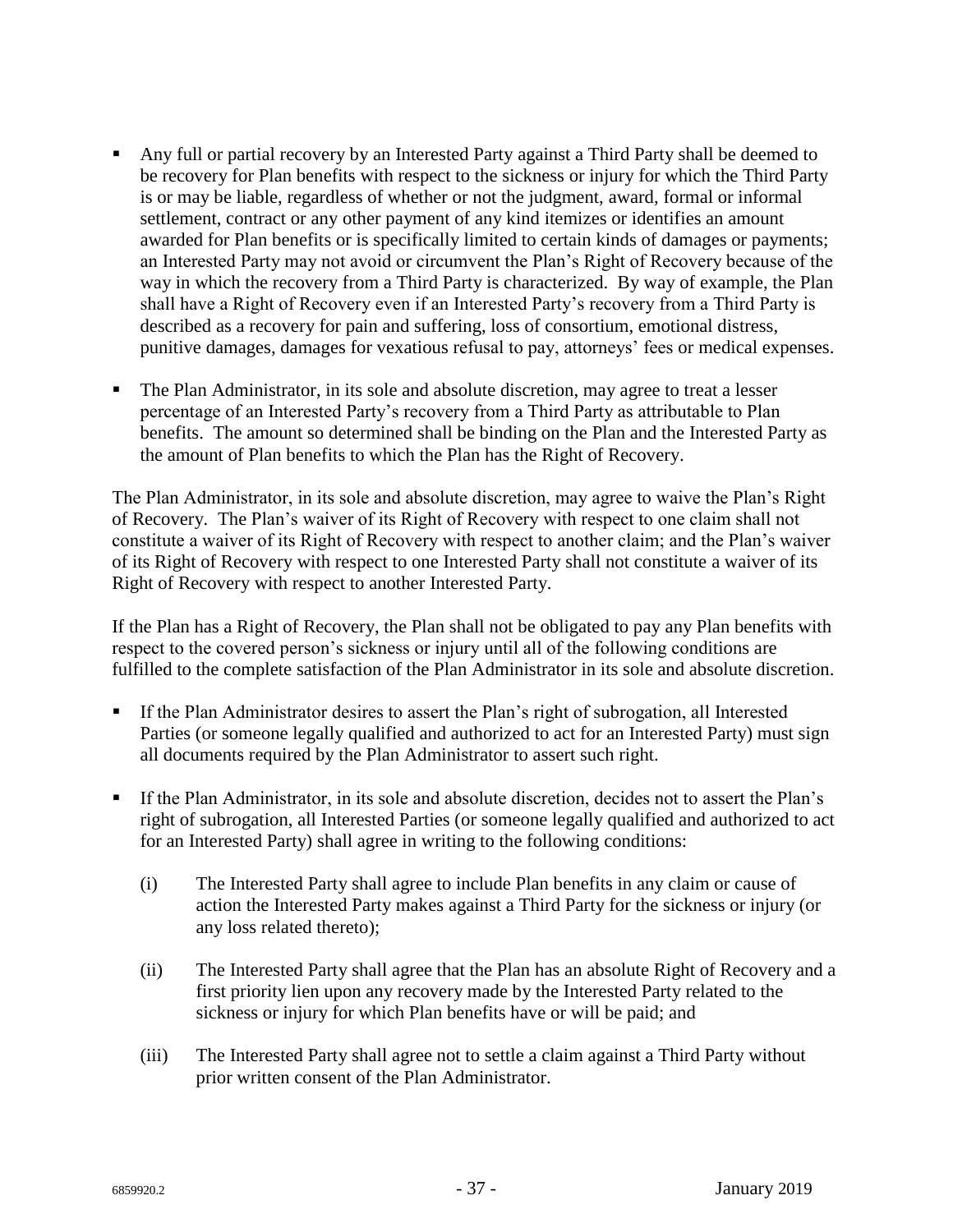All Interested Parties (or someone legally qualified and authorized to act for an Interested Party) shall agree in writing to cooperate fully with the Plan in asserting and protecting its Right of Recovery, supply the Plan Administrator with any and all information necessary to assert and protect such Right of Recovery, and execute and deliver any and all instruments and papers in their original form.

The Plan Administrator, in its sole and absolute discretion, may suspend payment of Plan benefits if any Interested Party has not executed or is not in compliance with the terms of any required written agreement. Payment of benefits pursuant to the Plan before any required written agreement is obtained, or while an Interested Party is not in compliance with the terms of such a written agreement, shall not constitute a waiver by the Plan of its Right of Recovery. Violation of any required written agreement shall be a violation of the terms of the Plan document.

An Interested Party shall notify the Plan Administrator, in writing, whenever a sickness or injury arises that provides or may provide the Plan a Right of Recovery. The Plan shall be entitled to recover its attorney's fees and costs from an Interested Party if the Plan takes legal action against the Interested Party to enforce its reimbursement rights.

## <span id="page-40-0"></span>**Recovery of Overpayment**

Whenever payments have been made exceeding the amount necessary to satisfy the provisions of the Plan, the Plan has the right to recover overpayments from any individual (including you, an insurance company or any other organization receiving excess payments). The Plan may also withhold payment, if necessary, on future benefits until the overpayment is recovered. In addition, whenever payments have been made based on fraudulent information provided by you, the Plan will exercise the right to withhold payment on future benefits until the overpayment is recovered.

## <span id="page-40-1"></span>**Non-assignment of Benefits**

Plan participants cannot assign, pledge, borrow against or otherwise promise any benefit payable under the Plan before receipt of that benefit. Subject to the written direction of a Plan participant, all or a portion of benefits provided by the Plan may, at the option of the Plan, and unless a participant requests otherwise in writing, be paid directly to the person rendering such service. Any payment made by the Plan in good faith pursuant to this provision shall fully discharge the Plan and the Employer to the extent of such payment.

## <span id="page-40-2"></span>**Misstatement of Fact**

In the event of a misstatement of any fact affecting your coverage under this Plan, the true facts will be used to determine the coverage in force.

## <span id="page-40-3"></span>**Administrative Information**

Below is key information you need to know about your benefit plans:

| <b>Plan Name</b> | Barry-Wehmiller Companies, Inc. |
|------------------|---------------------------------|
|                  | Welfare Benefit Plan            |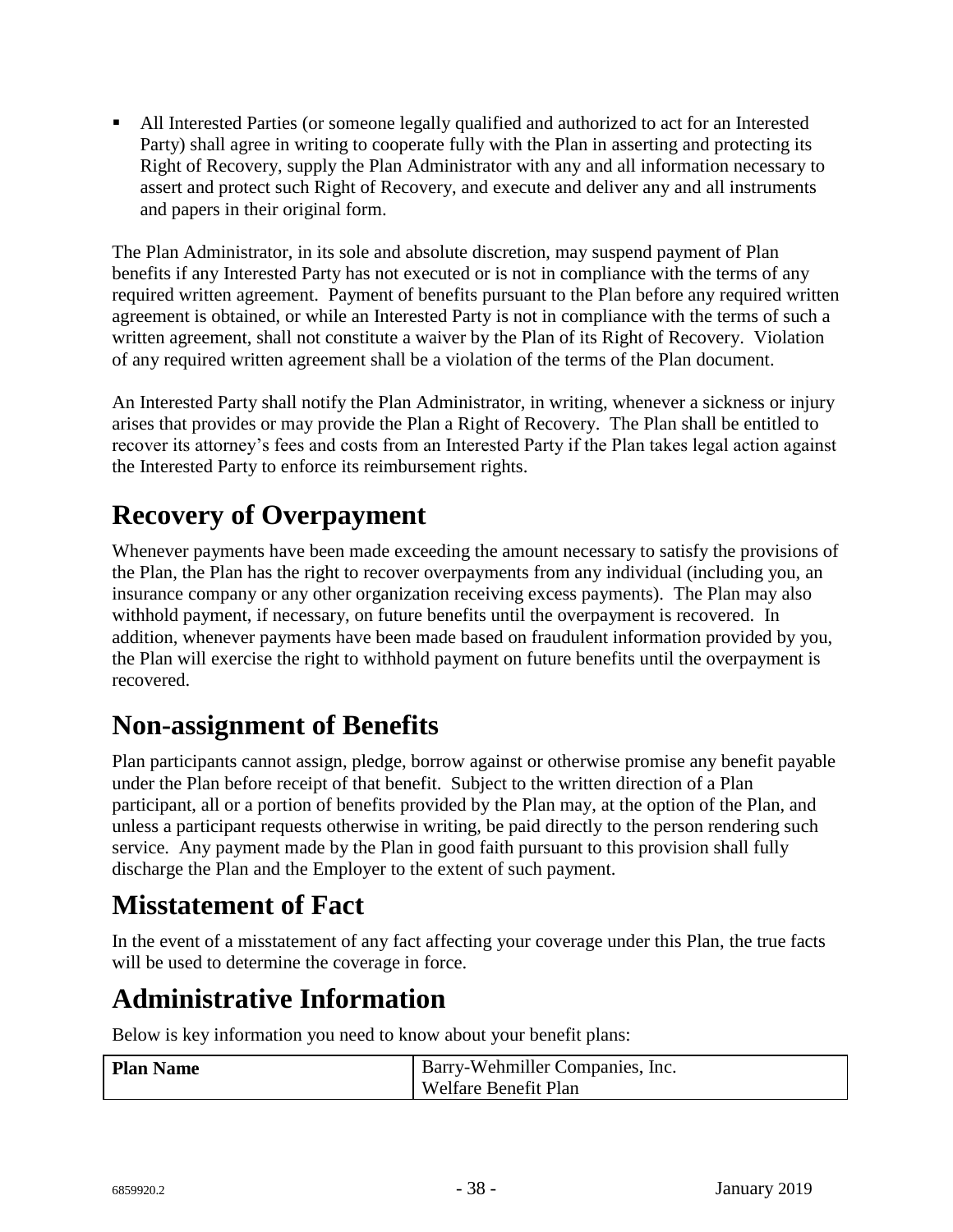| <b>Plan Number</b>                        | 501                                                                                                           |
|-------------------------------------------|---------------------------------------------------------------------------------------------------------------|
|                                           |                                                                                                               |
| <b>Plan Sponsor</b>                       | Barry-Wehmiller Companies, Inc.                                                                               |
|                                           | 8020 Forsyth Blvd.                                                                                            |
|                                           | St. Louis, MO 63105                                                                                           |
|                                           | $(314) 862 - 8000$                                                                                            |
| <b>Employer Identification Number</b>     | 43-0172560                                                                                                    |
|                                           |                                                                                                               |
| <b>Plan Administrator</b>                 | Barry-Wehmiller Companies, Inc.                                                                               |
|                                           | 8020 Forsyth Blvd.                                                                                            |
|                                           | St. Louis, MO 63105                                                                                           |
|                                           | $(314) 862 - 8000$                                                                                            |
|                                           |                                                                                                               |
|                                           | Except for requests for eligibility determinations, the<br>Plan Administrator for the insured benefits is the |
|                                           | Claims Administrator listed below for each such                                                               |
|                                           | benefit.                                                                                                      |
| <b>Agent for Service of Legal Process</b> | Plan Administrator                                                                                            |
| <b>Plan Year</b>                          | January 1 through December 31                                                                                 |
| <b>Plan Type and Funding</b>              | Welfare benefit plan providing the following types of                                                         |
|                                           | benefits:                                                                                                     |
|                                           | Medical-Self-Insured & Insurance                                                                              |
|                                           | Dental-Self-Insured & Insurance<br>п                                                                          |
|                                           | Vision-Insurance<br>$\blacksquare$                                                                            |
|                                           | Short-Term Disability ("STD")- Insurance<br>п                                                                 |
|                                           | Long-Term Disability ("LTD")- Insurance<br>п<br>Life Insurance<br>п                                           |
|                                           | Accidental Death and Dismemberment ("AD&D")                                                                   |
|                                           | Insurance                                                                                                     |
|                                           | Health Care Flexible Spending Accounts and<br>п                                                               |
|                                           | Dependent Care Flexible Spending Accounts                                                                     |
|                                           | Employee Assistance Plan ("EAP") Insurance<br>п                                                               |
|                                           | <b>Business Travel Accident-Insurance</b><br>п                                                                |
|                                           | Medical (Puerto Rico)-Insurance<br>п                                                                          |
|                                           | Medical, Dental, Life and Disability for Expatriates<br>Е                                                     |
|                                           | and Foreign Employees-Insurance                                                                               |
|                                           | Right Choice Wellness Center - Self-Insured<br>п                                                              |
|                                           | Be Well Center - Self-Insured<br>п                                                                            |
|                                           | <b>Best Doctors - Self-Insured</b><br>п                                                                       |
| <b>Source of Contributions</b>            | The Employer and employees will share the cost of                                                             |
|                                           | coverage, and current employees will pay their share of                                                       |
|                                           | that cost on a pre-tax basis under a cafeteria plan.                                                          |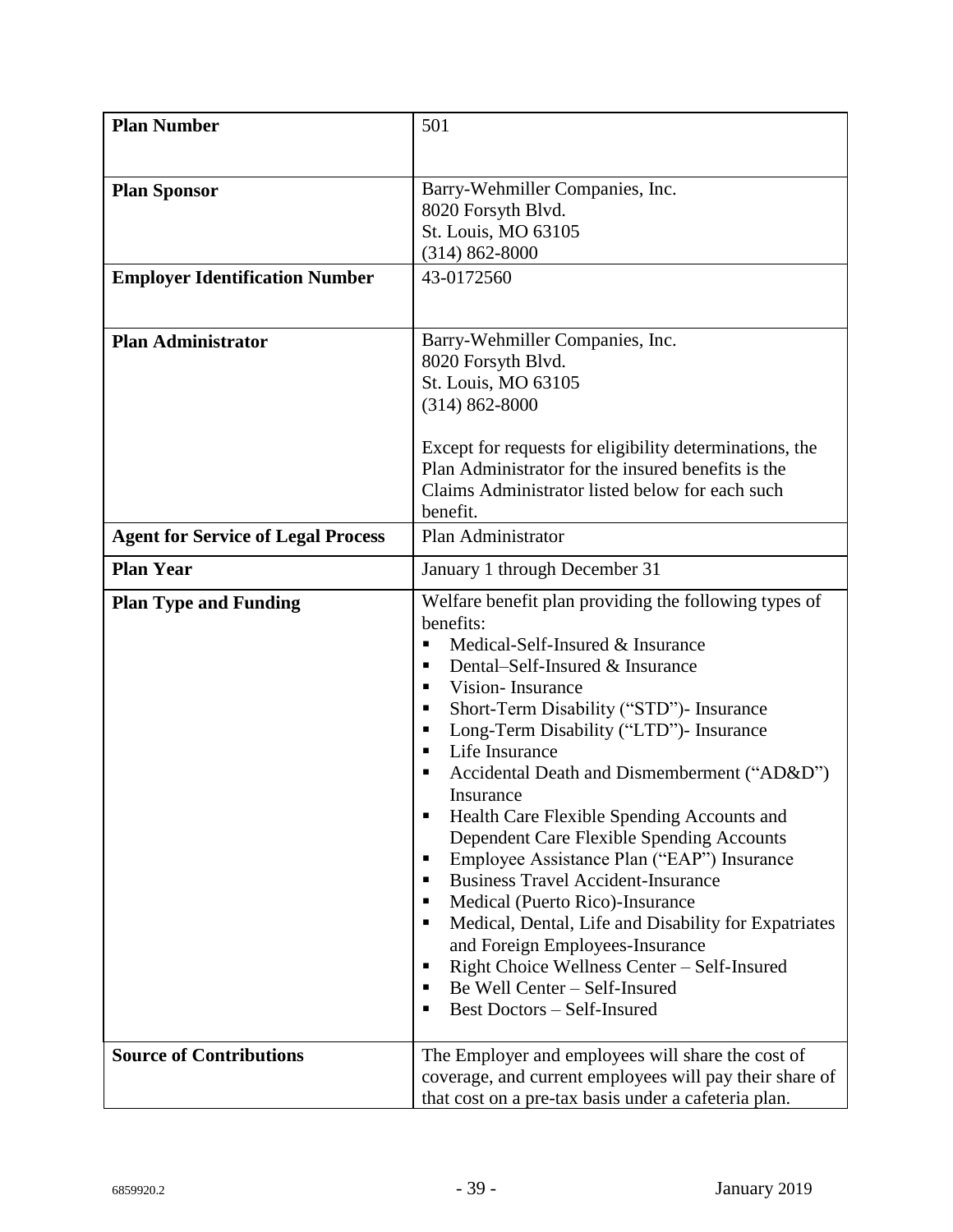|                              | Employees who participate in a Medical Plan option<br>with a Health Savings Account ("HSA") may make<br>contributions to the HSA in addition to any<br>contributions made by the Employer. Employees who<br>elect FSAs are responsible for the full cost of such<br>coverage. The Employer makes no contributions to<br>FSA <sub>s</sub> . |
|------------------------------|--------------------------------------------------------------------------------------------------------------------------------------------------------------------------------------------------------------------------------------------------------------------------------------------------------------------------------------------|
|                              | The Employer reserves the right to require or increase<br>employee contributions at any time and for any reason.                                                                                                                                                                                                                           |
| <b>Claims Administrators</b> | <b>Medical Insurance</b><br><b>CIGNA Health Care</b><br>P.O. Box 5200<br>Seraton, PA 18505-5200<br>Customer Service: (800) 244-6224                                                                                                                                                                                                        |
|                              | Medical Insurance – Medicare Advantage (Retiree)<br>HealthPartners<br>P.O. Box 1309<br>Minneapolis, MN 55440-1309<br>Customer Service: (800) 883-2177<br>www.healthpartners.com                                                                                                                                                            |
|                              | Dental Plan - Delta Dental PPO Option<br>Delta Dental of Missouri<br><b>Appeals Committee</b><br>12399 Gravois Road<br>St. Louis, MO 63127-1702<br>Customer Service: (800) 335-8266                                                                                                                                                        |
|                              | Dental Plan - CIGNA DHMO Option<br><b>CIGNA Dental Health</b><br><b>Central Region</b><br>6600 Campus Circle Drive East<br><b>Irving, TX 75063</b><br>Customer Service: (800) 244-6224                                                                                                                                                     |
|                              | <b>Vision Plan Insurance</b><br><b>EyeMed Vision Care</b><br>P.O. Box 8504<br>Mason, OH 45040-7111<br>Call Center: (866) 723-0514                                                                                                                                                                                                          |
|                              | <b>Short-Term Disability Insurance</b>                                                                                                                                                                                                                                                                                                     |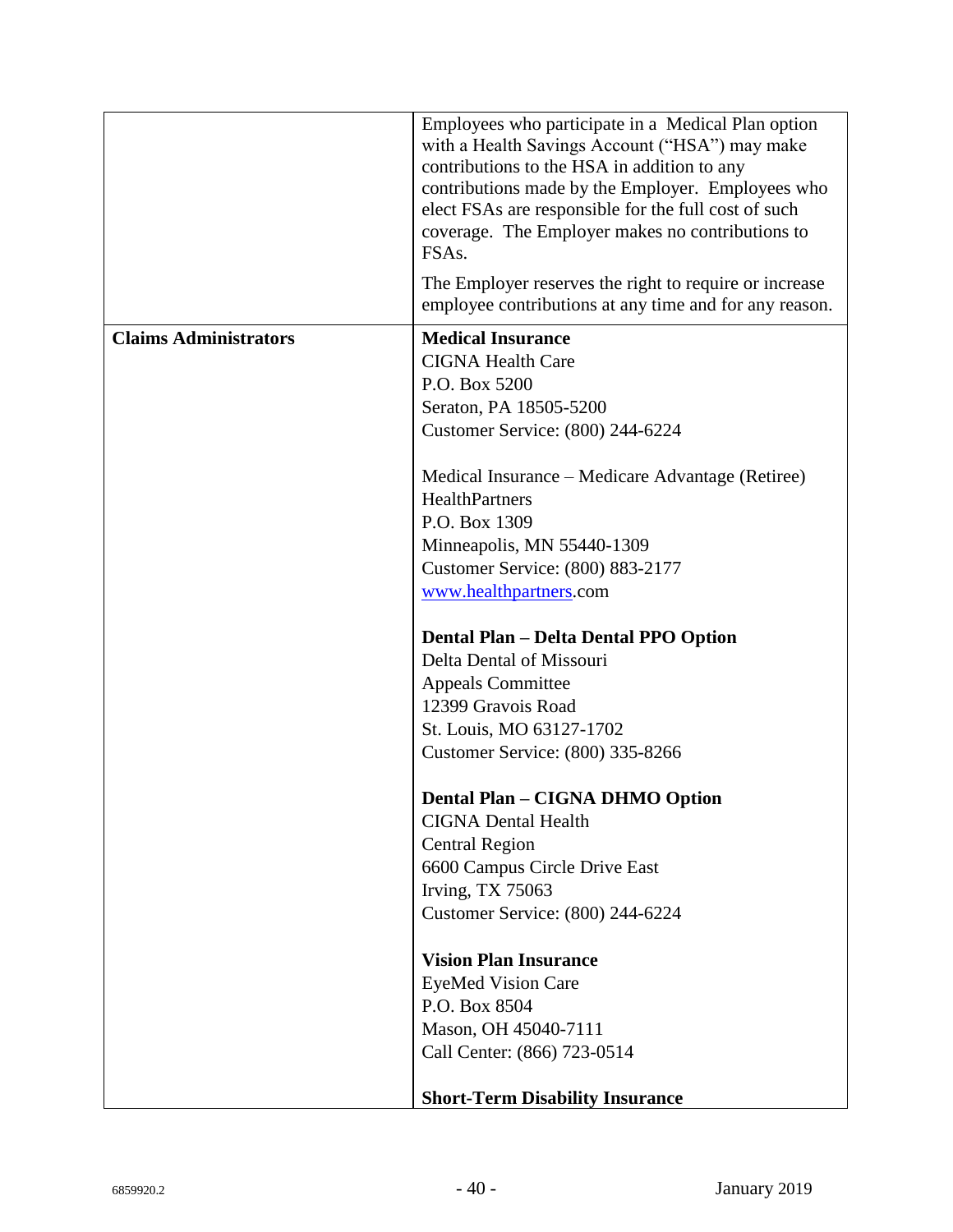Liberty Life Assurance Company of Boston Attn: Group Benefits Disability Claims P.O. Box 7206 London, KY 40742-7206 Phone: (800) 210-0268 Fax: (603) 334-0401 [www.MyLibertyConnection.com](http://www.mylibertyconnection.com/)

#### **Long-Term Disability Insurance**

Liberty Life Assurance Company of Boston Attn: Group Benefits Disability Claims P.O. Box 7206 London, KY 40742-7206 Phone: (800) 210-0268 Fax: (603) 334-0401 [www.MyLibertyConnection.com](http://www.mylibertyconnection.com/)

#### **Life & AD&D Insurance**

Liberty Life Assurance Company of Boston Attn: Group Life claims P.O. Box 7212 London, KY 40742-9952 Phone: (888) 787-2129 Fax: (603) 427-1888 [www.MyLibertyConnection.com](http://www.mylibertyconnection.com/)

#### **Flexible Spending Accounts**

ADP General Correspondence P.O. Box 2998 Alpharetta, GA 30023-2998 Customer Service: (800) 522-6621 [https://www.](https://www/)benedirectadp.com

#### **Business Travel Accident**

AIG/Chartis (877) 244-6871 Outside U.S.: +1-715-346-0859 Website: aigbenefits.com/travelassist Email: travelassist@aigbenefits.com

#### **Medical (Puerto Rico)** MCS Life Insurance Company 1-888-758-1616

[www.mcs.com.pr](http://www.mcs.com.pr/)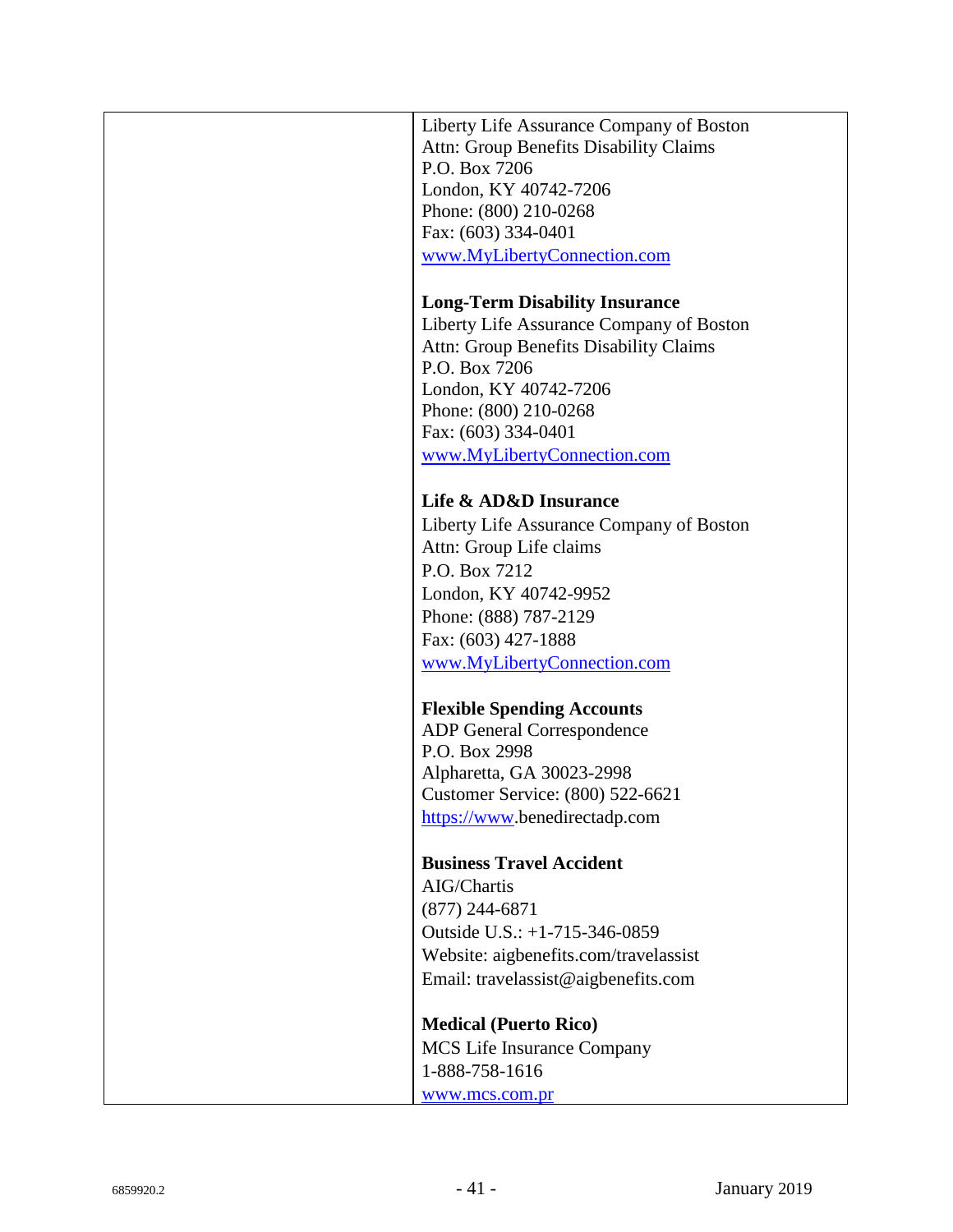|                            | Medical, Dental, Life and LTD for Expatriates and<br><b>Foreign Employees</b><br><b>CIGNA Global Health Benefits</b><br>Customer Service: (800) 441-2668 or collect<br>$(302)$ 797-3100<br>Fax: (302) 797-3150<br>Website: www.CignaEnvoy.com |
|----------------------------|-----------------------------------------------------------------------------------------------------------------------------------------------------------------------------------------------------------------------------------------------|
| <b>COBRA Administrator</b> | <b>ADP</b> General Correspondence<br>P.O. Box 2998                                                                                                                                                                                            |
|                            | Alpharetta, GA 30023-2998                                                                                                                                                                                                                     |
|                            | Customer Service: (800) 522-6621                                                                                                                                                                                                              |
|                            | https://www.benedirectadp.com                                                                                                                                                                                                                 |

### <span id="page-44-0"></span>**Plan Document**

This document is intended merely as a summary of the official Plan document(s). In the event of any disagreement between this summary and the official Plan document(s), as they may be amended from time to time, the provisions of the Plan document(s) will govern.

## <span id="page-44-1"></span>**Plan Amendment and Termination**

The Employer reserves the right to amend or terminate the Plan, in whole or in part, for any purpose and at any time. For example, the Employer reserves the right to amend or terminate benefits, covered expenses, benefit copays lifetime maximums, and reserves the right to amend the Plan to require or increase employee contributions. The Employer also reserves the right to amend the Plan to implement any cost control measures that it may deem advisable. Any amendment, termination or other action by the Employer will be done in accordance with the Employer's normal operating procedures.

### <span id="page-44-2"></span>**Plan Administration**

The Sponsor is responsible for the general administration of the Plan, and will be the fiduciary to the extent not otherwise specified in this SPD, the Plan document or in an EOC.

The Sponsor may designate other organizations or persons to carry out specific fiduciary responsibilities for the Sponsor in administering the Plan including, but not limited to, the following:

- Pursuant to an administrative services or claims administration agreement, if any, the responsibility for administering and managing the Plan, including the processing and payment of claims under the Plan and the related recordkeeping,
- The responsibility to prepare, report, file and disclose any forms, documents and other information required to be reported and filed by law with any governmental agency, or to be prepared and disclosed to employees or other persons entitled to benefits under the Plan, and
- The responsibility to act as Claims Administrator and to review claims and claim denials under the Plan to the extent an insurer or administrator is not empowered with such responsibility.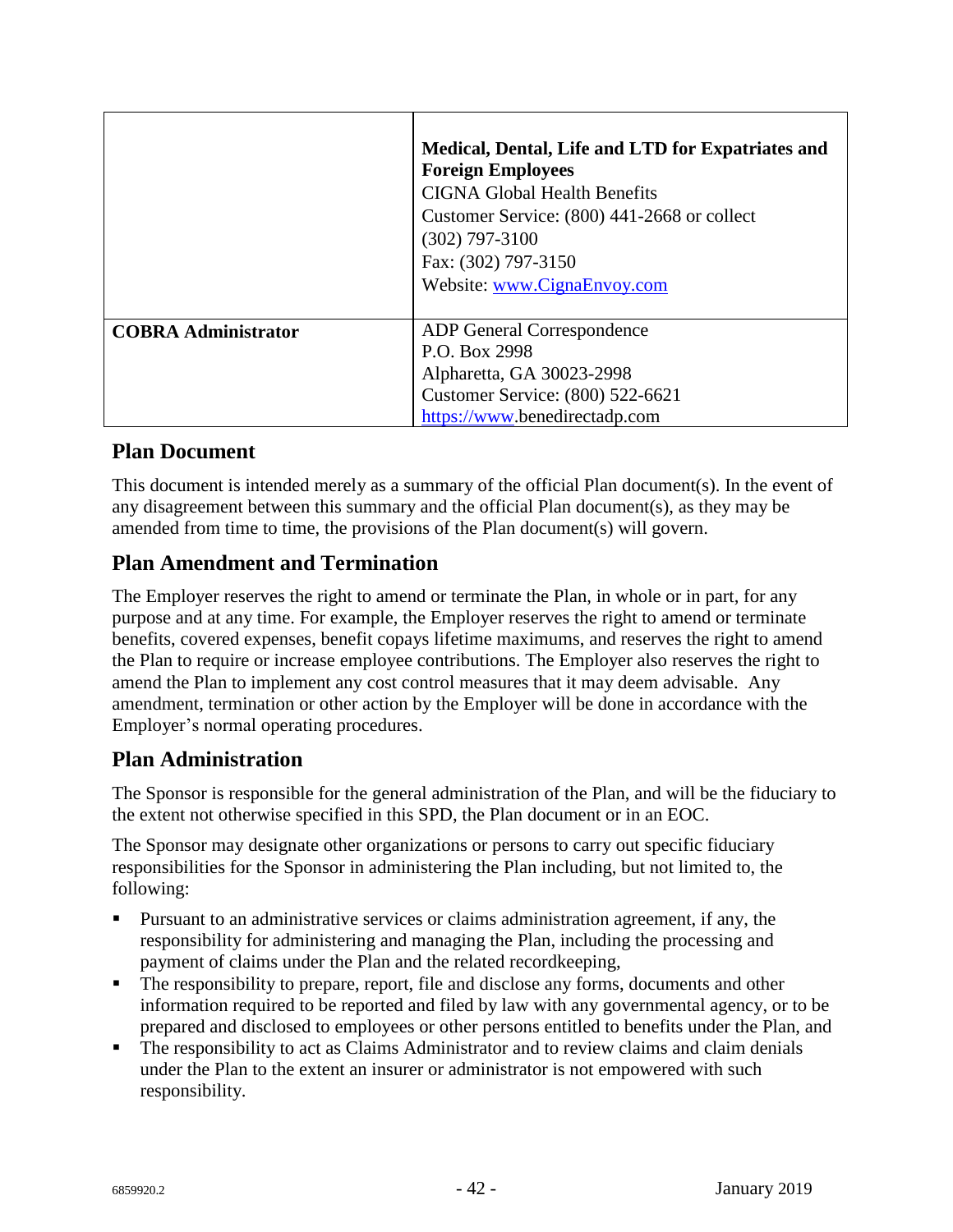The Plan Administrator will administer the Plan on a reasonable and nondiscriminatory basis and shall apply uniform rules to all persons similarly situated.

The Plan Administrator shall perform its duties as the Plan Administrator in its sole discretion, and shall determine what is appropriate in light of the reason and purpose for which the Plan is established and maintained. In particular, the interpretation of all Plan provisions, and the determination of whether a Participant or Beneficiary is entitled to any benefit pursuant to the terms of the Plan, shall be exercised by the Plan Administrator in its sole discretion. Any construction of the terms of the Plan for which there is a rational basis that is adopted by the Plan Administrator shall be final and legally binding on all parties.

Any interpretation of the Plan or other action of the Plan Administrator made in good faith in its sole discretion shall be subject to review only if such an interpretation or other action is without a rational basis. Any review of a final decision or action of the Plan Administrator shall be based only on such evidence presented to or considered by the Plan Administrator at the time it made the decision that is the subject of the review. Any employer that adopts and maintains the Plan, and any employee who performs services for an employer that are or may be compensated for in part by benefits payable pursuant to the Plan, hereby consents to actions of the Plan Administrator made in its sole discretion and agrees to this narrow standard of review.

## <span id="page-45-0"></span>**Power and Authority of the Insurance Company**

As described above, some Plan benefit options under a component plan are fully insured. Benefits may be provided under a group insurance contract entered into between the Sponsor and an insurance company. With respect to fully insured benefits, claims for benefits are sent to the insurance company. The insurance company is the fiduciary with respect to these claims and responsible for paying claims, not the Sponsor.

The insurance company is responsible for:

- Determining eligibility for and the amount of any benefits payable under the Plan.
- Prescribing claims procedures to be followed and the claim forms to be used by employees and beneficiaries pursuant to the Plan.

The insurance company also has the authority to require employees and beneficiaries to furnish it with such information as it determines is necessary for the proper administration of the Plan.

### <span id="page-45-1"></span>**Questions**

If you have general questions regarding the Plan, please contact the Plan Administrator. However, if you have questions concerning eligibility for and/or the amount of benefits payable under the Plan, please refer to your EOCs or contact the applicable Claims Administrator. If you have an ID card for a Plan, you may also use the contact information on the back of that card.

## <span id="page-45-2"></span>**Statement of ERISA Rights**

As a participant in the Plan, you are entitled to certain rights and protections under the Employee Retirement Income Security Act of 1974 ("ERISA"). ERISA provides that you, and all other participants, shall be entitled to: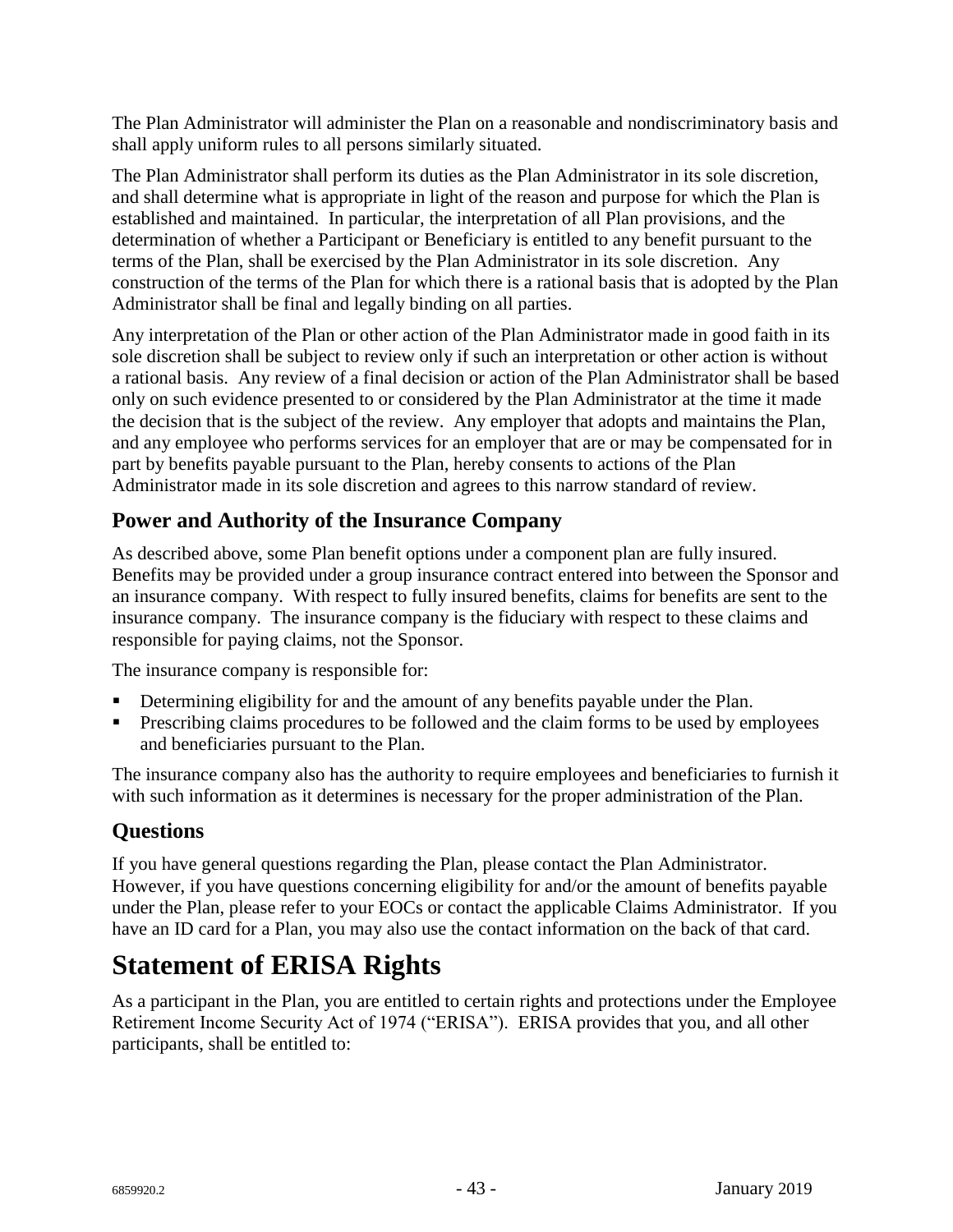## <span id="page-46-0"></span>**Receive Information about Your Plan and Benefits**

You can:

- **EXECUTE:** Review at the Plan Administrator's office and at other specified locations, such as worksites, all documents governing the Plan, insurance contracts, EOCs and a copy of the latest annual report (Form 5500 Series), if any, filed by the Plan with the U.S. Department of Labor and available at the Public Disclosure Room of the Employee Benefits Security Administration.
- Obtain, on written request to the Plan Administrator, copies of documents governing the operation of the Plan, including EOCs and collective bargaining agreements, and copies of the latest annual report (Form 5500 Series) and updated summary plan description. The Plan Administrator may make a reasonable charge for the copies.
- Receive a summary of the Plan's annual financial report, if any is required to be prepared under ERISA. The Plan Administrator is required by law to furnish each participant with a copy of any required summary annual report (SAR).

## <span id="page-46-1"></span>**Continue Group Health Plan Coverage**

You may continue health care coverage for yourself, spouse and/or dependent child(ren) if there is a loss of coverage under the Plan because of a qualifying event. You or your dependents may have to pay for such coverage. Review this summary plan description and the documents governing the Plan for the rules governing your COBRA continuation coverage rights.

You may be eligible for a reduction or elimination of exclusionary periods of coverage for preexisting conditions under your group health plan if you have creditable coverage from another plan. If you request one before losing coverage, or up to 24 months after losing coverage, the Plan should provide you with a certificate of creditable coverage, free of charge when:

- You lose coverage under the Plan,
- You become entitled to elect COBRA continuation coverage, or
- Your COBRA continuation coverage ceases.

Without evidence of creditable coverage, you may be subject to a pre-existing condition exclusion for 12 months (18 months for late enrollees) after you enroll in a plan that imposes a pre-existing condition exclusion.

### <span id="page-46-2"></span>**Prudent Actions by Plan Fiduciaries**

In addition to creating rights for Plan participants, ERISA imposes duties on the people who are responsible for the operation of the employee benefit plan. The people who operate your Plan, called "fiduciaries" of the Plan, have a duty to do so prudently and in the interest of you and other Plan participants and beneficiaries. No one, including your employer or any other person, may fire you or otherwise discriminate against you in any way to prevent you from obtaining a Plan benefit or exercising your rights under ERISA.

### <span id="page-46-3"></span>**Enforce Your Rights**

If your claim for a welfare benefit is denied or ignored, in whole or in part, you have a right to know why this was done, to obtain copies of documents relating to the decision without charge, and to appeal any denial, all within certain time schedules. Under ERISA, there are steps you can take to enforce the above rights. For instance, if you request a copy of Plan documents or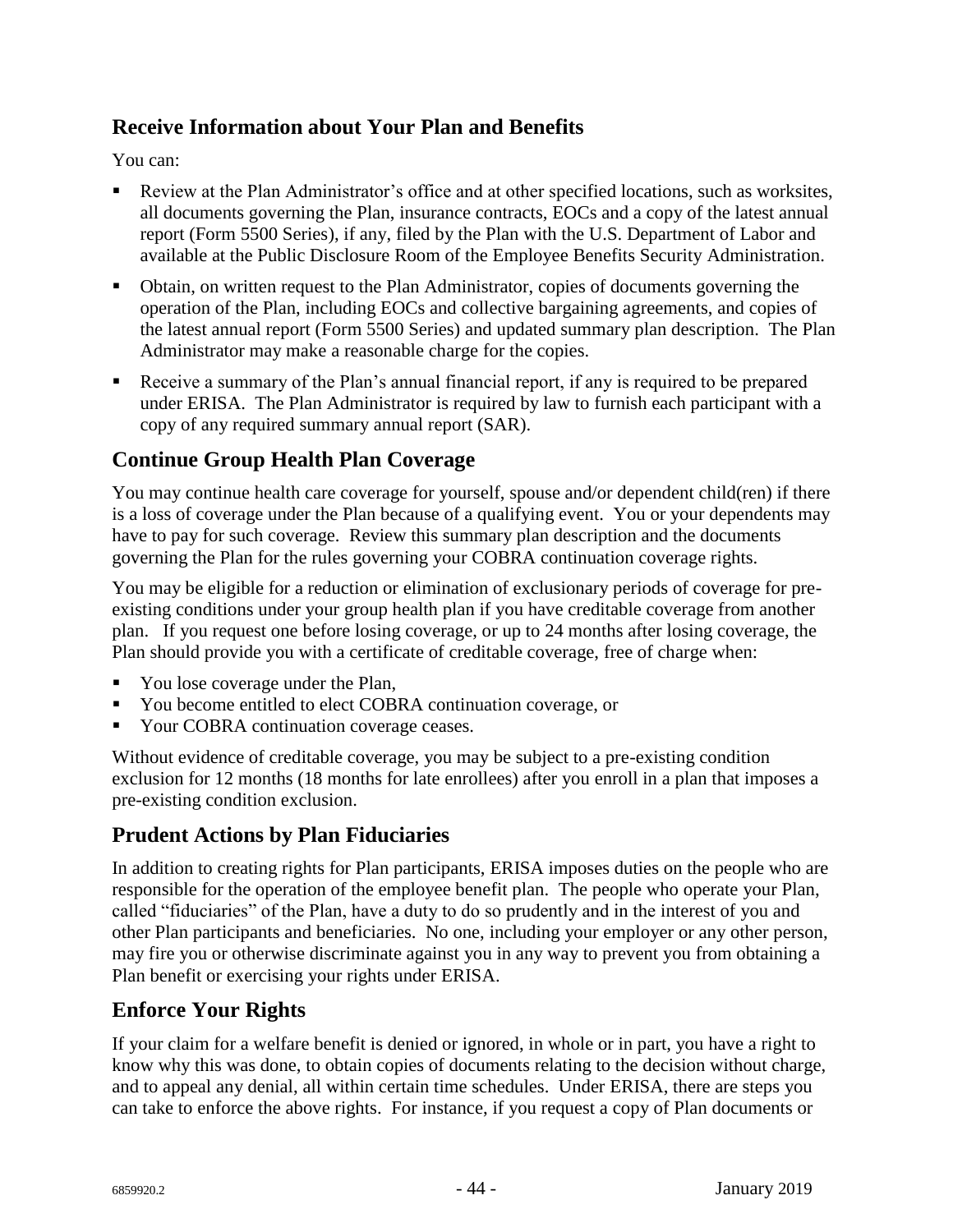the latest annual report (if any) from the Plan and do not receive them within 30 days, you may file suit in a federal court. In such a case, the court may require the Plan Administrator to provide the materials and pay you up to \$110 a day until you receive the materials, unless the materials were not sent because of reasons beyond the control of the administrator. If you have a claim for benefits which is denied or ignored, in whole or in part, you may file suit in a state or federal court. In addition, if you disagree with the Plan's decision or lack thereof concerning the qualified status of a medical child support order, you may file suit in federal court.

If it should happen that Plan fiduciaries misuse the Plan's money, or if you are discriminated against for asserting your rights, you may seek assistance from the U.S. Department of Labor, or you may file suit in a federal court. The court will decide who should pay court costs and legal fees. If you are successful, the court may order the person you have sued to pay these costs and fees. If you lose, the court may order you to pay these costs and fees, for example, if it finds your claim is frivolous.

### <span id="page-47-0"></span>**Assistance with Your Questions**

If you have any questions about your Plan, you should contact the Plan Administrator. If you have any questions about this statement or about your rights under ERISA, or if you need assistance in obtaining documents from the Plan Administrator, you should contact the nearest office of the Employee Benefits Security Administration (formerly the Pension and Welfare Benefits Administration), U.S. Department of Labor, listed in your telephone directory or:

> Division of Technical Assistance and Inquiries Employee Benefits Security Administration U.S. Department of Labor 200 Constitution Avenue N.W. Washington, D.C. 20210

You may also obtain certain publications about your rights and responsibilities under ERISA by calling the publications hotline of the Employee Benefits Security Administration.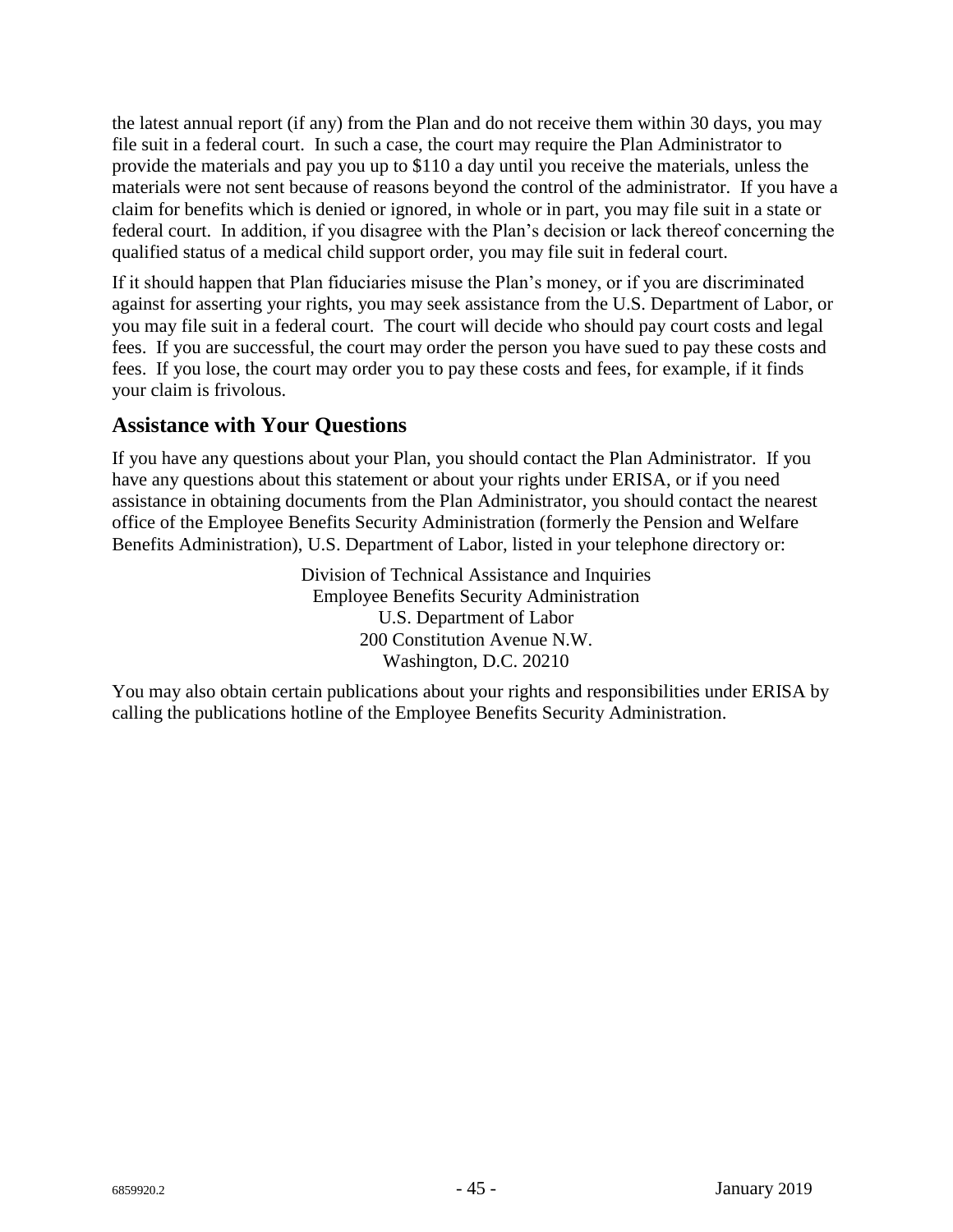## **Appendix A — Evidence of Coverage Documents**

<span id="page-48-0"></span>This summary should be read in combination with the insurance contracts, evidence of coverage documents (together and individually referred to as "EOCs") provided by the insurance companies and service providers.

The EOCs are intended to describe the Employer benefits available to you and, when read in conjunction with this SPD, are intended to meet ERISA's SPD requirements.

Please see the EOCs for details of Plan benefits.

For additional information or for copies of the EOCs, please contact the Plan Administrator.

| Coverage                           | <b>Evidence of Coverage Name</b>                  |
|------------------------------------|---------------------------------------------------|
| <b>Medical</b>                     | <b>CIGNA Group Health Care</b>                    |
|                                    | Benefit/Certificate of Coverage                   |
|                                    | Barry-Wehmiller Companies, Inc.                   |
|                                    | Group ID 3207784                                  |
|                                    |                                                   |
|                                    | Health Partners Freedom Group Plan                |
|                                    | Retiree Medicare Advantage                        |
|                                    | Barry-Wehmiller Companies, Inc.                   |
|                                    | Group ID: 60826                                   |
|                                    |                                                   |
| <b>Dental</b>                      | <b>Connecticut General Life Insurance Company</b> |
|                                    | <b>CIGNA Dental Care Insurance Prepaid Dental</b> |
|                                    | <b>Services Certificate</b>                       |
|                                    | Barry-Wehmiller Companies, Inc.                   |
|                                    | Group ID: 3207784-DHMO1                           |
|                                    |                                                   |
|                                    | Delta Dental of Missouri                          |
|                                    | Delta Dental PPO Dentacare M - ASC                |
|                                    | Barry-Wehmiller Companies, Inc.                   |
|                                    | Group Number: 7698-0001 & all sub-locations       |
| <b>Vision</b>                      | <b>EyeMed Vision Care</b>                         |
|                                    | Barry Wehmiller-Companies, Inc.                   |
|                                    | <b>Contract ID: 9793316</b>                       |
|                                    |                                                   |
| <b>Short-Term Disability (STD)</b> | Liberty Life Assurance Company of Boston          |
|                                    | Barry-Wehmiller Companies, Inc.                   |
|                                    | Group ID: 04-444087                               |
|                                    |                                                   |
| <b>Long-Term Disability (LTD)</b>  | Liberty Life Assurance Company of Boston          |
|                                    | Barry-Wehmiller Companies, Inc.                   |
|                                    | Group ID: 04-444087                               |
|                                    |                                                   |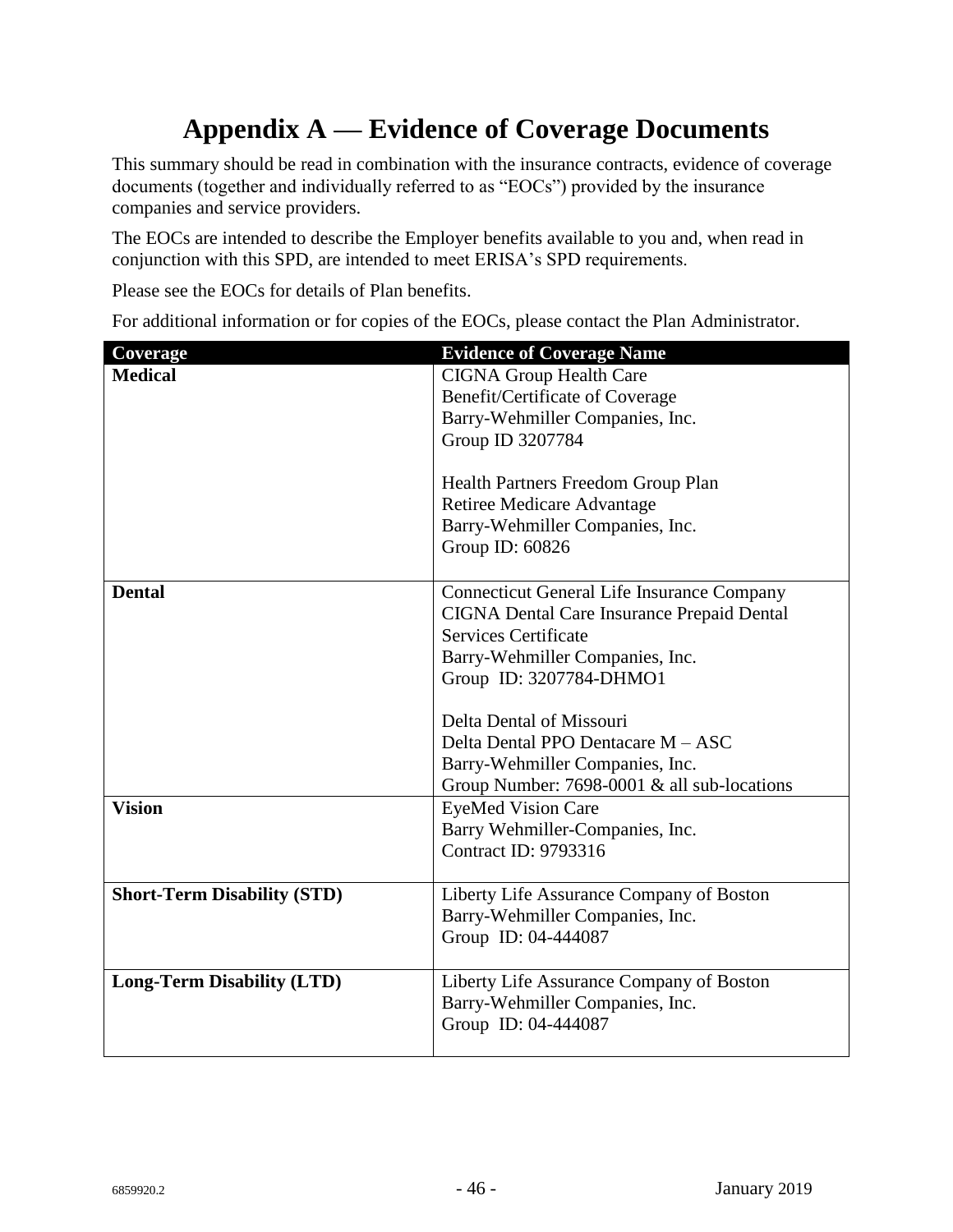| <b>Life Insurance</b>                      | Liberty Life Assurance Company of Boston    |
|--------------------------------------------|---------------------------------------------|
| <b>Accidental Death and Dismemberment</b>  | Barry-Wehmiller Companies, Inc.             |
| (AD&D)                                     | Group ID: 04-444087                         |
|                                            |                                             |
| <b>Dependent Life Insurance</b>            |                                             |
| <b>Flexible Spending Accounts</b>          | <b>ADP</b>                                  |
|                                            | Barry-Wehmiller Companies, Inc.             |
|                                            | Flexible Spending Account Plan Summary Plan |
|                                            | Description                                 |
|                                            | Group ID: 18843                             |
|                                            |                                             |
| <b>Business Travel Accident</b>            | AIG/Chartis                                 |
|                                            | Barry-Wehmiller Companies Inc.              |
|                                            | Group ID: GTP 0009112715A                   |
|                                            |                                             |
| <b>Medical Plan for Puerto Rico</b>        |                                             |
|                                            | <b>MCS</b> Life Insurance Company           |
|                                            | 1-888-758-1616                              |
|                                            | www.mcs.com.pr                              |
|                                            |                                             |
| <b>Global Benefits for Expatriates and</b> | <b>CIGNA</b>                                |
| <b>Foreign Employees</b>                   | Barry-Wehmiller Companies, Inc.             |
|                                            | Group ID: 05908A                            |
| <b>Best Doctors</b>                        | <b>Best Doctors</b>                         |
|                                            | 1250 Hancock St.                            |
|                                            | Suite 501N                                  |
|                                            | Quincy, MA 02169                            |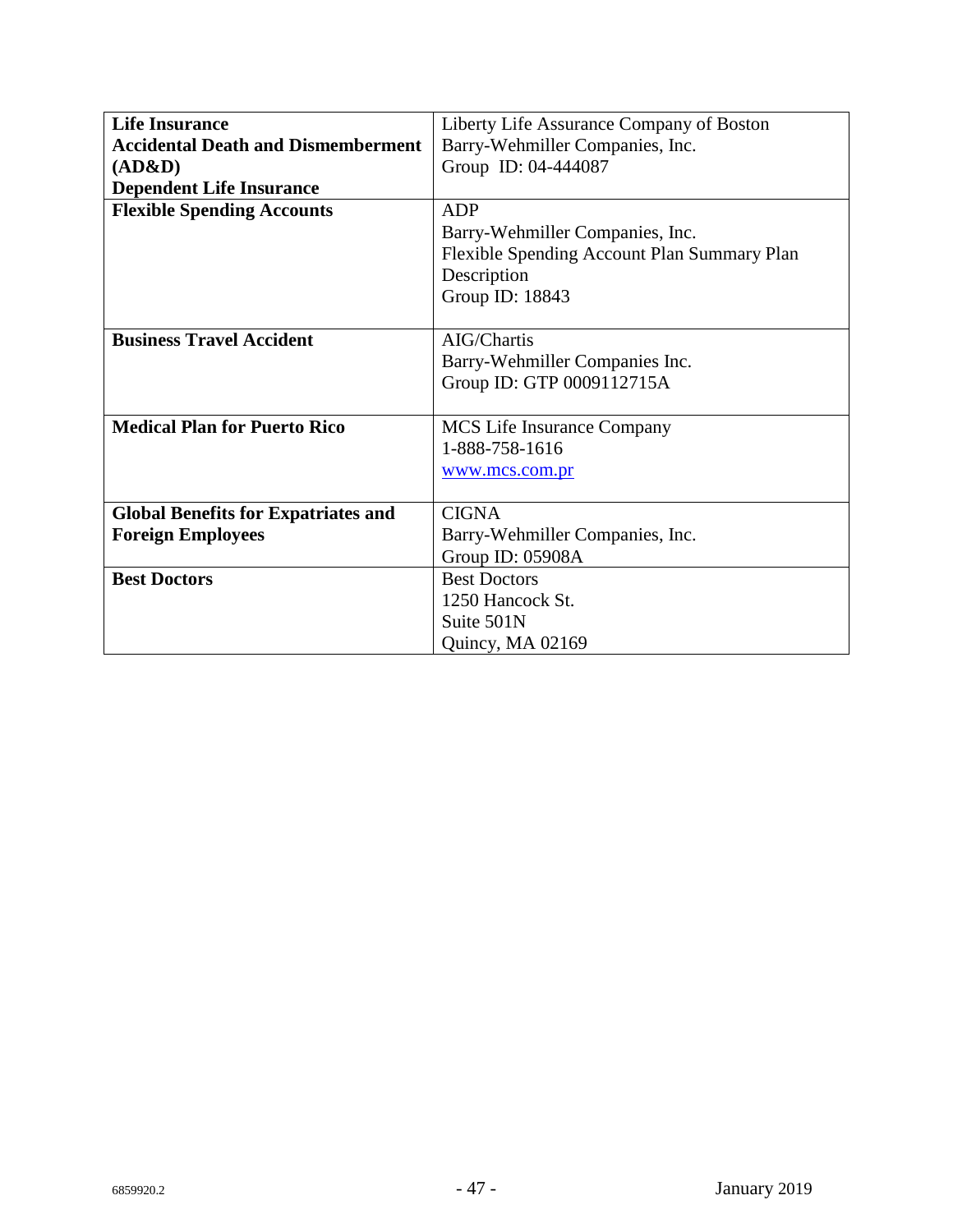## **Appendix B — Waiting Period**

<span id="page-50-0"></span>This summary should be read in combination with the insurance contracts, evidence of coverage documents (together and individually referred to as "EOCs") provided by the insurance companies and service providers.

Temporary Employees. If you are hired on or after January 1, 2015, you are classified as a temporary employee, and you are expected to work on average at least 30 hours or more per week, you are required to complete a ninety (90) day waiting period prior to becoming eligible to participate in the Plans. Once you have completed the ninety (90) day waiting period, you will remain eligible to participate in the Plans even if your average weekly work schedule falls below 30 hours per week.

A temporary employee who terminates employment with the Employer and resumes employment within three hundred sixty-five (365) days after such termination shall be eligible to participate in the Plans on his or her rehire date. A temporary employee who terminates employment with the Employer and resumes employment more than three hundred sixty-five (365) days after such termination will be treated as a new hire and will be required to satisfy the ninety (90) day waiting period prior to becoming eligible to participate in the Plans.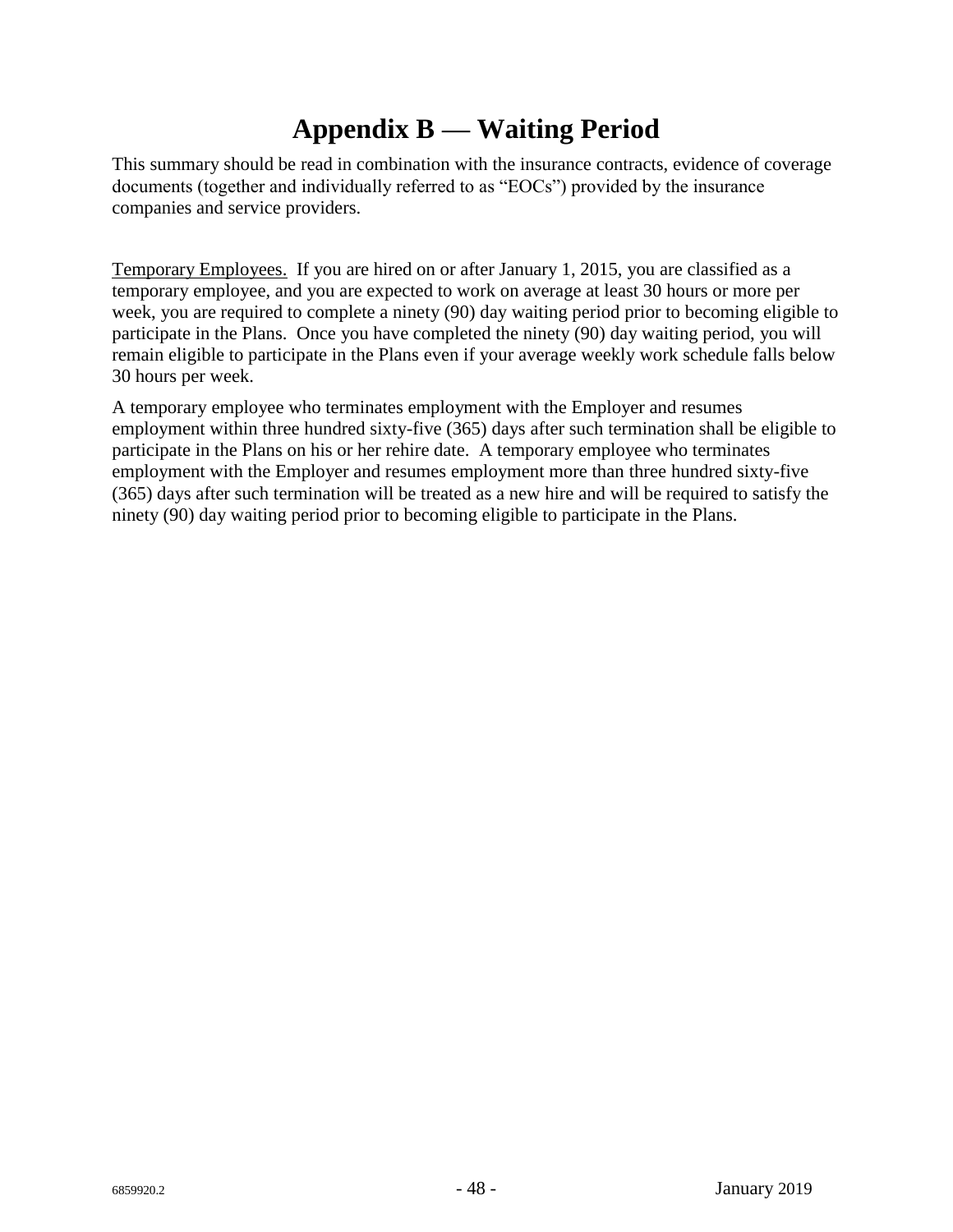## <span id="page-51-0"></span>**Appendix C — Be Well Center, Green Bay Wisconsin**

**Scope of Services.** The services listed are available to eligible employees of Paper Converting Machine Company or the Hudson-Sharp location in Green Bay, Wisconsin at the Be Well Cent. All services are provided to eligible employees at the location and times periodically set for the Be Well Center

- 1. Nurse Practitioner Services. Nurse Practitioner Services will include the following:
	- Adult vaccinations for: tetanus, diphtheria, pertussis, Hepatitis B, and influenza
	- Routine screenings of blood sugars, lipids, weight, and blood pressure
	- Rapid screen diagnostic tests for strep, pregnancy, and urine
	- Routine diagnosis and treatment of non-trauma workplace and non-workplace illness and injuries
	- Department of Transportation (DOT) examinations
	- Non DOT drug and alcohol screening, including pre-employment, post-accident, random, and reasonable suspicion testing
	- Health Risk Appraisals
	- Early detection, treatment, and prevention
	- Healthcare counseling
	- Physical exams, including camp and school physicals
	- Audiometric Screenings
	- DOT Drug and Alcohol Testing (to be considered when feasible)
	- School physicals
	- First Aid Responder training assistance
	- Participate in Safety and Health Committee Meetings
	- Facilitate education sessions on-site
	- Pulmonary testing (if such testing may be performed on-site)
	- International travel exams and vaccinations
	- Patient advocacy assistance
	- Acute and Urgent Care for children ages two (2) and up.
	- Well-child checks for children ages seven (7) and up.
- 2. Medical Assistant (MA)/Patient Support Representative (PSR) Services. Medical Assistant Services will include the following:
	- Room patients
	- Assist with office procedures
	- Provide telephone advice to patients as directed
	- Communicate with providers regarding patient calls
	- Call in prescription refills as directed
	- Act as a liaison for nurse practitioners
	- Assist physicians and/or practitioners with scheduling
	- Facilitate completion of forms (ex. W/C, insurance, etc. by the physicians)
	- Blood draw (phlebotomy)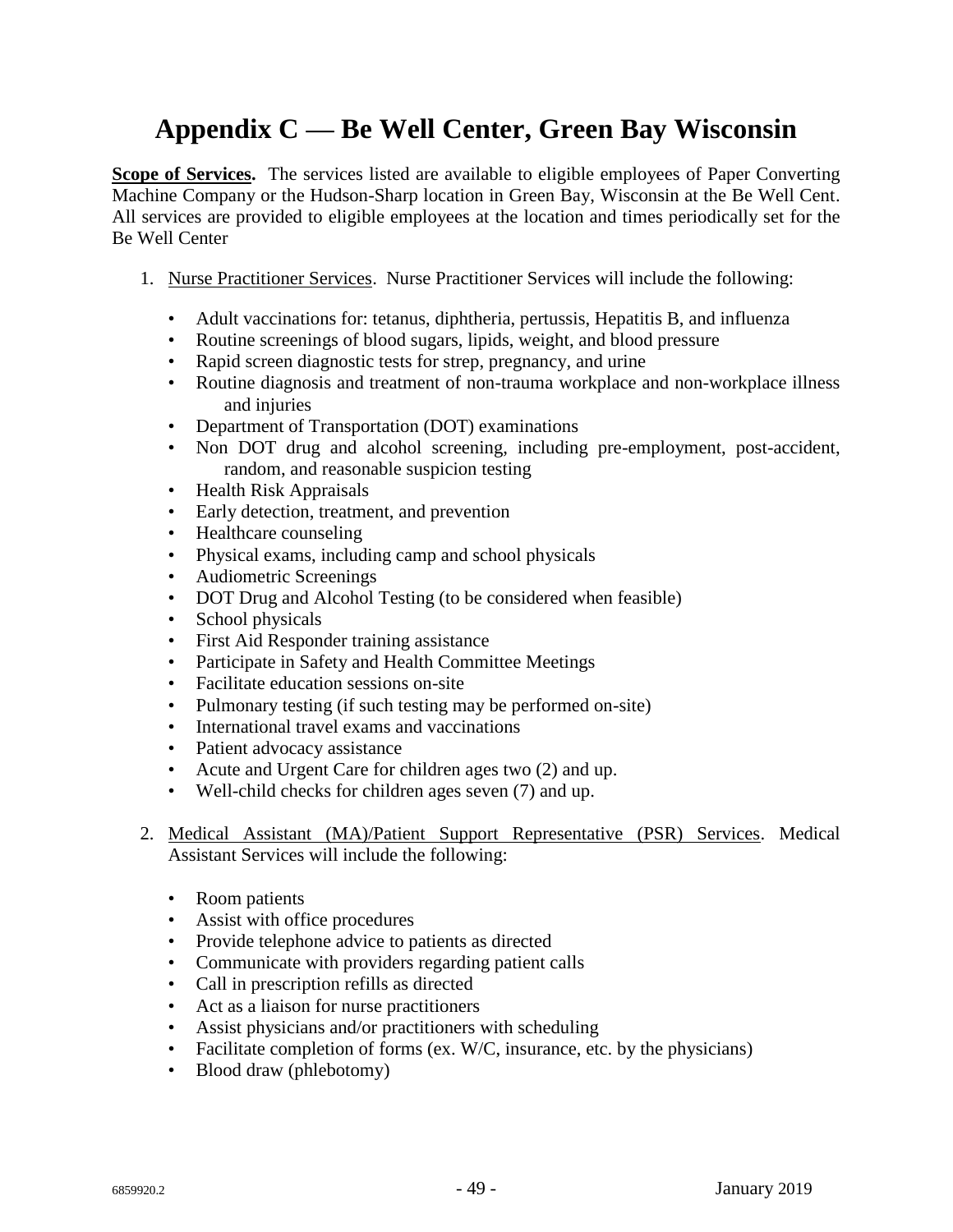3. Laboratory Services. Laboratory Services as set forth in the Health and Wellness Healthcare Services Agreement by and between Prevea Health and Barry-Wehmiller Companies, Inc.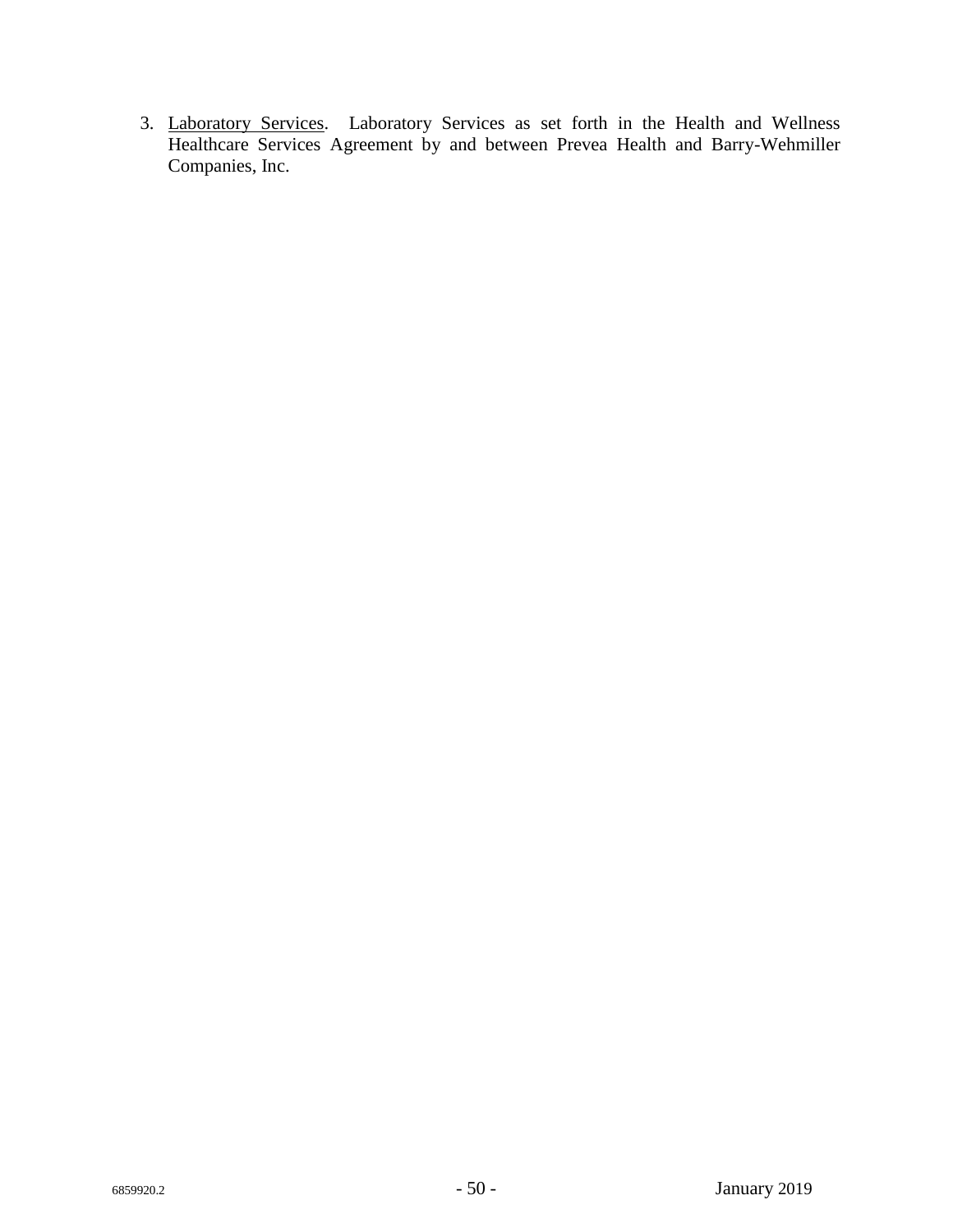## <span id="page-53-0"></span>**Appendix D — Right Choice Wellness Center, Sheboygan, Wisconsin**

This summary should be read in combination with benefit summaries provided to employees with respect to the Be Well Center.

**Scope of Services** The services listed are available to eligible employees of Will-Pemco, Inc. at the Be Well Center in Sheboygan, Wisconsin. All services are provided to eligible employees at the location and times periodically set for the Right Choice Wellness Center

- 1. Preventive Care
- 2. Diagnosis & medical care
	- Treatment and management or chronic conditions, e.g. diabetes, hypertension.
	- Lab work including rapid screen diagnostic tests.
	- Diagnosis and treatment of non-trauma workplace injuries
- 3. Wellness Services
	- Physical exams
	- Health screenings
	- Skin screening
	- TB testing
	- Adult immunizations
	- Adult flu shots
	- Cholesterol screening
	- Diabetes screening